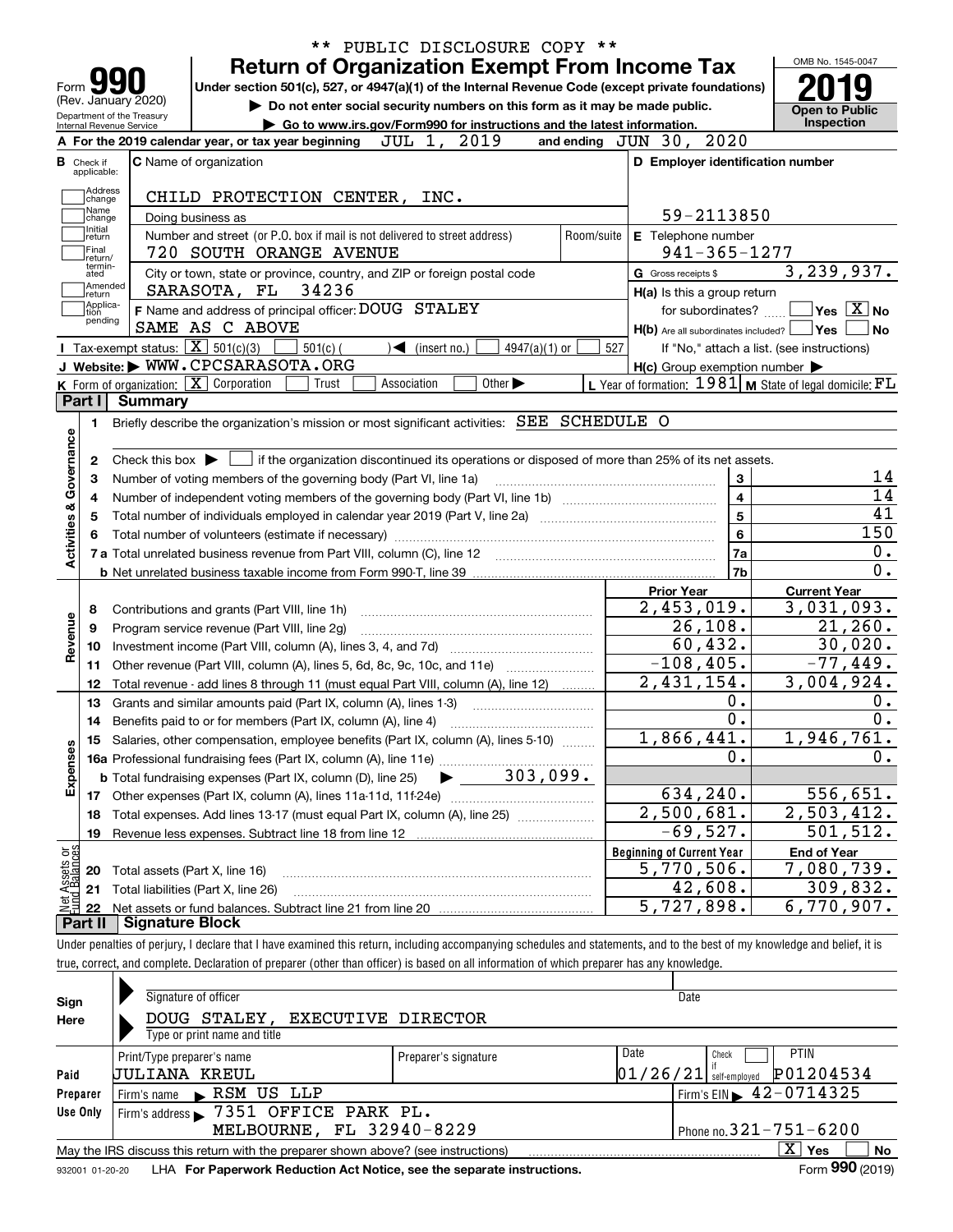|    | CHILD PROTECTION CENTER, INC.<br>Form 990 (2019)                                                                                                                                                                                                                                                                                                                                                                                                                                          | 59-2113850<br>Page 2                            |
|----|-------------------------------------------------------------------------------------------------------------------------------------------------------------------------------------------------------------------------------------------------------------------------------------------------------------------------------------------------------------------------------------------------------------------------------------------------------------------------------------------|-------------------------------------------------|
|    | <b>Statement of Program Service Accomplishments</b><br>Part III                                                                                                                                                                                                                                                                                                                                                                                                                           |                                                 |
|    |                                                                                                                                                                                                                                                                                                                                                                                                                                                                                           | $\boxed{\text{X}}$                              |
| 1  | <b>NONE</b><br>Briefly describe the organization's mission:                                                                                                                                                                                                                                                                                                                                                                                                                               |                                                 |
|    |                                                                                                                                                                                                                                                                                                                                                                                                                                                                                           |                                                 |
|    |                                                                                                                                                                                                                                                                                                                                                                                                                                                                                           |                                                 |
|    |                                                                                                                                                                                                                                                                                                                                                                                                                                                                                           |                                                 |
| 2  | Did the organization undertake any significant program services during the year which were not listed on the                                                                                                                                                                                                                                                                                                                                                                              |                                                 |
|    | prior Form 990 or 990-EZ?                                                                                                                                                                                                                                                                                                                                                                                                                                                                 | $\overline{\ }$ Yes $\overline{\phantom{X}}$ No |
|    | If "Yes," describe these new services on Schedule O.                                                                                                                                                                                                                                                                                                                                                                                                                                      |                                                 |
| 3  | Did the organization cease conducting, or make significant changes in how it conducts, any program services?                                                                                                                                                                                                                                                                                                                                                                              | $\boxed{\text{X}}$ Yes<br>∣No                   |
|    | If "Yes," describe these changes on Schedule O.                                                                                                                                                                                                                                                                                                                                                                                                                                           |                                                 |
| 4  | Describe the organization's program service accomplishments for each of its three largest program services, as measured by expenses.                                                                                                                                                                                                                                                                                                                                                      |                                                 |
|    | Section 501(c)(3) and 501(c)(4) organizations are required to report the amount of grants and allocations to others, the total expenses, and                                                                                                                                                                                                                                                                                                                                              |                                                 |
|    | revenue, if any, for each program service reported.                                                                                                                                                                                                                                                                                                                                                                                                                                       |                                                 |
| 4a | 2,068,387. including grants of \$<br>) (Expenses \$<br>) (Revenue \$<br>(Code:                                                                                                                                                                                                                                                                                                                                                                                                            | 29,049.                                         |
|    | THE CHILD PROTECTION CENTER OPERATES FOUR PROGRAMS IN THE PREVENTION,                                                                                                                                                                                                                                                                                                                                                                                                                     |                                                 |
|    | INTERVENTION, & TREATMENT OF CHILD ABUSE.                                                                                                                                                                                                                                                                                                                                                                                                                                                 | THE PREVENTION AND EDUCATION                    |
|    | EDUCATES CHILDREN, TEACHERS AND COMMUNITY MEMBERS ABOUT<br>PROGRAM (PSCA)                                                                                                                                                                                                                                                                                                                                                                                                                 |                                                 |
|    | MEASURES TO PREVENT AND REPORT CHILD ABUSE (FY2020 PROGRAM REVENUE:                                                                                                                                                                                                                                                                                                                                                                                                                       |                                                 |
|    | \$372,027, EXPENSES \$309,241).                                                                                                                                                                                                                                                                                                                                                                                                                                                           |                                                 |
|    |                                                                                                                                                                                                                                                                                                                                                                                                                                                                                           |                                                 |
|    | THE INTERVENTION PROGRAMS FORENSICALLY ASSESS ALLEGATIONS OF CHILD                                                                                                                                                                                                                                                                                                                                                                                                                        |                                                 |
|    | ABUSE, AND PROVIDE A SAFE PLACE FOR CHILDREN TO VISIT PARENTS WHO ARE                                                                                                                                                                                                                                                                                                                                                                                                                     |                                                 |
|    | IN UNHEALTHY DOMESTIC RELATIONSHIPS (PROGRAM REVENUE \$1,029,130,                                                                                                                                                                                                                                                                                                                                                                                                                         |                                                 |
|    | EXPENSES \$1,050,405).                                                                                                                                                                                                                                                                                                                                                                                                                                                                    |                                                 |
|    | (CONTINUED ON SCHEDULE O)                                                                                                                                                                                                                                                                                                                                                                                                                                                                 |                                                 |
| 4b |                                                                                                                                                                                                                                                                                                                                                                                                                                                                                           |                                                 |
|    |                                                                                                                                                                                                                                                                                                                                                                                                                                                                                           |                                                 |
|    |                                                                                                                                                                                                                                                                                                                                                                                                                                                                                           |                                                 |
|    |                                                                                                                                                                                                                                                                                                                                                                                                                                                                                           |                                                 |
|    |                                                                                                                                                                                                                                                                                                                                                                                                                                                                                           |                                                 |
|    |                                                                                                                                                                                                                                                                                                                                                                                                                                                                                           |                                                 |
|    |                                                                                                                                                                                                                                                                                                                                                                                                                                                                                           |                                                 |
|    |                                                                                                                                                                                                                                                                                                                                                                                                                                                                                           |                                                 |
|    |                                                                                                                                                                                                                                                                                                                                                                                                                                                                                           |                                                 |
|    |                                                                                                                                                                                                                                                                                                                                                                                                                                                                                           |                                                 |
|    |                                                                                                                                                                                                                                                                                                                                                                                                                                                                                           |                                                 |
|    |                                                                                                                                                                                                                                                                                                                                                                                                                                                                                           |                                                 |
|    |                                                                                                                                                                                                                                                                                                                                                                                                                                                                                           |                                                 |
| 4c | (Code: ) (Expenses \$<br>$\blacksquare$ including grants of \$ $\blacksquare$ $\blacksquare$ $\blacksquare$ $\blacksquare$ $\blacksquare$ $\blacksquare$ $\blacksquare$ $\blacksquare$ $\blacksquare$ $\blacksquare$ $\blacksquare$ $\blacksquare$ $\blacksquare$ $\blacksquare$ $\blacksquare$ $\blacksquare$ $\blacksquare$ $\blacksquare$ $\blacksquare$ $\blacksquare$ $\blacksquare$ $\blacksquare$ $\blacksquare$ $\blacksquare$ $\blacksquare$ $\blacksquare$ $\blacksquare$ $\bl$ |                                                 |
|    |                                                                                                                                                                                                                                                                                                                                                                                                                                                                                           |                                                 |
|    |                                                                                                                                                                                                                                                                                                                                                                                                                                                                                           |                                                 |
|    |                                                                                                                                                                                                                                                                                                                                                                                                                                                                                           |                                                 |
|    |                                                                                                                                                                                                                                                                                                                                                                                                                                                                                           |                                                 |
|    |                                                                                                                                                                                                                                                                                                                                                                                                                                                                                           |                                                 |
|    |                                                                                                                                                                                                                                                                                                                                                                                                                                                                                           |                                                 |
|    |                                                                                                                                                                                                                                                                                                                                                                                                                                                                                           |                                                 |
|    |                                                                                                                                                                                                                                                                                                                                                                                                                                                                                           |                                                 |
|    |                                                                                                                                                                                                                                                                                                                                                                                                                                                                                           |                                                 |
|    |                                                                                                                                                                                                                                                                                                                                                                                                                                                                                           |                                                 |
|    |                                                                                                                                                                                                                                                                                                                                                                                                                                                                                           |                                                 |
|    |                                                                                                                                                                                                                                                                                                                                                                                                                                                                                           |                                                 |
| 4d | Other program services (Describe on Schedule O.)                                                                                                                                                                                                                                                                                                                                                                                                                                          |                                                 |
| 4e | (Expenses \$<br>including grants of \$<br>Revenue \$<br>2,068,387.<br>Total program service expenses                                                                                                                                                                                                                                                                                                                                                                                      |                                                 |
|    |                                                                                                                                                                                                                                                                                                                                                                                                                                                                                           | $\sim$                                          |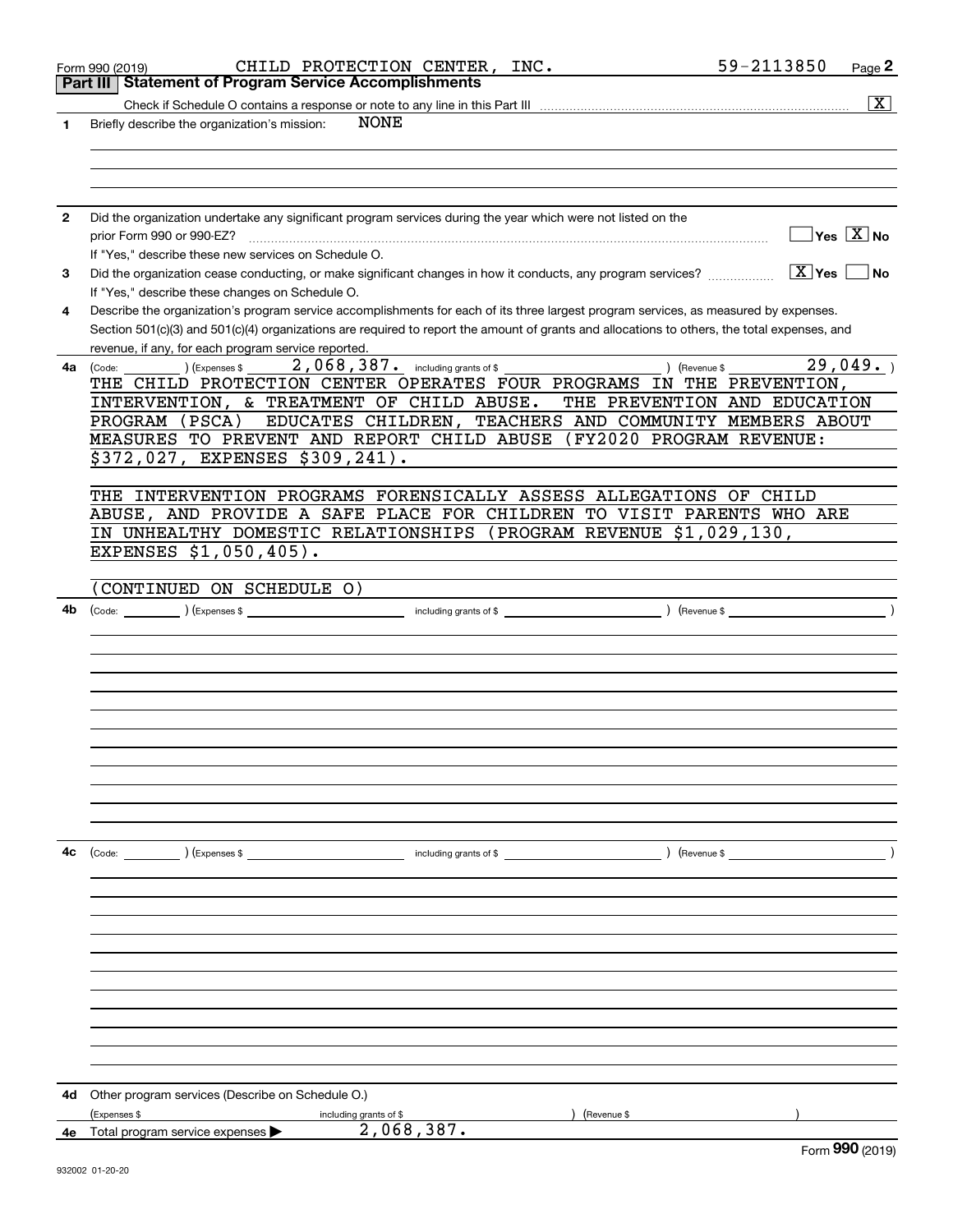| Form 990 (2019) |  |  |
|-----------------|--|--|

Form 990 (2019) Page **3Part IV Checklist of Required Schedules** CHILD PROTECTION CENTER, INC. 59-2113850

| Is the organization described in section $501(c)(3)$ or $4947(a)(1)$ (other than a private foundation)?<br>1.<br>X<br>1<br>$\overline{\mathbf{x}}$<br>$\overline{2}$<br>2<br>Did the organization engage in direct or indirect political campaign activities on behalf of or in opposition to candidates for<br>3<br>x<br>3<br>Section 501(c)(3) organizations. Did the organization engage in lobbying activities, or have a section 501(h) election in effect<br>4<br>x<br>4<br>Is the organization a section 501(c)(4), 501(c)(5), or 501(c)(6) organization that receives membership dues, assessments, or<br>5<br>x<br>5<br>Did the organization maintain any donor advised funds or any similar funds or accounts for which donors have the right to<br>6<br>x<br>provide advice on the distribution or investment of amounts in such funds or accounts? If "Yes," complete Schedule D, Part I<br>6<br>Did the organization receive or hold a conservation easement, including easements to preserve open space,<br>7<br>x<br>$\overline{7}$<br>Did the organization maintain collections of works of art, historical treasures, or other similar assets? If "Yes," complete<br>8<br>x<br>8<br>Did the organization report an amount in Part X, line 21, for escrow or custodial account liability, serve as a custodian for<br>9<br>amounts not listed in Part X; or provide credit counseling, debt management, credit repair, or debt negotiation services?<br>x<br>9<br>Did the organization, directly or through a related organization, hold assets in donor-restricted endowments<br>10<br>х<br>10<br>If the organization's answer to any of the following questions is "Yes," then complete Schedule D, Parts VI, VIII, VIII, IX, or X<br>11<br>as applicable.<br>a Did the organization report an amount for land, buildings, and equipment in Part X, line 10? If "Yes." complete Schedule D.<br>X<br>11a<br><b>b</b> Did the organization report an amount for investments - other securities in Part X, line 12, that is 5% or more of its total<br>x<br>11b<br>c Did the organization report an amount for investments - program related in Part X, line 13, that is 5% or more of its total<br>x<br>11c<br>d Did the organization report an amount for other assets in Part X, line 15, that is 5% or more of its total assets reported in<br>х<br>11d<br>$\overline{\mathbf{x}}$<br>11e<br>e Did the organization report an amount for other liabilities in Part X, line 25? If "Yes," complete Schedule D, Part X<br>Did the organization's separate or consolidated financial statements for the tax year include a footnote that addresses<br>f<br>х<br>the organization's liability for uncertain tax positions under FIN 48 (ASC 740)? If "Yes," complete Schedule D, Part X<br>11f<br>12a Did the organization obtain separate, independent audited financial statements for the tax year? If "Yes," complete<br>Х<br>12a<br>b Was the organization included in consolidated, independent audited financial statements for the tax year?<br>If "Yes," and if the organization answered "No" to line 12a, then completing Schedule D, Parts XI and XII is optional<br>12b<br>Δ.<br>X<br>13<br>13<br>$\mathbf X$<br>Did the organization maintain an office, employees, or agents outside of the United States?<br>14a<br>14a<br><b>b</b> Did the organization have aggregate revenues or expenses of more than \$10,000 from grantmaking, fundraising, business,<br>investment, and program service activities outside the United States, or aggregate foreign investments valued at \$100,000<br>X<br>14b<br>Did the organization report on Part IX, column (A), line 3, more than \$5,000 of grants or other assistance to or for any<br>15<br>X<br>15<br>Did the organization report on Part IX, column (A), line 3, more than \$5,000 of aggregate grants or other assistance to<br>16<br>X<br>16<br>Did the organization report a total of more than \$15,000 of expenses for professional fundraising services on Part IX,<br>17<br>x<br>17<br>Did the organization report more than \$15,000 total of fundraising event gross income and contributions on Part VIII, lines<br>18<br>х<br>18<br>Did the organization report more than \$15,000 of gross income from gaming activities on Part VIII, line 9a? If "Yes."<br>19<br>X<br>19<br>$\overline{\textbf{X}}$<br><b>20a</b><br>20a<br>20 <sub>b</sub><br>b If "Yes" to line 20a, did the organization attach a copy of its audited financial statements to this return?<br>Did the organization report more than \$5,000 of grants or other assistance to any domestic organization or<br>21 |  |    | Yes | No |
|-----------------------------------------------------------------------------------------------------------------------------------------------------------------------------------------------------------------------------------------------------------------------------------------------------------------------------------------------------------------------------------------------------------------------------------------------------------------------------------------------------------------------------------------------------------------------------------------------------------------------------------------------------------------------------------------------------------------------------------------------------------------------------------------------------------------------------------------------------------------------------------------------------------------------------------------------------------------------------------------------------------------------------------------------------------------------------------------------------------------------------------------------------------------------------------------------------------------------------------------------------------------------------------------------------------------------------------------------------------------------------------------------------------------------------------------------------------------------------------------------------------------------------------------------------------------------------------------------------------------------------------------------------------------------------------------------------------------------------------------------------------------------------------------------------------------------------------------------------------------------------------------------------------------------------------------------------------------------------------------------------------------------------------------------------------------------------------------------------------------------------------------------------------------------------------------------------------------------------------------------------------------------------------------------------------------------------------------------------------------------------------------------------------------------------------------------------------------------------------------------------------------------------------------------------------------------------------------------------------------------------------------------------------------------------------------------------------------------------------------------------------------------------------------------------------------------------------------------------------------------------------------------------------------------------------------------------------------------------------------------------------------------------------------------------------------------------------------------------------------------------------------------------------------------------------------------------------------------------------------------------------------------------------------------------------------------------------------------------------------------------------------------------------------------------------------------------------------------------------------------------------------------------------------------------------------------------------------------------------------------------------------------------------------------------------------------------------------------------------------------------------------------------------------------------------------------------------------------------------------------------------------------------------------------------------------------------------------------------------------------------------------------------------------------------------------------------------------------------------------------------------------------------------------------------------------------------------------------------------------------------------------------------------------------------------------------------------------------------------------------------------------------------------------------------------------------------------------------------------------------------------------------------------------------------------------------------------------------------------------------------------------------------------------------------------|--|----|-----|----|
|                                                                                                                                                                                                                                                                                                                                                                                                                                                                                                                                                                                                                                                                                                                                                                                                                                                                                                                                                                                                                                                                                                                                                                                                                                                                                                                                                                                                                                                                                                                                                                                                                                                                                                                                                                                                                                                                                                                                                                                                                                                                                                                                                                                                                                                                                                                                                                                                                                                                                                                                                                                                                                                                                                                                                                                                                                                                                                                                                                                                                                                                                                                                                                                                                                                                                                                                                                                                                                                                                                                                                                                                                                                                                                                                                                                                                                                                                                                                                                                                                                                                                                                                                                                                                                                                                                                                                                                                                                                                                                                                                                                                                                                                                   |  |    |     |    |
|                                                                                                                                                                                                                                                                                                                                                                                                                                                                                                                                                                                                                                                                                                                                                                                                                                                                                                                                                                                                                                                                                                                                                                                                                                                                                                                                                                                                                                                                                                                                                                                                                                                                                                                                                                                                                                                                                                                                                                                                                                                                                                                                                                                                                                                                                                                                                                                                                                                                                                                                                                                                                                                                                                                                                                                                                                                                                                                                                                                                                                                                                                                                                                                                                                                                                                                                                                                                                                                                                                                                                                                                                                                                                                                                                                                                                                                                                                                                                                                                                                                                                                                                                                                                                                                                                                                                                                                                                                                                                                                                                                                                                                                                                   |  |    |     |    |
|                                                                                                                                                                                                                                                                                                                                                                                                                                                                                                                                                                                                                                                                                                                                                                                                                                                                                                                                                                                                                                                                                                                                                                                                                                                                                                                                                                                                                                                                                                                                                                                                                                                                                                                                                                                                                                                                                                                                                                                                                                                                                                                                                                                                                                                                                                                                                                                                                                                                                                                                                                                                                                                                                                                                                                                                                                                                                                                                                                                                                                                                                                                                                                                                                                                                                                                                                                                                                                                                                                                                                                                                                                                                                                                                                                                                                                                                                                                                                                                                                                                                                                                                                                                                                                                                                                                                                                                                                                                                                                                                                                                                                                                                                   |  |    |     |    |
|                                                                                                                                                                                                                                                                                                                                                                                                                                                                                                                                                                                                                                                                                                                                                                                                                                                                                                                                                                                                                                                                                                                                                                                                                                                                                                                                                                                                                                                                                                                                                                                                                                                                                                                                                                                                                                                                                                                                                                                                                                                                                                                                                                                                                                                                                                                                                                                                                                                                                                                                                                                                                                                                                                                                                                                                                                                                                                                                                                                                                                                                                                                                                                                                                                                                                                                                                                                                                                                                                                                                                                                                                                                                                                                                                                                                                                                                                                                                                                                                                                                                                                                                                                                                                                                                                                                                                                                                                                                                                                                                                                                                                                                                                   |  |    |     |    |
|                                                                                                                                                                                                                                                                                                                                                                                                                                                                                                                                                                                                                                                                                                                                                                                                                                                                                                                                                                                                                                                                                                                                                                                                                                                                                                                                                                                                                                                                                                                                                                                                                                                                                                                                                                                                                                                                                                                                                                                                                                                                                                                                                                                                                                                                                                                                                                                                                                                                                                                                                                                                                                                                                                                                                                                                                                                                                                                                                                                                                                                                                                                                                                                                                                                                                                                                                                                                                                                                                                                                                                                                                                                                                                                                                                                                                                                                                                                                                                                                                                                                                                                                                                                                                                                                                                                                                                                                                                                                                                                                                                                                                                                                                   |  |    |     |    |
|                                                                                                                                                                                                                                                                                                                                                                                                                                                                                                                                                                                                                                                                                                                                                                                                                                                                                                                                                                                                                                                                                                                                                                                                                                                                                                                                                                                                                                                                                                                                                                                                                                                                                                                                                                                                                                                                                                                                                                                                                                                                                                                                                                                                                                                                                                                                                                                                                                                                                                                                                                                                                                                                                                                                                                                                                                                                                                                                                                                                                                                                                                                                                                                                                                                                                                                                                                                                                                                                                                                                                                                                                                                                                                                                                                                                                                                                                                                                                                                                                                                                                                                                                                                                                                                                                                                                                                                                                                                                                                                                                                                                                                                                                   |  |    |     |    |
|                                                                                                                                                                                                                                                                                                                                                                                                                                                                                                                                                                                                                                                                                                                                                                                                                                                                                                                                                                                                                                                                                                                                                                                                                                                                                                                                                                                                                                                                                                                                                                                                                                                                                                                                                                                                                                                                                                                                                                                                                                                                                                                                                                                                                                                                                                                                                                                                                                                                                                                                                                                                                                                                                                                                                                                                                                                                                                                                                                                                                                                                                                                                                                                                                                                                                                                                                                                                                                                                                                                                                                                                                                                                                                                                                                                                                                                                                                                                                                                                                                                                                                                                                                                                                                                                                                                                                                                                                                                                                                                                                                                                                                                                                   |  |    |     |    |
|                                                                                                                                                                                                                                                                                                                                                                                                                                                                                                                                                                                                                                                                                                                                                                                                                                                                                                                                                                                                                                                                                                                                                                                                                                                                                                                                                                                                                                                                                                                                                                                                                                                                                                                                                                                                                                                                                                                                                                                                                                                                                                                                                                                                                                                                                                                                                                                                                                                                                                                                                                                                                                                                                                                                                                                                                                                                                                                                                                                                                                                                                                                                                                                                                                                                                                                                                                                                                                                                                                                                                                                                                                                                                                                                                                                                                                                                                                                                                                                                                                                                                                                                                                                                                                                                                                                                                                                                                                                                                                                                                                                                                                                                                   |  |    |     |    |
|                                                                                                                                                                                                                                                                                                                                                                                                                                                                                                                                                                                                                                                                                                                                                                                                                                                                                                                                                                                                                                                                                                                                                                                                                                                                                                                                                                                                                                                                                                                                                                                                                                                                                                                                                                                                                                                                                                                                                                                                                                                                                                                                                                                                                                                                                                                                                                                                                                                                                                                                                                                                                                                                                                                                                                                                                                                                                                                                                                                                                                                                                                                                                                                                                                                                                                                                                                                                                                                                                                                                                                                                                                                                                                                                                                                                                                                                                                                                                                                                                                                                                                                                                                                                                                                                                                                                                                                                                                                                                                                                                                                                                                                                                   |  |    |     |    |
|                                                                                                                                                                                                                                                                                                                                                                                                                                                                                                                                                                                                                                                                                                                                                                                                                                                                                                                                                                                                                                                                                                                                                                                                                                                                                                                                                                                                                                                                                                                                                                                                                                                                                                                                                                                                                                                                                                                                                                                                                                                                                                                                                                                                                                                                                                                                                                                                                                                                                                                                                                                                                                                                                                                                                                                                                                                                                                                                                                                                                                                                                                                                                                                                                                                                                                                                                                                                                                                                                                                                                                                                                                                                                                                                                                                                                                                                                                                                                                                                                                                                                                                                                                                                                                                                                                                                                                                                                                                                                                                                                                                                                                                                                   |  |    |     |    |
|                                                                                                                                                                                                                                                                                                                                                                                                                                                                                                                                                                                                                                                                                                                                                                                                                                                                                                                                                                                                                                                                                                                                                                                                                                                                                                                                                                                                                                                                                                                                                                                                                                                                                                                                                                                                                                                                                                                                                                                                                                                                                                                                                                                                                                                                                                                                                                                                                                                                                                                                                                                                                                                                                                                                                                                                                                                                                                                                                                                                                                                                                                                                                                                                                                                                                                                                                                                                                                                                                                                                                                                                                                                                                                                                                                                                                                                                                                                                                                                                                                                                                                                                                                                                                                                                                                                                                                                                                                                                                                                                                                                                                                                                                   |  |    |     |    |
|                                                                                                                                                                                                                                                                                                                                                                                                                                                                                                                                                                                                                                                                                                                                                                                                                                                                                                                                                                                                                                                                                                                                                                                                                                                                                                                                                                                                                                                                                                                                                                                                                                                                                                                                                                                                                                                                                                                                                                                                                                                                                                                                                                                                                                                                                                                                                                                                                                                                                                                                                                                                                                                                                                                                                                                                                                                                                                                                                                                                                                                                                                                                                                                                                                                                                                                                                                                                                                                                                                                                                                                                                                                                                                                                                                                                                                                                                                                                                                                                                                                                                                                                                                                                                                                                                                                                                                                                                                                                                                                                                                                                                                                                                   |  |    |     |    |
|                                                                                                                                                                                                                                                                                                                                                                                                                                                                                                                                                                                                                                                                                                                                                                                                                                                                                                                                                                                                                                                                                                                                                                                                                                                                                                                                                                                                                                                                                                                                                                                                                                                                                                                                                                                                                                                                                                                                                                                                                                                                                                                                                                                                                                                                                                                                                                                                                                                                                                                                                                                                                                                                                                                                                                                                                                                                                                                                                                                                                                                                                                                                                                                                                                                                                                                                                                                                                                                                                                                                                                                                                                                                                                                                                                                                                                                                                                                                                                                                                                                                                                                                                                                                                                                                                                                                                                                                                                                                                                                                                                                                                                                                                   |  |    |     |    |
|                                                                                                                                                                                                                                                                                                                                                                                                                                                                                                                                                                                                                                                                                                                                                                                                                                                                                                                                                                                                                                                                                                                                                                                                                                                                                                                                                                                                                                                                                                                                                                                                                                                                                                                                                                                                                                                                                                                                                                                                                                                                                                                                                                                                                                                                                                                                                                                                                                                                                                                                                                                                                                                                                                                                                                                                                                                                                                                                                                                                                                                                                                                                                                                                                                                                                                                                                                                                                                                                                                                                                                                                                                                                                                                                                                                                                                                                                                                                                                                                                                                                                                                                                                                                                                                                                                                                                                                                                                                                                                                                                                                                                                                                                   |  |    |     |    |
|                                                                                                                                                                                                                                                                                                                                                                                                                                                                                                                                                                                                                                                                                                                                                                                                                                                                                                                                                                                                                                                                                                                                                                                                                                                                                                                                                                                                                                                                                                                                                                                                                                                                                                                                                                                                                                                                                                                                                                                                                                                                                                                                                                                                                                                                                                                                                                                                                                                                                                                                                                                                                                                                                                                                                                                                                                                                                                                                                                                                                                                                                                                                                                                                                                                                                                                                                                                                                                                                                                                                                                                                                                                                                                                                                                                                                                                                                                                                                                                                                                                                                                                                                                                                                                                                                                                                                                                                                                                                                                                                                                                                                                                                                   |  |    |     |    |
|                                                                                                                                                                                                                                                                                                                                                                                                                                                                                                                                                                                                                                                                                                                                                                                                                                                                                                                                                                                                                                                                                                                                                                                                                                                                                                                                                                                                                                                                                                                                                                                                                                                                                                                                                                                                                                                                                                                                                                                                                                                                                                                                                                                                                                                                                                                                                                                                                                                                                                                                                                                                                                                                                                                                                                                                                                                                                                                                                                                                                                                                                                                                                                                                                                                                                                                                                                                                                                                                                                                                                                                                                                                                                                                                                                                                                                                                                                                                                                                                                                                                                                                                                                                                                                                                                                                                                                                                                                                                                                                                                                                                                                                                                   |  |    |     |    |
|                                                                                                                                                                                                                                                                                                                                                                                                                                                                                                                                                                                                                                                                                                                                                                                                                                                                                                                                                                                                                                                                                                                                                                                                                                                                                                                                                                                                                                                                                                                                                                                                                                                                                                                                                                                                                                                                                                                                                                                                                                                                                                                                                                                                                                                                                                                                                                                                                                                                                                                                                                                                                                                                                                                                                                                                                                                                                                                                                                                                                                                                                                                                                                                                                                                                                                                                                                                                                                                                                                                                                                                                                                                                                                                                                                                                                                                                                                                                                                                                                                                                                                                                                                                                                                                                                                                                                                                                                                                                                                                                                                                                                                                                                   |  |    |     |    |
|                                                                                                                                                                                                                                                                                                                                                                                                                                                                                                                                                                                                                                                                                                                                                                                                                                                                                                                                                                                                                                                                                                                                                                                                                                                                                                                                                                                                                                                                                                                                                                                                                                                                                                                                                                                                                                                                                                                                                                                                                                                                                                                                                                                                                                                                                                                                                                                                                                                                                                                                                                                                                                                                                                                                                                                                                                                                                                                                                                                                                                                                                                                                                                                                                                                                                                                                                                                                                                                                                                                                                                                                                                                                                                                                                                                                                                                                                                                                                                                                                                                                                                                                                                                                                                                                                                                                                                                                                                                                                                                                                                                                                                                                                   |  |    |     |    |
|                                                                                                                                                                                                                                                                                                                                                                                                                                                                                                                                                                                                                                                                                                                                                                                                                                                                                                                                                                                                                                                                                                                                                                                                                                                                                                                                                                                                                                                                                                                                                                                                                                                                                                                                                                                                                                                                                                                                                                                                                                                                                                                                                                                                                                                                                                                                                                                                                                                                                                                                                                                                                                                                                                                                                                                                                                                                                                                                                                                                                                                                                                                                                                                                                                                                                                                                                                                                                                                                                                                                                                                                                                                                                                                                                                                                                                                                                                                                                                                                                                                                                                                                                                                                                                                                                                                                                                                                                                                                                                                                                                                                                                                                                   |  |    |     |    |
|                                                                                                                                                                                                                                                                                                                                                                                                                                                                                                                                                                                                                                                                                                                                                                                                                                                                                                                                                                                                                                                                                                                                                                                                                                                                                                                                                                                                                                                                                                                                                                                                                                                                                                                                                                                                                                                                                                                                                                                                                                                                                                                                                                                                                                                                                                                                                                                                                                                                                                                                                                                                                                                                                                                                                                                                                                                                                                                                                                                                                                                                                                                                                                                                                                                                                                                                                                                                                                                                                                                                                                                                                                                                                                                                                                                                                                                                                                                                                                                                                                                                                                                                                                                                                                                                                                                                                                                                                                                                                                                                                                                                                                                                                   |  |    |     |    |
|                                                                                                                                                                                                                                                                                                                                                                                                                                                                                                                                                                                                                                                                                                                                                                                                                                                                                                                                                                                                                                                                                                                                                                                                                                                                                                                                                                                                                                                                                                                                                                                                                                                                                                                                                                                                                                                                                                                                                                                                                                                                                                                                                                                                                                                                                                                                                                                                                                                                                                                                                                                                                                                                                                                                                                                                                                                                                                                                                                                                                                                                                                                                                                                                                                                                                                                                                                                                                                                                                                                                                                                                                                                                                                                                                                                                                                                                                                                                                                                                                                                                                                                                                                                                                                                                                                                                                                                                                                                                                                                                                                                                                                                                                   |  |    |     |    |
|                                                                                                                                                                                                                                                                                                                                                                                                                                                                                                                                                                                                                                                                                                                                                                                                                                                                                                                                                                                                                                                                                                                                                                                                                                                                                                                                                                                                                                                                                                                                                                                                                                                                                                                                                                                                                                                                                                                                                                                                                                                                                                                                                                                                                                                                                                                                                                                                                                                                                                                                                                                                                                                                                                                                                                                                                                                                                                                                                                                                                                                                                                                                                                                                                                                                                                                                                                                                                                                                                                                                                                                                                                                                                                                                                                                                                                                                                                                                                                                                                                                                                                                                                                                                                                                                                                                                                                                                                                                                                                                                                                                                                                                                                   |  |    |     |    |
|                                                                                                                                                                                                                                                                                                                                                                                                                                                                                                                                                                                                                                                                                                                                                                                                                                                                                                                                                                                                                                                                                                                                                                                                                                                                                                                                                                                                                                                                                                                                                                                                                                                                                                                                                                                                                                                                                                                                                                                                                                                                                                                                                                                                                                                                                                                                                                                                                                                                                                                                                                                                                                                                                                                                                                                                                                                                                                                                                                                                                                                                                                                                                                                                                                                                                                                                                                                                                                                                                                                                                                                                                                                                                                                                                                                                                                                                                                                                                                                                                                                                                                                                                                                                                                                                                                                                                                                                                                                                                                                                                                                                                                                                                   |  |    |     |    |
|                                                                                                                                                                                                                                                                                                                                                                                                                                                                                                                                                                                                                                                                                                                                                                                                                                                                                                                                                                                                                                                                                                                                                                                                                                                                                                                                                                                                                                                                                                                                                                                                                                                                                                                                                                                                                                                                                                                                                                                                                                                                                                                                                                                                                                                                                                                                                                                                                                                                                                                                                                                                                                                                                                                                                                                                                                                                                                                                                                                                                                                                                                                                                                                                                                                                                                                                                                                                                                                                                                                                                                                                                                                                                                                                                                                                                                                                                                                                                                                                                                                                                                                                                                                                                                                                                                                                                                                                                                                                                                                                                                                                                                                                                   |  |    |     |    |
|                                                                                                                                                                                                                                                                                                                                                                                                                                                                                                                                                                                                                                                                                                                                                                                                                                                                                                                                                                                                                                                                                                                                                                                                                                                                                                                                                                                                                                                                                                                                                                                                                                                                                                                                                                                                                                                                                                                                                                                                                                                                                                                                                                                                                                                                                                                                                                                                                                                                                                                                                                                                                                                                                                                                                                                                                                                                                                                                                                                                                                                                                                                                                                                                                                                                                                                                                                                                                                                                                                                                                                                                                                                                                                                                                                                                                                                                                                                                                                                                                                                                                                                                                                                                                                                                                                                                                                                                                                                                                                                                                                                                                                                                                   |  |    |     |    |
|                                                                                                                                                                                                                                                                                                                                                                                                                                                                                                                                                                                                                                                                                                                                                                                                                                                                                                                                                                                                                                                                                                                                                                                                                                                                                                                                                                                                                                                                                                                                                                                                                                                                                                                                                                                                                                                                                                                                                                                                                                                                                                                                                                                                                                                                                                                                                                                                                                                                                                                                                                                                                                                                                                                                                                                                                                                                                                                                                                                                                                                                                                                                                                                                                                                                                                                                                                                                                                                                                                                                                                                                                                                                                                                                                                                                                                                                                                                                                                                                                                                                                                                                                                                                                                                                                                                                                                                                                                                                                                                                                                                                                                                                                   |  |    |     |    |
|                                                                                                                                                                                                                                                                                                                                                                                                                                                                                                                                                                                                                                                                                                                                                                                                                                                                                                                                                                                                                                                                                                                                                                                                                                                                                                                                                                                                                                                                                                                                                                                                                                                                                                                                                                                                                                                                                                                                                                                                                                                                                                                                                                                                                                                                                                                                                                                                                                                                                                                                                                                                                                                                                                                                                                                                                                                                                                                                                                                                                                                                                                                                                                                                                                                                                                                                                                                                                                                                                                                                                                                                                                                                                                                                                                                                                                                                                                                                                                                                                                                                                                                                                                                                                                                                                                                                                                                                                                                                                                                                                                                                                                                                                   |  |    |     |    |
|                                                                                                                                                                                                                                                                                                                                                                                                                                                                                                                                                                                                                                                                                                                                                                                                                                                                                                                                                                                                                                                                                                                                                                                                                                                                                                                                                                                                                                                                                                                                                                                                                                                                                                                                                                                                                                                                                                                                                                                                                                                                                                                                                                                                                                                                                                                                                                                                                                                                                                                                                                                                                                                                                                                                                                                                                                                                                                                                                                                                                                                                                                                                                                                                                                                                                                                                                                                                                                                                                                                                                                                                                                                                                                                                                                                                                                                                                                                                                                                                                                                                                                                                                                                                                                                                                                                                                                                                                                                                                                                                                                                                                                                                                   |  |    |     |    |
|                                                                                                                                                                                                                                                                                                                                                                                                                                                                                                                                                                                                                                                                                                                                                                                                                                                                                                                                                                                                                                                                                                                                                                                                                                                                                                                                                                                                                                                                                                                                                                                                                                                                                                                                                                                                                                                                                                                                                                                                                                                                                                                                                                                                                                                                                                                                                                                                                                                                                                                                                                                                                                                                                                                                                                                                                                                                                                                                                                                                                                                                                                                                                                                                                                                                                                                                                                                                                                                                                                                                                                                                                                                                                                                                                                                                                                                                                                                                                                                                                                                                                                                                                                                                                                                                                                                                                                                                                                                                                                                                                                                                                                                                                   |  |    |     |    |
|                                                                                                                                                                                                                                                                                                                                                                                                                                                                                                                                                                                                                                                                                                                                                                                                                                                                                                                                                                                                                                                                                                                                                                                                                                                                                                                                                                                                                                                                                                                                                                                                                                                                                                                                                                                                                                                                                                                                                                                                                                                                                                                                                                                                                                                                                                                                                                                                                                                                                                                                                                                                                                                                                                                                                                                                                                                                                                                                                                                                                                                                                                                                                                                                                                                                                                                                                                                                                                                                                                                                                                                                                                                                                                                                                                                                                                                                                                                                                                                                                                                                                                                                                                                                                                                                                                                                                                                                                                                                                                                                                                                                                                                                                   |  |    |     |    |
|                                                                                                                                                                                                                                                                                                                                                                                                                                                                                                                                                                                                                                                                                                                                                                                                                                                                                                                                                                                                                                                                                                                                                                                                                                                                                                                                                                                                                                                                                                                                                                                                                                                                                                                                                                                                                                                                                                                                                                                                                                                                                                                                                                                                                                                                                                                                                                                                                                                                                                                                                                                                                                                                                                                                                                                                                                                                                                                                                                                                                                                                                                                                                                                                                                                                                                                                                                                                                                                                                                                                                                                                                                                                                                                                                                                                                                                                                                                                                                                                                                                                                                                                                                                                                                                                                                                                                                                                                                                                                                                                                                                                                                                                                   |  |    |     |    |
|                                                                                                                                                                                                                                                                                                                                                                                                                                                                                                                                                                                                                                                                                                                                                                                                                                                                                                                                                                                                                                                                                                                                                                                                                                                                                                                                                                                                                                                                                                                                                                                                                                                                                                                                                                                                                                                                                                                                                                                                                                                                                                                                                                                                                                                                                                                                                                                                                                                                                                                                                                                                                                                                                                                                                                                                                                                                                                                                                                                                                                                                                                                                                                                                                                                                                                                                                                                                                                                                                                                                                                                                                                                                                                                                                                                                                                                                                                                                                                                                                                                                                                                                                                                                                                                                                                                                                                                                                                                                                                                                                                                                                                                                                   |  |    |     |    |
|                                                                                                                                                                                                                                                                                                                                                                                                                                                                                                                                                                                                                                                                                                                                                                                                                                                                                                                                                                                                                                                                                                                                                                                                                                                                                                                                                                                                                                                                                                                                                                                                                                                                                                                                                                                                                                                                                                                                                                                                                                                                                                                                                                                                                                                                                                                                                                                                                                                                                                                                                                                                                                                                                                                                                                                                                                                                                                                                                                                                                                                                                                                                                                                                                                                                                                                                                                                                                                                                                                                                                                                                                                                                                                                                                                                                                                                                                                                                                                                                                                                                                                                                                                                                                                                                                                                                                                                                                                                                                                                                                                                                                                                                                   |  |    |     |    |
|                                                                                                                                                                                                                                                                                                                                                                                                                                                                                                                                                                                                                                                                                                                                                                                                                                                                                                                                                                                                                                                                                                                                                                                                                                                                                                                                                                                                                                                                                                                                                                                                                                                                                                                                                                                                                                                                                                                                                                                                                                                                                                                                                                                                                                                                                                                                                                                                                                                                                                                                                                                                                                                                                                                                                                                                                                                                                                                                                                                                                                                                                                                                                                                                                                                                                                                                                                                                                                                                                                                                                                                                                                                                                                                                                                                                                                                                                                                                                                                                                                                                                                                                                                                                                                                                                                                                                                                                                                                                                                                                                                                                                                                                                   |  |    |     |    |
|                                                                                                                                                                                                                                                                                                                                                                                                                                                                                                                                                                                                                                                                                                                                                                                                                                                                                                                                                                                                                                                                                                                                                                                                                                                                                                                                                                                                                                                                                                                                                                                                                                                                                                                                                                                                                                                                                                                                                                                                                                                                                                                                                                                                                                                                                                                                                                                                                                                                                                                                                                                                                                                                                                                                                                                                                                                                                                                                                                                                                                                                                                                                                                                                                                                                                                                                                                                                                                                                                                                                                                                                                                                                                                                                                                                                                                                                                                                                                                                                                                                                                                                                                                                                                                                                                                                                                                                                                                                                                                                                                                                                                                                                                   |  |    |     |    |
|                                                                                                                                                                                                                                                                                                                                                                                                                                                                                                                                                                                                                                                                                                                                                                                                                                                                                                                                                                                                                                                                                                                                                                                                                                                                                                                                                                                                                                                                                                                                                                                                                                                                                                                                                                                                                                                                                                                                                                                                                                                                                                                                                                                                                                                                                                                                                                                                                                                                                                                                                                                                                                                                                                                                                                                                                                                                                                                                                                                                                                                                                                                                                                                                                                                                                                                                                                                                                                                                                                                                                                                                                                                                                                                                                                                                                                                                                                                                                                                                                                                                                                                                                                                                                                                                                                                                                                                                                                                                                                                                                                                                                                                                                   |  |    |     |    |
|                                                                                                                                                                                                                                                                                                                                                                                                                                                                                                                                                                                                                                                                                                                                                                                                                                                                                                                                                                                                                                                                                                                                                                                                                                                                                                                                                                                                                                                                                                                                                                                                                                                                                                                                                                                                                                                                                                                                                                                                                                                                                                                                                                                                                                                                                                                                                                                                                                                                                                                                                                                                                                                                                                                                                                                                                                                                                                                                                                                                                                                                                                                                                                                                                                                                                                                                                                                                                                                                                                                                                                                                                                                                                                                                                                                                                                                                                                                                                                                                                                                                                                                                                                                                                                                                                                                                                                                                                                                                                                                                                                                                                                                                                   |  |    |     |    |
|                                                                                                                                                                                                                                                                                                                                                                                                                                                                                                                                                                                                                                                                                                                                                                                                                                                                                                                                                                                                                                                                                                                                                                                                                                                                                                                                                                                                                                                                                                                                                                                                                                                                                                                                                                                                                                                                                                                                                                                                                                                                                                                                                                                                                                                                                                                                                                                                                                                                                                                                                                                                                                                                                                                                                                                                                                                                                                                                                                                                                                                                                                                                                                                                                                                                                                                                                                                                                                                                                                                                                                                                                                                                                                                                                                                                                                                                                                                                                                                                                                                                                                                                                                                                                                                                                                                                                                                                                                                                                                                                                                                                                                                                                   |  |    |     |    |
|                                                                                                                                                                                                                                                                                                                                                                                                                                                                                                                                                                                                                                                                                                                                                                                                                                                                                                                                                                                                                                                                                                                                                                                                                                                                                                                                                                                                                                                                                                                                                                                                                                                                                                                                                                                                                                                                                                                                                                                                                                                                                                                                                                                                                                                                                                                                                                                                                                                                                                                                                                                                                                                                                                                                                                                                                                                                                                                                                                                                                                                                                                                                                                                                                                                                                                                                                                                                                                                                                                                                                                                                                                                                                                                                                                                                                                                                                                                                                                                                                                                                                                                                                                                                                                                                                                                                                                                                                                                                                                                                                                                                                                                                                   |  |    |     |    |
|                                                                                                                                                                                                                                                                                                                                                                                                                                                                                                                                                                                                                                                                                                                                                                                                                                                                                                                                                                                                                                                                                                                                                                                                                                                                                                                                                                                                                                                                                                                                                                                                                                                                                                                                                                                                                                                                                                                                                                                                                                                                                                                                                                                                                                                                                                                                                                                                                                                                                                                                                                                                                                                                                                                                                                                                                                                                                                                                                                                                                                                                                                                                                                                                                                                                                                                                                                                                                                                                                                                                                                                                                                                                                                                                                                                                                                                                                                                                                                                                                                                                                                                                                                                                                                                                                                                                                                                                                                                                                                                                                                                                                                                                                   |  |    |     |    |
|                                                                                                                                                                                                                                                                                                                                                                                                                                                                                                                                                                                                                                                                                                                                                                                                                                                                                                                                                                                                                                                                                                                                                                                                                                                                                                                                                                                                                                                                                                                                                                                                                                                                                                                                                                                                                                                                                                                                                                                                                                                                                                                                                                                                                                                                                                                                                                                                                                                                                                                                                                                                                                                                                                                                                                                                                                                                                                                                                                                                                                                                                                                                                                                                                                                                                                                                                                                                                                                                                                                                                                                                                                                                                                                                                                                                                                                                                                                                                                                                                                                                                                                                                                                                                                                                                                                                                                                                                                                                                                                                                                                                                                                                                   |  |    |     |    |
|                                                                                                                                                                                                                                                                                                                                                                                                                                                                                                                                                                                                                                                                                                                                                                                                                                                                                                                                                                                                                                                                                                                                                                                                                                                                                                                                                                                                                                                                                                                                                                                                                                                                                                                                                                                                                                                                                                                                                                                                                                                                                                                                                                                                                                                                                                                                                                                                                                                                                                                                                                                                                                                                                                                                                                                                                                                                                                                                                                                                                                                                                                                                                                                                                                                                                                                                                                                                                                                                                                                                                                                                                                                                                                                                                                                                                                                                                                                                                                                                                                                                                                                                                                                                                                                                                                                                                                                                                                                                                                                                                                                                                                                                                   |  |    |     |    |
|                                                                                                                                                                                                                                                                                                                                                                                                                                                                                                                                                                                                                                                                                                                                                                                                                                                                                                                                                                                                                                                                                                                                                                                                                                                                                                                                                                                                                                                                                                                                                                                                                                                                                                                                                                                                                                                                                                                                                                                                                                                                                                                                                                                                                                                                                                                                                                                                                                                                                                                                                                                                                                                                                                                                                                                                                                                                                                                                                                                                                                                                                                                                                                                                                                                                                                                                                                                                                                                                                                                                                                                                                                                                                                                                                                                                                                                                                                                                                                                                                                                                                                                                                                                                                                                                                                                                                                                                                                                                                                                                                                                                                                                                                   |  |    |     |    |
|                                                                                                                                                                                                                                                                                                                                                                                                                                                                                                                                                                                                                                                                                                                                                                                                                                                                                                                                                                                                                                                                                                                                                                                                                                                                                                                                                                                                                                                                                                                                                                                                                                                                                                                                                                                                                                                                                                                                                                                                                                                                                                                                                                                                                                                                                                                                                                                                                                                                                                                                                                                                                                                                                                                                                                                                                                                                                                                                                                                                                                                                                                                                                                                                                                                                                                                                                                                                                                                                                                                                                                                                                                                                                                                                                                                                                                                                                                                                                                                                                                                                                                                                                                                                                                                                                                                                                                                                                                                                                                                                                                                                                                                                                   |  |    |     |    |
|                                                                                                                                                                                                                                                                                                                                                                                                                                                                                                                                                                                                                                                                                                                                                                                                                                                                                                                                                                                                                                                                                                                                                                                                                                                                                                                                                                                                                                                                                                                                                                                                                                                                                                                                                                                                                                                                                                                                                                                                                                                                                                                                                                                                                                                                                                                                                                                                                                                                                                                                                                                                                                                                                                                                                                                                                                                                                                                                                                                                                                                                                                                                                                                                                                                                                                                                                                                                                                                                                                                                                                                                                                                                                                                                                                                                                                                                                                                                                                                                                                                                                                                                                                                                                                                                                                                                                                                                                                                                                                                                                                                                                                                                                   |  |    |     |    |
|                                                                                                                                                                                                                                                                                                                                                                                                                                                                                                                                                                                                                                                                                                                                                                                                                                                                                                                                                                                                                                                                                                                                                                                                                                                                                                                                                                                                                                                                                                                                                                                                                                                                                                                                                                                                                                                                                                                                                                                                                                                                                                                                                                                                                                                                                                                                                                                                                                                                                                                                                                                                                                                                                                                                                                                                                                                                                                                                                                                                                                                                                                                                                                                                                                                                                                                                                                                                                                                                                                                                                                                                                                                                                                                                                                                                                                                                                                                                                                                                                                                                                                                                                                                                                                                                                                                                                                                                                                                                                                                                                                                                                                                                                   |  |    |     |    |
|                                                                                                                                                                                                                                                                                                                                                                                                                                                                                                                                                                                                                                                                                                                                                                                                                                                                                                                                                                                                                                                                                                                                                                                                                                                                                                                                                                                                                                                                                                                                                                                                                                                                                                                                                                                                                                                                                                                                                                                                                                                                                                                                                                                                                                                                                                                                                                                                                                                                                                                                                                                                                                                                                                                                                                                                                                                                                                                                                                                                                                                                                                                                                                                                                                                                                                                                                                                                                                                                                                                                                                                                                                                                                                                                                                                                                                                                                                                                                                                                                                                                                                                                                                                                                                                                                                                                                                                                                                                                                                                                                                                                                                                                                   |  |    |     |    |
|                                                                                                                                                                                                                                                                                                                                                                                                                                                                                                                                                                                                                                                                                                                                                                                                                                                                                                                                                                                                                                                                                                                                                                                                                                                                                                                                                                                                                                                                                                                                                                                                                                                                                                                                                                                                                                                                                                                                                                                                                                                                                                                                                                                                                                                                                                                                                                                                                                                                                                                                                                                                                                                                                                                                                                                                                                                                                                                                                                                                                                                                                                                                                                                                                                                                                                                                                                                                                                                                                                                                                                                                                                                                                                                                                                                                                                                                                                                                                                                                                                                                                                                                                                                                                                                                                                                                                                                                                                                                                                                                                                                                                                                                                   |  |    |     |    |
|                                                                                                                                                                                                                                                                                                                                                                                                                                                                                                                                                                                                                                                                                                                                                                                                                                                                                                                                                                                                                                                                                                                                                                                                                                                                                                                                                                                                                                                                                                                                                                                                                                                                                                                                                                                                                                                                                                                                                                                                                                                                                                                                                                                                                                                                                                                                                                                                                                                                                                                                                                                                                                                                                                                                                                                                                                                                                                                                                                                                                                                                                                                                                                                                                                                                                                                                                                                                                                                                                                                                                                                                                                                                                                                                                                                                                                                                                                                                                                                                                                                                                                                                                                                                                                                                                                                                                                                                                                                                                                                                                                                                                                                                                   |  |    |     |    |
|                                                                                                                                                                                                                                                                                                                                                                                                                                                                                                                                                                                                                                                                                                                                                                                                                                                                                                                                                                                                                                                                                                                                                                                                                                                                                                                                                                                                                                                                                                                                                                                                                                                                                                                                                                                                                                                                                                                                                                                                                                                                                                                                                                                                                                                                                                                                                                                                                                                                                                                                                                                                                                                                                                                                                                                                                                                                                                                                                                                                                                                                                                                                                                                                                                                                                                                                                                                                                                                                                                                                                                                                                                                                                                                                                                                                                                                                                                                                                                                                                                                                                                                                                                                                                                                                                                                                                                                                                                                                                                                                                                                                                                                                                   |  |    |     |    |
|                                                                                                                                                                                                                                                                                                                                                                                                                                                                                                                                                                                                                                                                                                                                                                                                                                                                                                                                                                                                                                                                                                                                                                                                                                                                                                                                                                                                                                                                                                                                                                                                                                                                                                                                                                                                                                                                                                                                                                                                                                                                                                                                                                                                                                                                                                                                                                                                                                                                                                                                                                                                                                                                                                                                                                                                                                                                                                                                                                                                                                                                                                                                                                                                                                                                                                                                                                                                                                                                                                                                                                                                                                                                                                                                                                                                                                                                                                                                                                                                                                                                                                                                                                                                                                                                                                                                                                                                                                                                                                                                                                                                                                                                                   |  |    |     |    |
|                                                                                                                                                                                                                                                                                                                                                                                                                                                                                                                                                                                                                                                                                                                                                                                                                                                                                                                                                                                                                                                                                                                                                                                                                                                                                                                                                                                                                                                                                                                                                                                                                                                                                                                                                                                                                                                                                                                                                                                                                                                                                                                                                                                                                                                                                                                                                                                                                                                                                                                                                                                                                                                                                                                                                                                                                                                                                                                                                                                                                                                                                                                                                                                                                                                                                                                                                                                                                                                                                                                                                                                                                                                                                                                                                                                                                                                                                                                                                                                                                                                                                                                                                                                                                                                                                                                                                                                                                                                                                                                                                                                                                                                                                   |  |    |     |    |
|                                                                                                                                                                                                                                                                                                                                                                                                                                                                                                                                                                                                                                                                                                                                                                                                                                                                                                                                                                                                                                                                                                                                                                                                                                                                                                                                                                                                                                                                                                                                                                                                                                                                                                                                                                                                                                                                                                                                                                                                                                                                                                                                                                                                                                                                                                                                                                                                                                                                                                                                                                                                                                                                                                                                                                                                                                                                                                                                                                                                                                                                                                                                                                                                                                                                                                                                                                                                                                                                                                                                                                                                                                                                                                                                                                                                                                                                                                                                                                                                                                                                                                                                                                                                                                                                                                                                                                                                                                                                                                                                                                                                                                                                                   |  |    |     |    |
|                                                                                                                                                                                                                                                                                                                                                                                                                                                                                                                                                                                                                                                                                                                                                                                                                                                                                                                                                                                                                                                                                                                                                                                                                                                                                                                                                                                                                                                                                                                                                                                                                                                                                                                                                                                                                                                                                                                                                                                                                                                                                                                                                                                                                                                                                                                                                                                                                                                                                                                                                                                                                                                                                                                                                                                                                                                                                                                                                                                                                                                                                                                                                                                                                                                                                                                                                                                                                                                                                                                                                                                                                                                                                                                                                                                                                                                                                                                                                                                                                                                                                                                                                                                                                                                                                                                                                                                                                                                                                                                                                                                                                                                                                   |  |    |     |    |
|                                                                                                                                                                                                                                                                                                                                                                                                                                                                                                                                                                                                                                                                                                                                                                                                                                                                                                                                                                                                                                                                                                                                                                                                                                                                                                                                                                                                                                                                                                                                                                                                                                                                                                                                                                                                                                                                                                                                                                                                                                                                                                                                                                                                                                                                                                                                                                                                                                                                                                                                                                                                                                                                                                                                                                                                                                                                                                                                                                                                                                                                                                                                                                                                                                                                                                                                                                                                                                                                                                                                                                                                                                                                                                                                                                                                                                                                                                                                                                                                                                                                                                                                                                                                                                                                                                                                                                                                                                                                                                                                                                                                                                                                                   |  | 21 |     | x  |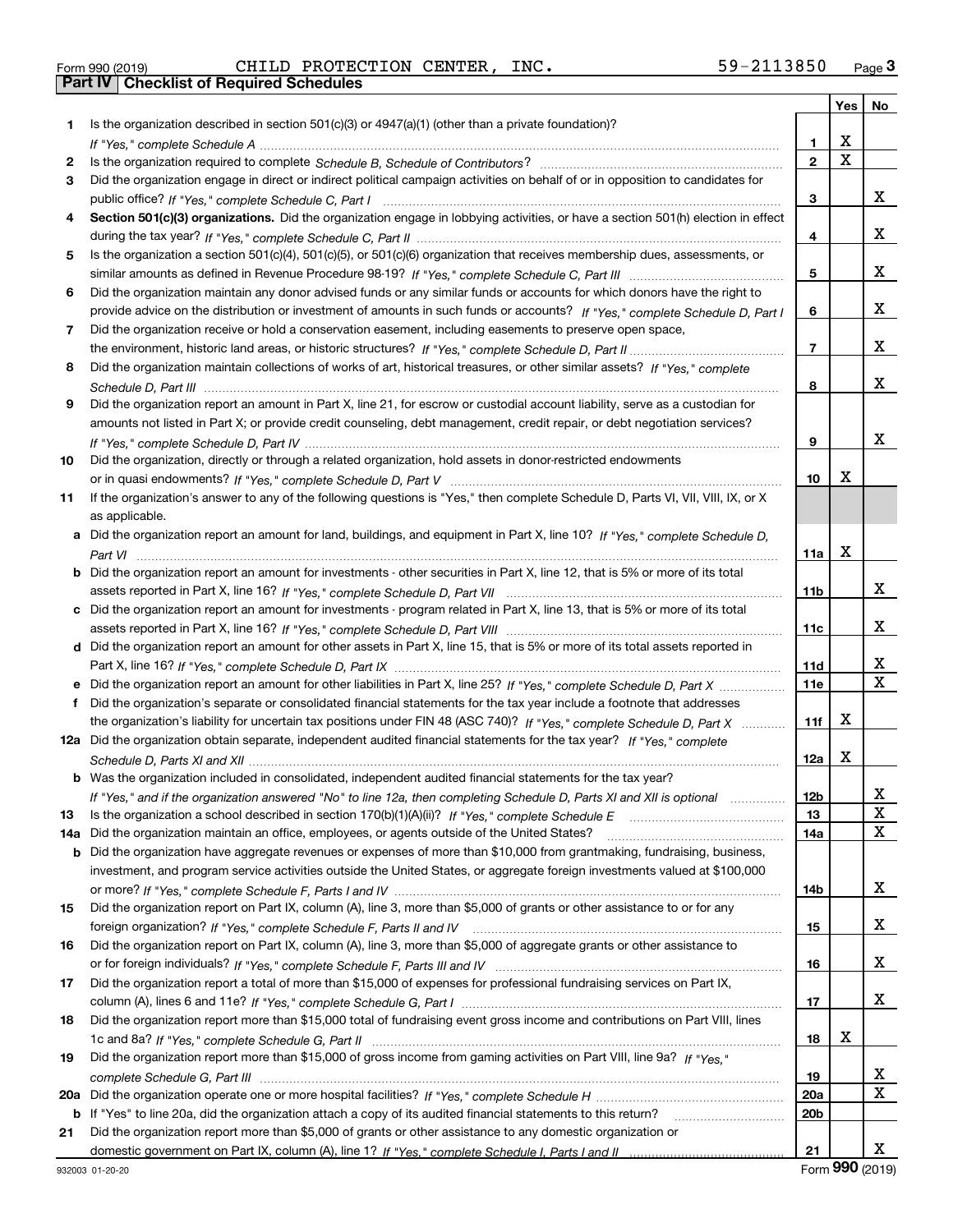|  | Form 990 (2019) |  |
|--|-----------------|--|
|  |                 |  |

Form 990 (2019) Page **4Part IV Checklist of Required Schedules** CHILD PROTECTION CENTER, INC. 59-2113850

*(continued)*

|        |                                                                                                                                                                                                             |                 | Yes | No          |
|--------|-------------------------------------------------------------------------------------------------------------------------------------------------------------------------------------------------------------|-----------------|-----|-------------|
| 22     | Did the organization report more than \$5,000 of grants or other assistance to or for domestic individuals on                                                                                               |                 |     |             |
|        |                                                                                                                                                                                                             | 22              |     | x           |
| 23     | Did the organization answer "Yes" to Part VII, Section A, line 3, 4, or 5 about compensation of the organization's current                                                                                  |                 |     |             |
|        | and former officers, directors, trustees, key employees, and highest compensated employees? If "Yes," complete                                                                                              |                 |     |             |
|        |                                                                                                                                                                                                             | 23              |     | x           |
|        | 24a Did the organization have a tax-exempt bond issue with an outstanding principal amount of more than \$100,000 as of the                                                                                 |                 |     |             |
|        | last day of the year, that was issued after December 31, 2002? If "Yes," answer lines 24b through 24d and complete                                                                                          |                 |     |             |
|        |                                                                                                                                                                                                             | 24a             |     | x           |
|        | <b>b</b> Did the organization invest any proceeds of tax-exempt bonds beyond a temporary period exception?                                                                                                  | 24 <sub>b</sub> |     |             |
|        | c Did the organization maintain an escrow account other than a refunding escrow at any time during the year to defease                                                                                      |                 |     |             |
|        | any tax-exempt bonds?                                                                                                                                                                                       | 24c             |     |             |
|        |                                                                                                                                                                                                             | 24d             |     |             |
|        | 25a Section 501(c)(3), 501(c)(4), and 501(c)(29) organizations. Did the organization engage in an excess benefit                                                                                            |                 |     |             |
|        |                                                                                                                                                                                                             | 25a             |     | x           |
|        | b Is the organization aware that it engaged in an excess benefit transaction with a disqualified person in a prior year, and                                                                                |                 |     |             |
|        | that the transaction has not been reported on any of the organization's prior Forms 990 or 990-EZ? If "Yes," complete                                                                                       |                 |     |             |
|        | Schedule L, Part I                                                                                                                                                                                          | 25b             |     | x           |
| 26     | Did the organization report any amount on Part X, line 5 or 22, for receivables from or payables to any current                                                                                             |                 |     |             |
|        | or former officer, director, trustee, key employee, creator or founder, substantial contributor, or 35%                                                                                                     |                 |     |             |
|        | controlled entity or family member of any of these persons? If "Yes," complete Schedule L, Part II                                                                                                          | 26              |     | x           |
| 27     | Did the organization provide a grant or other assistance to any current or former officer, director, trustee, key employee,                                                                                 |                 |     |             |
|        | creator or founder, substantial contributor or employee thereof, a grant selection committee member, or to a 35% controlled                                                                                 |                 |     |             |
|        | entity (including an employee thereof) or family member of any of these persons? If "Yes," complete Schedule L, Part III                                                                                    | 27              |     | x           |
| 28     | Was the organization a party to a business transaction with one of the following parties (see Schedule L, Part IV                                                                                           |                 |     |             |
|        | instructions, for applicable filing thresholds, conditions, and exceptions):                                                                                                                                |                 |     |             |
| a      | A current or former officer, director, trustee, key employee, creator or founder, or substantial contributor? If                                                                                            | 28a             |     | х           |
|        |                                                                                                                                                                                                             | 28 <sub>b</sub> |     | $\mathbf X$ |
|        | c A 35% controlled entity of one or more individuals and/or organizations described in lines 28a or 28b? If                                                                                                 |                 |     |             |
|        |                                                                                                                                                                                                             | 28c             |     | х           |
| 29     |                                                                                                                                                                                                             | 29              |     | X           |
| 30     | Did the organization receive contributions of art, historical treasures, or other similar assets, or qualified conservation                                                                                 |                 |     |             |
|        |                                                                                                                                                                                                             | 30              |     | х           |
| 31     | Did the organization liquidate, terminate, or dissolve and cease operations? If "Yes," complete Schedule N, Part I                                                                                          | 31              |     | X           |
| 32     | Did the organization sell, exchange, dispose of, or transfer more than 25% of its net assets? If "Yes," complete                                                                                            |                 |     |             |
|        |                                                                                                                                                                                                             | 32              |     | x           |
| 33     | Did the organization own 100% of an entity disregarded as separate from the organization under Regulations                                                                                                  |                 |     |             |
|        |                                                                                                                                                                                                             | 33              |     | x           |
| 34     | Was the organization related to any tax-exempt or taxable entity? If "Yes," complete Schedule R, Part II, III, or IV, and                                                                                   |                 |     |             |
|        |                                                                                                                                                                                                             | 34              |     | х           |
|        | 35a Did the organization have a controlled entity within the meaning of section 512(b)(13)?                                                                                                                 | 35a             |     | X           |
|        | b If "Yes" to line 35a, did the organization receive any payment from or engage in any transaction with a controlled entity                                                                                 |                 |     |             |
|        |                                                                                                                                                                                                             | 35b             |     |             |
| 36     | Section 501(c)(3) organizations. Did the organization make any transfers to an exempt non-charitable related organization?                                                                                  |                 |     |             |
|        |                                                                                                                                                                                                             | 36              |     | x           |
| 37     | Did the organization conduct more than 5% of its activities through an entity that is not a related organization                                                                                            |                 |     |             |
|        |                                                                                                                                                                                                             | 37              |     | x           |
| 38     | Did the organization complete Schedule O and provide explanations in Schedule O for Part VI, lines 11b and 19?                                                                                              |                 |     |             |
|        |                                                                                                                                                                                                             | 38              | х   |             |
| Part V | <b>Statements Regarding Other IRS Filings and Tax Compliance</b>                                                                                                                                            |                 |     |             |
|        | Check if Schedule O contains a response or note to any line in this Part V                                                                                                                                  |                 |     |             |
|        |                                                                                                                                                                                                             |                 | Yes | No          |
|        | 1a Enter the number reported in Box 3 of Form 1096. Enter -0- if not applicable<br>1a<br>0                                                                                                                  |                 |     |             |
| b      | Enter the number of Forms W-2G included in line 1a. Enter -0- if not applicable<br>1b<br>Did the organization comply with backup withholding rules for reportable payments to vendors and reportable gaming |                 |     |             |
| c      |                                                                                                                                                                                                             |                 | х   |             |
|        |                                                                                                                                                                                                             | 1c              |     |             |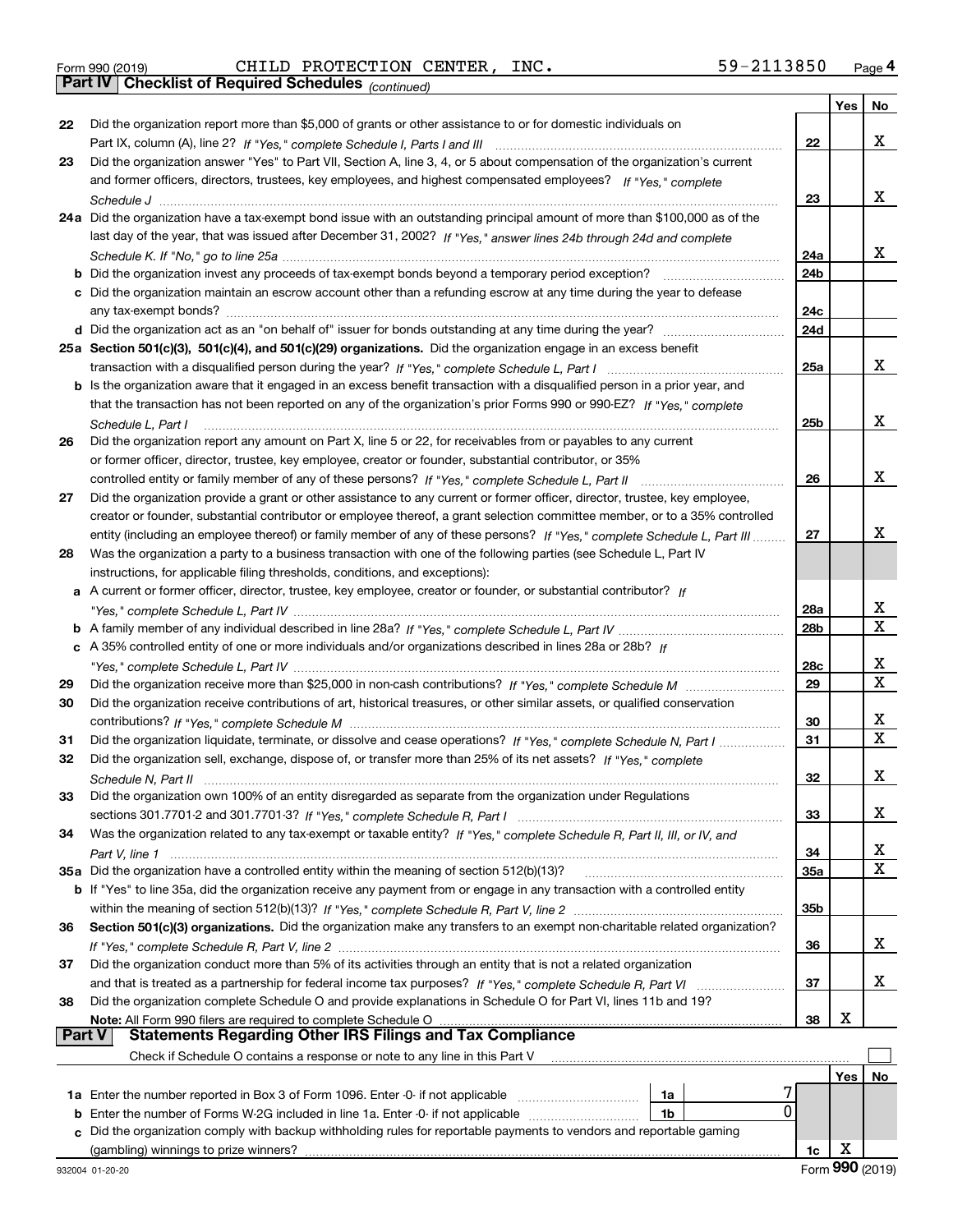|                                                                                        | 59-2113850<br>CHILD PROTECTION CENTER, INC.<br>Form 990 (2019)                                                                                                                                                                        |            |     | $_{\text{Page}}$ 5  |  |
|----------------------------------------------------------------------------------------|---------------------------------------------------------------------------------------------------------------------------------------------------------------------------------------------------------------------------------------|------------|-----|---------------------|--|
| Statements Regarding Other IRS Filings and Tax Compliance (continued)<br><b>Part V</b> |                                                                                                                                                                                                                                       |            |     |                     |  |
|                                                                                        |                                                                                                                                                                                                                                       |            | Yes | No                  |  |
|                                                                                        | 2a Enter the number of employees reported on Form W-3, Transmittal of Wage and Tax Statements,                                                                                                                                        |            |     |                     |  |
|                                                                                        | 41<br>filed for the calendar year ending with or within the year covered by this return<br>2a                                                                                                                                         |            |     |                     |  |
|                                                                                        |                                                                                                                                                                                                                                       | 2b         | х   |                     |  |
|                                                                                        |                                                                                                                                                                                                                                       |            |     |                     |  |
|                                                                                        | 3a Did the organization have unrelated business gross income of \$1,000 or more during the year?                                                                                                                                      | 3a         |     | х                   |  |
|                                                                                        |                                                                                                                                                                                                                                       | 3b         |     |                     |  |
|                                                                                        | 4a At any time during the calendar year, did the organization have an interest in, or a signature or other authority over, a                                                                                                          |            |     |                     |  |
|                                                                                        |                                                                                                                                                                                                                                       | 4a         |     | х                   |  |
|                                                                                        | <b>b</b> If "Yes," enter the name of the foreign country $\blacktriangleright$                                                                                                                                                        |            |     |                     |  |
|                                                                                        | See instructions for filing requirements for FinCEN Form 114, Report of Foreign Bank and Financial Accounts (FBAR).                                                                                                                   |            |     |                     |  |
|                                                                                        | 5a Was the organization a party to a prohibited tax shelter transaction at any time during the tax year?                                                                                                                              | 5а         |     | х                   |  |
| b                                                                                      |                                                                                                                                                                                                                                       | 5b         |     | х                   |  |
| с                                                                                      |                                                                                                                                                                                                                                       | 5c         |     |                     |  |
|                                                                                        | 6a Does the organization have annual gross receipts that are normally greater than \$100,000, and did the organization solicit                                                                                                        |            |     |                     |  |
|                                                                                        |                                                                                                                                                                                                                                       | 6a         |     | х                   |  |
|                                                                                        | <b>b</b> If "Yes," did the organization include with every solicitation an express statement that such contributions or gifts                                                                                                         |            |     |                     |  |
|                                                                                        |                                                                                                                                                                                                                                       | 6b         |     |                     |  |
| 7                                                                                      | Organizations that may receive deductible contributions under section 170(c).                                                                                                                                                         |            |     |                     |  |
| a                                                                                      | Did the organization receive a payment in excess of \$75 made partly as a contribution and partly for goods and services provided to the payor?                                                                                       | 7a         | х   |                     |  |
|                                                                                        | <b>b</b> If "Yes," did the organization notify the donor of the value of the goods or services provided?                                                                                                                              | 7b         | х   |                     |  |
|                                                                                        | c Did the organization sell, exchange, or otherwise dispose of tangible personal property for which it was required                                                                                                                   |            |     |                     |  |
|                                                                                        |                                                                                                                                                                                                                                       | 7c         |     | х                   |  |
|                                                                                        | 7d<br>d If "Yes," indicate the number of Forms 8282 filed during the year manufactured in the set of the set of the water                                                                                                             |            |     |                     |  |
| е                                                                                      | Did the organization receive any funds, directly or indirectly, to pay premiums on a personal benefit contract?                                                                                                                       | 7е         |     | х                   |  |
| f                                                                                      | Did the organization, during the year, pay premiums, directly or indirectly, on a personal benefit contract?                                                                                                                          | 7f         |     | х                   |  |
| g                                                                                      | If the organization received a contribution of qualified intellectual property, did the organization file Form 8899 as required?                                                                                                      |            |     |                     |  |
| h                                                                                      | If the organization received a contribution of cars, boats, airplanes, or other vehicles, did the organization file a Form 1098-C?                                                                                                    |            |     |                     |  |
| 8                                                                                      | Sponsoring organizations maintaining donor advised funds. Did a donor advised fund maintained by the                                                                                                                                  |            |     |                     |  |
|                                                                                        | sponsoring organization have excess business holdings at any time during the year?                                                                                                                                                    |            |     |                     |  |
| 9                                                                                      | Sponsoring organizations maintaining donor advised funds.                                                                                                                                                                             | 8          |     |                     |  |
| а                                                                                      | Did the sponsoring organization make any taxable distributions under section 4966?                                                                                                                                                    | 9а         |     |                     |  |
| b                                                                                      | Did the sponsoring organization make a distribution to a donor, donor advisor, or related person? [[[[[[[[[[[                                                                                                                         | 9b         |     |                     |  |
| 10                                                                                     | Section 501(c)(7) organizations. Enter:                                                                                                                                                                                               |            |     |                     |  |
|                                                                                        | a Initiation fees and capital contributions included on Part VIII, line 12 [111] [12] [11] [12] [11] [12] [11] [12] [11] [12] [11] [12] [11] [12] [11] [12] [11] [12] [11] [12] [11] [12] [11] [12] [11] [12] [11] [12] [11] [<br>10a |            |     |                     |  |
|                                                                                        | 10b <br>Gross receipts, included on Form 990, Part VIII, line 12, for public use of club facilities                                                                                                                                   |            |     |                     |  |
| 11                                                                                     | Section 501(c)(12) organizations. Enter:                                                                                                                                                                                              |            |     |                     |  |
| a                                                                                      | Gross income from members or shareholders<br>11a                                                                                                                                                                                      |            |     |                     |  |
|                                                                                        | b Gross income from other sources (Do not net amounts due or paid to other sources against                                                                                                                                            |            |     |                     |  |
|                                                                                        | amounts due or received from them.)<br>11b                                                                                                                                                                                            |            |     |                     |  |
|                                                                                        | 12a Section 4947(a)(1) non-exempt charitable trusts. Is the organization filing Form 990 in lieu of Form 1041?                                                                                                                        | <b>12a</b> |     |                     |  |
|                                                                                        | 12b<br><b>b</b> If "Yes," enter the amount of tax-exempt interest received or accrued during the year                                                                                                                                 |            |     |                     |  |
| 13                                                                                     | Section 501(c)(29) qualified nonprofit health insurance issuers.                                                                                                                                                                      |            |     |                     |  |
|                                                                                        | <b>a</b> Is the organization licensed to issue qualified health plans in more than one state?                                                                                                                                         | 13a        |     |                     |  |
|                                                                                        | Note: See the instructions for additional information the organization must report on Schedule O.                                                                                                                                     |            |     |                     |  |
|                                                                                        | <b>b</b> Enter the amount of reserves the organization is required to maintain by the states in which the                                                                                                                             |            |     |                     |  |
|                                                                                        | 13b                                                                                                                                                                                                                                   |            |     |                     |  |
|                                                                                        | 13с                                                                                                                                                                                                                                   |            |     |                     |  |
|                                                                                        | 14a Did the organization receive any payments for indoor tanning services during the tax year?                                                                                                                                        | 14a        |     | х                   |  |
|                                                                                        | <b>b</b> If "Yes," has it filed a Form 720 to report these payments? If "No," provide an explanation on Schedule O                                                                                                                    | 14b        |     |                     |  |
| 15                                                                                     | Is the organization subject to the section 4960 tax on payment(s) of more than \$1,000,000 in remuneration or                                                                                                                         |            |     |                     |  |
|                                                                                        |                                                                                                                                                                                                                                       |            |     | х                   |  |
|                                                                                        | If "Yes," see instructions and file Form 4720, Schedule N.                                                                                                                                                                            | 15         |     |                     |  |
| 16                                                                                     | Is the organization an educational institution subject to the section 4968 excise tax on net investment income?                                                                                                                       | 16         |     | х                   |  |
|                                                                                        | If "Yes," complete Form 4720, Schedule O.                                                                                                                                                                                             |            |     |                     |  |
|                                                                                        |                                                                                                                                                                                                                                       |            |     | $000 \text{ hours}$ |  |

| Form 990 (2019) |  |  |
|-----------------|--|--|
|-----------------|--|--|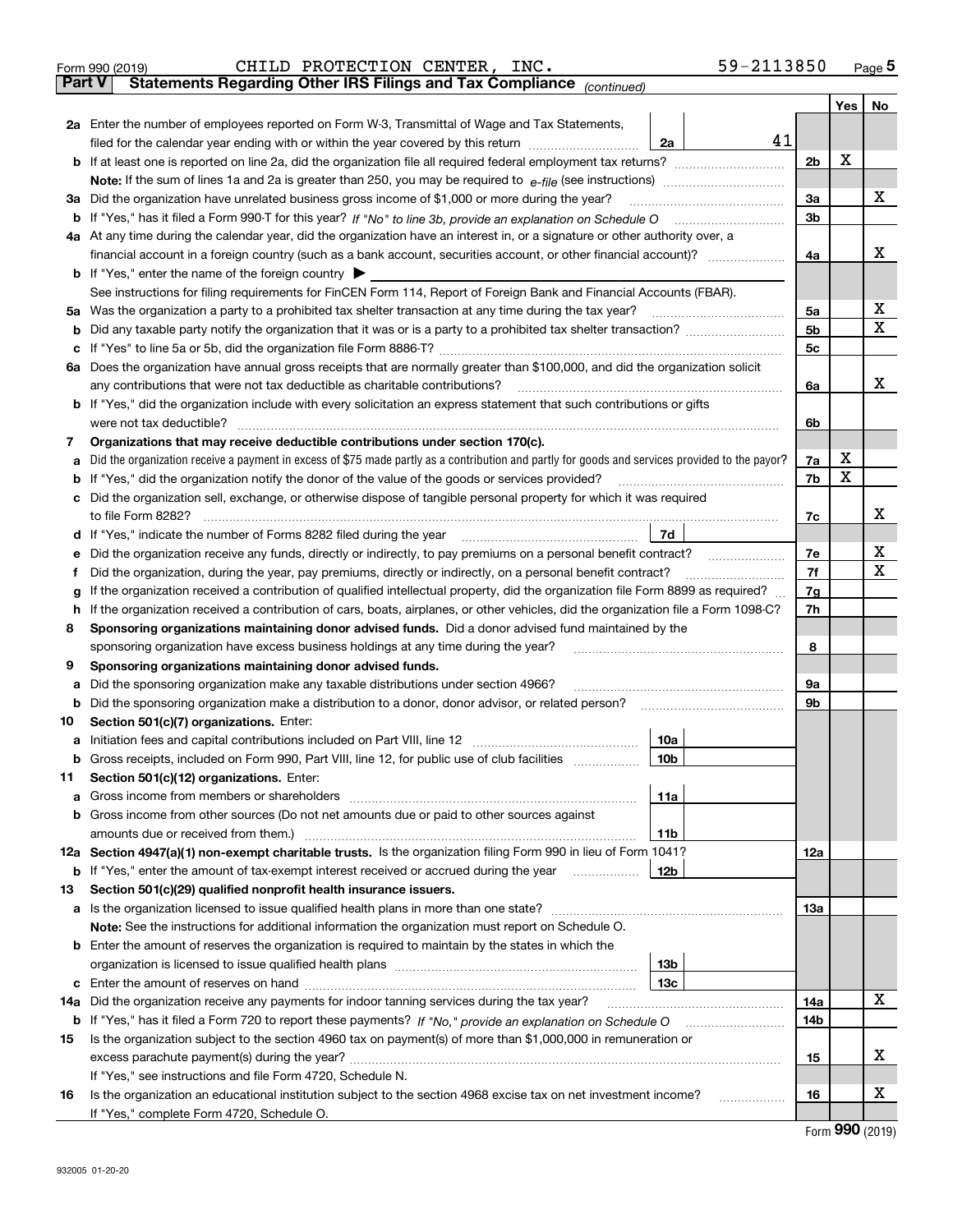CHILD PROTECTION CENTER, INC. 59-2113850

*For each "Yes" response to lines 2 through 7b below, and for a "No" response to line 8a, 8b, or 10b below, describe the circumstances, processes, or changes on Schedule O. See instructions.* Form 990 (2019) **CHILD PROTECTION CENTER, INC.** 59-2113850 Page 6<br>**Part VI Governance, Management, and Disclosure** For each "Yes" response to lines 2 through 7b below, and for a "No" response

|    | Check if Schedule O contains a response or note to any line in this Part VI                                                                                           |                 |     | $\boxed{\text{X}}$ |
|----|-----------------------------------------------------------------------------------------------------------------------------------------------------------------------|-----------------|-----|--------------------|
|    | Section A. Governing Body and Management                                                                                                                              |                 |     |                    |
|    |                                                                                                                                                                       |                 | Yes | No                 |
|    | 14<br>1a Enter the number of voting members of the governing body at the end of the tax year<br>1a                                                                    |                 |     |                    |
|    | If there are material differences in voting rights among members of the governing body, or if the governing                                                           |                 |     |                    |
|    | body delegated broad authority to an executive committee or similar committee, explain on Schedule O.                                                                 |                 |     |                    |
| b  | 14<br>Enter the number of voting members included on line 1a, above, who are independent<br>1b                                                                        |                 |     |                    |
| 2  | Did any officer, director, trustee, or key employee have a family relationship or a business relationship with any other                                              |                 |     |                    |
|    | officer, director, trustee, or key employee?                                                                                                                          | 2               |     | х                  |
| 3  | Did the organization delegate control over management duties customarily performed by or under the direct supervision                                                 |                 |     |                    |
|    | of officers, directors, trustees, or key employees to a management company or other person?                                                                           |                 |     | х                  |
| 4  | Did the organization make any significant changes to its governing documents since the prior Form 990 was filed?                                                      | 4               |     | $\mathbf X$        |
| 5  |                                                                                                                                                                       | 5               |     | $\mathbf X$        |
| 6  | Did the organization have members or stockholders?                                                                                                                    | 6               |     | $\mathbf X$        |
| 7a | Did the organization have members, stockholders, or other persons who had the power to elect or appoint one or                                                        |                 |     |                    |
|    | more members of the governing body?                                                                                                                                   | 7a              |     | х                  |
|    | <b>b</b> Are any governance decisions of the organization reserved to (or subject to approval by) members, stockholders, or                                           |                 |     |                    |
|    | persons other than the governing body?                                                                                                                                | 7b              |     | х                  |
| 8  | Did the organization contemporaneously document the meetings held or written actions undertaken during the year by the following:                                     |                 |     |                    |
| a  |                                                                                                                                                                       | 8a              | Х   |                    |
| b  |                                                                                                                                                                       | 8b              | X   |                    |
| 9  | Is there any officer, director, trustee, or key employee listed in Part VII, Section A, who cannot be reached at the                                                  |                 |     |                    |
|    |                                                                                                                                                                       | 9               |     | x                  |
|    | <b>Section B. Policies</b> (This Section B requests information about policies not required by the Internal Revenue Code.)                                            |                 |     |                    |
|    |                                                                                                                                                                       |                 | Yes | No                 |
|    |                                                                                                                                                                       | 10a             |     | x                  |
|    | <b>b</b> If "Yes," did the organization have written policies and procedures governing the activities of such chapters, affiliates,                                   |                 |     |                    |
|    | and branches to ensure their operations are consistent with the organization's exempt purposes?                                                                       | 10 <sub>b</sub> |     |                    |
|    | 11a Has the organization provided a complete copy of this Form 990 to all members of its governing body before filing the form?                                       | 11a             | X   |                    |
| b  | Describe in Schedule O the process, if any, used by the organization to review this Form 990.                                                                         |                 |     |                    |
|    |                                                                                                                                                                       | 12a             | х   |                    |
| b  |                                                                                                                                                                       |                 |     |                    |
| c  | Did the organization regularly and consistently monitor and enforce compliance with the policy? If "Yes." describe                                                    |                 |     |                    |
|    | in Schedule O how this was done www.communication.com/www.communications.com/www.communications.com/                                                                  | 12c             | х   |                    |
| 13 | Did the organization have a written whistleblower policy?                                                                                                             | 13              | X   |                    |
| 14 | Did the organization have a written document retention and destruction policy?                                                                                        | 14              | X   |                    |
| 15 | Did the process for determining compensation of the following persons include a review and approval by independent                                                    |                 |     |                    |
|    | persons, comparability data, and contemporaneous substantiation of the deliberation and decision?                                                                     |                 |     |                    |
| a  | The organization's CEO, Executive Director, or top management official manufactured content of the organization's CEO, Executive Director, or top management official | 15a             | х   |                    |
|    |                                                                                                                                                                       | 15b             | х   |                    |
|    | If "Yes" to line 15a or 15b, describe the process in Schedule O (see instructions).                                                                                   |                 |     |                    |
|    | 16a Did the organization invest in, contribute assets to, or participate in a joint venture or similar arrangement with a                                             |                 |     |                    |
|    | taxable entity during the year?                                                                                                                                       | 16a             |     | х                  |
|    | b If "Yes," did the organization follow a written policy or procedure requiring the organization to evaluate its participation                                        |                 |     |                    |
|    | in joint venture arrangements under applicable federal tax law, and take steps to safeguard the organization's                                                        |                 |     |                    |
|    | exempt status with respect to such arrangements?                                                                                                                      | 16b             |     |                    |
|    | <b>Section C. Disclosure</b>                                                                                                                                          |                 |     |                    |
| 17 | List the states with which a copy of this Form 990 is required to be filed $\blacktriangleright$ $FL$                                                                 |                 |     |                    |
| 18 | Section 6104 requires an organization to make its Forms 1023 (1024 or 1024-A, if applicable), 990, and 990-T (Section 501(c)(3)s only) available                      |                 |     |                    |
|    | for public inspection. Indicate how you made these available. Check all that apply.                                                                                   |                 |     |                    |
|    | $X$ Own website<br>$X$ Another's website<br>$X$ Upon request<br>Other (explain on Schedule O)                                                                         |                 |     |                    |
| 19 | Describe on Schedule O whether (and if so, how) the organization made its governing documents, conflict of interest policy, and financial                             |                 |     |                    |
|    | statements available to the public during the tax year.                                                                                                               |                 |     |                    |
| 20 | State the name, address, and telephone number of the person who possesses the organization's books and records                                                        |                 |     |                    |
|    | SUZANNE TAKERIAN $-$ 941-365-1277                                                                                                                                     |                 |     |                    |
|    | 720 SOUTH ORANGE AVENUE, SARASOTA,<br>34236<br>FL                                                                                                                     |                 |     |                    |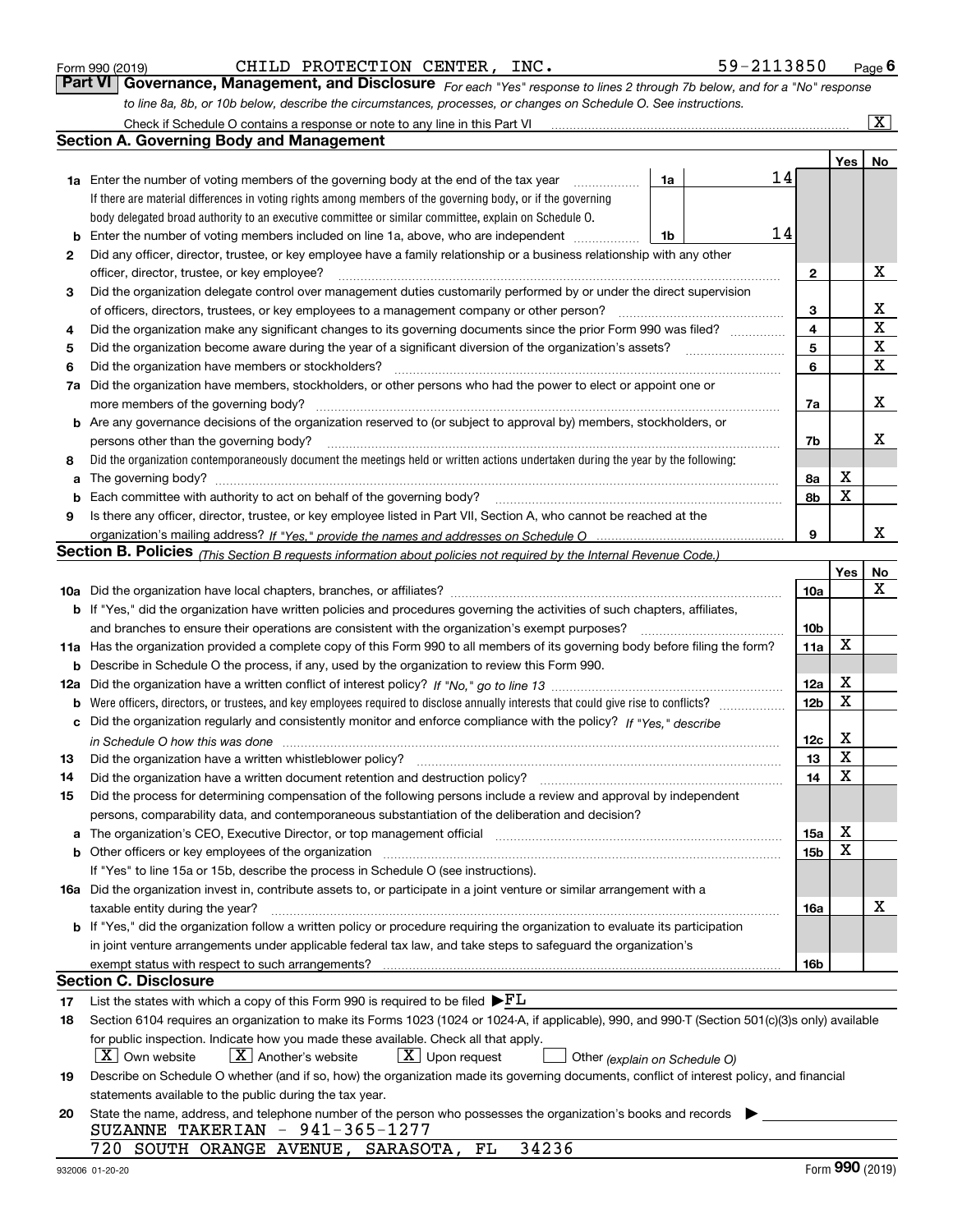| Form 990 (2019)                                                                                                                                           | CHILD PROTECTION CENTER,<br>INC.                                                           | 59-2113850 | Page <sup>7</sup> |  |  |  |
|-----------------------------------------------------------------------------------------------------------------------------------------------------------|--------------------------------------------------------------------------------------------|------------|-------------------|--|--|--|
|                                                                                                                                                           | Part VII Compensation of Officers, Directors, Trustees, Key Employees, Highest Compensated |            |                   |  |  |  |
| <b>Employees, and Independent Contractors</b>                                                                                                             |                                                                                            |            |                   |  |  |  |
|                                                                                                                                                           | Check if Schedule O contains a response or note to any line in this Part VII               |            |                   |  |  |  |
| Section A.                                                                                                                                                | Officers, Directors, Trustees, Key Employees, and Highest Compensated Employees            |            |                   |  |  |  |
| to Complete this table for all persons required to be listed. Penart compensation for the calendar vear ending with or within the examization's tax vear. |                                                                                            |            |                   |  |  |  |

**1a •** List all of the organization's current officers, directors, trustees (whether individuals or organizations), regardless of amount of compensation. tble for all persons required to be listed. Report compensation for the calendar year ending with or within the organiz Enter -0- in columns (D), (E), and (F) if no compensation was paid.

 $\bullet$  List all of the organization's  $\,$ current key employees, if any. See instructions for definition of "key employee."

**•** List the organization's five current highest compensated employees (other than an officer, director, trustee, or key employee) who received reportable compensation (Box 5 of Form W-2 and/or Box 7 of Form 1099-MISC) of more than \$100,000 from the organization and any related organizations.

**•** List all of the organization's former officers, key employees, and highest compensated employees who received more than \$100,000 of reportable compensation from the organization and any related organizations.

**former directors or trustees**  ¥ List all of the organization's that received, in the capacity as a former director or trustee of the organization, more than \$10,000 of reportable compensation from the organization and any related organizations.

See instructions for the order in which to list the persons above.

Check this box if neither the organization nor any related organization compensated any current officer, director, or trustee.  $\mathcal{L}^{\text{max}}$ 

| (A)                       | (B)                    |                                |                       | (C)         |              |                                   |        | (D)             | (E)             | (F)                          |
|---------------------------|------------------------|--------------------------------|-----------------------|-------------|--------------|-----------------------------------|--------|-----------------|-----------------|------------------------------|
| Name and title            | Average                |                                |                       | Position    |              | (do not check more than one       |        | Reportable      | Reportable      | Estimated                    |
|                           | hours per              |                                |                       |             |              | box, unless person is both an     |        | compensation    | compensation    | amount of                    |
|                           | week                   |                                |                       |             |              | officer and a director/trustee)   |        | from            | from related    | other                        |
|                           | (list any              |                                |                       |             |              |                                   |        | the             | organizations   | compensation                 |
|                           | hours for              |                                |                       |             |              |                                   |        | organization    | (W-2/1099-MISC) | from the                     |
|                           | related                |                                |                       |             |              |                                   |        | (W-2/1099-MISC) |                 | organization                 |
|                           | organizations<br>below |                                |                       |             |              |                                   |        |                 |                 | and related<br>organizations |
|                           | line)                  | Individual trustee or director | Institutional trustee | Officer     | Key employee | Highest compensated<br>  employee | Former |                 |                 |                              |
| TONY DEMPSEY<br>(1)       | 1.00                   |                                |                       |             |              |                                   |        |                 |                 |                              |
| <b>CHAIR</b>              |                        | $\mathbf x$                    |                       | $\mathbf X$ |              |                                   |        | $\mathbf 0$ .   | $\mathbf 0$ .   | $\mathbf 0$ .                |
| (2)<br>TINA GRANTHON      | 1.00                   |                                |                       |             |              |                                   |        |                 |                 |                              |
| VICE CHAIR                |                        | $\mathbf X$                    |                       | X           |              |                                   |        | $\mathbf 0$ .   | $\mathbf 0$ .   | $\mathbf 0$ .                |
| <b>JEN STEUBE</b><br>(3)  | 1.00                   |                                |                       |             |              |                                   |        |                 |                 |                              |
| <b>FINANCE CHAIR</b>      |                        | $\mathbf X$                    |                       | X           |              |                                   |        | 0.              | $\mathbf 0$ .   | $\mathbf 0$ .                |
| JILL LEVINE<br>(4)        | 1.00                   |                                |                       |             |              |                                   |        |                 |                 |                              |
| <b>SECRETARY</b>          |                        | $\mathbf X$                    |                       | X           |              |                                   |        | 0.              | $\mathbf 0$ .   | $0_{.}$                      |
| TOM MCLAUGHLIN<br>(5)     | 1.00                   |                                |                       |             |              |                                   |        |                 |                 |                              |
| <b>GOVERNANCE CHAIR</b>   |                        | $\mathbf X$                    |                       |             |              |                                   |        | $\mathbf 0$ .   | $\mathbf 0$ .   | $\mathbf 0$ .                |
| (6)<br><b>TAMMY KARP</b>  | 1.00                   |                                |                       |             |              |                                   |        |                 |                 |                              |
| <b>DIRECTOR</b>           |                        | $\mathbf X$                    |                       |             |              |                                   |        | $\mathbf 0$ .   | $\mathbf 0$ .   | $\mathbf 0$ .                |
| GRACI MCGILLICUDDY<br>(7) | 1.00                   |                                |                       |             |              |                                   |        |                 |                 |                              |
| <b>DIRECTOR</b>           |                        | $\mathbf X$                    |                       |             |              |                                   |        | 0.              | $\mathbf 0$ .   | 0.                           |
| ALINA CEMITIER<br>(8)     | 1.00                   |                                |                       |             |              |                                   |        |                 |                 |                              |
| <b>DIRECTOR</b>           |                        | $\mathbf X$                    |                       |             |              |                                   |        | 0.              | $\mathbf 0$ .   | $0_{.}$                      |
| DONNA KOFFMAN<br>(9)      | 1.00                   |                                |                       |             |              |                                   |        |                 |                 |                              |
| <b>DIRECTOR</b>           |                        | $\mathbf X$                    |                       |             |              |                                   |        | $\mathbf 0$ .   | $\mathbf 0$ .   | $\mathbf 0$ .                |
| (10) BRIAN MARIASH, CIMA  | 1.00                   |                                |                       |             |              |                                   |        |                 |                 |                              |
| <b>DIRECTOR</b>           |                        | $\mathbf X$                    |                       |             |              |                                   |        | 0.              | 0.              | $\mathbf 0$ .                |
| (11) DAN STAROSTECKI      | 1.00                   |                                |                       |             |              |                                   |        |                 |                 |                              |
| <b>DIRECTOR</b>           |                        | $\mathbf X$                    |                       |             |              |                                   |        | $\mathbf{0}$ .  | $\mathbf 0$ .   | $\mathbf 0$ .                |
| (12) JOHN NOYES           | 1.00                   |                                |                       |             |              |                                   |        |                 |                 |                              |
| <b>DIRECTOR</b>           |                        | $\mathbf X$                    |                       |             |              |                                   |        | $\mathbf 0$ .   | $\mathbf 0$ .   | $\mathbf 0$ .                |
| (13) MILLARD MARTIN       | 1.00                   |                                |                       |             |              |                                   |        |                 |                 |                              |
| <b>DIRECTOR</b>           |                        | $\mathbf X$                    |                       |             |              |                                   |        | $\mathbf 0$ .   | $\mathbf 0$ .   | $0_{.}$                      |
| (14) JIM ROLLO            | 1.00                   |                                |                       |             |              |                                   |        |                 |                 |                              |
| <b>DIRECTOR</b>           |                        | $\mathbf X$                    |                       |             |              |                                   |        | $\mathbf 0$ .   | $\mathbf 0$ .   | 0.                           |
| (15) DOUG STALEY          | 40.00                  |                                |                       |             |              |                                   |        |                 |                 |                              |
| EXECUTIVE DIRECTOR        |                        |                                |                       | X           |              |                                   |        | 117,758.        | $\mathbf 0$ .   | 17, 117.                     |
| (16) SUZANNE TAKERIAN     | 40.00                  |                                |                       |             |              |                                   |        |                 |                 |                              |
| CFO                       |                        |                                |                       | X           |              |                                   |        | 86,044.         | 0.              | 13,558.                      |
|                           |                        |                                |                       |             |              |                                   |        |                 |                 |                              |
|                           |                        |                                |                       |             |              |                                   |        |                 |                 |                              |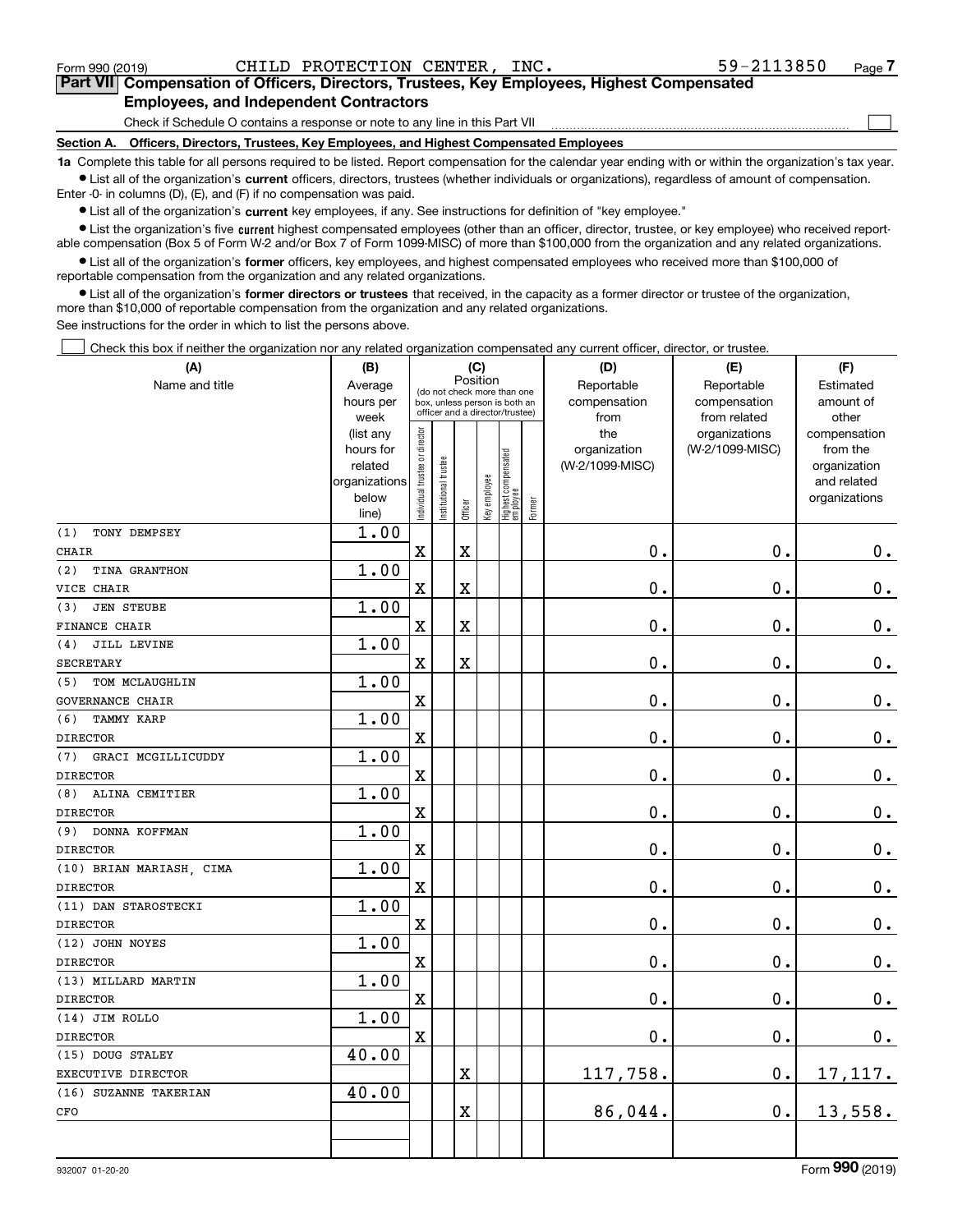|              | CHILD PROTECTION CENTER, INC.<br>Form 990 (2019)                                                                                                                    |                                                         |                                |                       |                 |              |                                                                                                 |        |                                                  | 59-2113850                                                         |                        |     |                                                          | Page 8 |
|--------------|---------------------------------------------------------------------------------------------------------------------------------------------------------------------|---------------------------------------------------------|--------------------------------|-----------------------|-----------------|--------------|-------------------------------------------------------------------------------------------------|--------|--------------------------------------------------|--------------------------------------------------------------------|------------------------|-----|----------------------------------------------------------|--------|
|              | <b>Part VII</b><br>Section A. Officers, Directors, Trustees, Key Employees, and Highest Compensated Employees (continued)                                           |                                                         |                                |                       |                 |              |                                                                                                 |        |                                                  |                                                                    |                        |     |                                                          |        |
|              | (A)<br>Name and title                                                                                                                                               | (B)<br>Average<br>hours per<br>week<br>(list any        |                                |                       | (C)<br>Position |              | (do not check more than one<br>box, unless person is both an<br>officer and a director/trustee) |        | (D)<br>Reportable<br>compensation<br>from<br>the | (E)<br>Reportable<br>compensation<br>from related<br>organizations |                        |     | (F)<br>Estimated<br>amount of<br>other<br>compensation   |        |
|              |                                                                                                                                                                     | hours for<br>related<br>organizations<br>below<br>line) | Individual trustee or director | Institutional trustee | Officer         | Key employee | Highest compensated<br>  employee                                                               | Former | organization<br>(W-2/1099-MISC)                  | (W-2/1099-MISC)                                                    |                        |     | from the<br>organization<br>and related<br>organizations |        |
|              |                                                                                                                                                                     |                                                         |                                |                       |                 |              |                                                                                                 |        |                                                  |                                                                    |                        |     |                                                          |        |
|              |                                                                                                                                                                     |                                                         |                                |                       |                 |              |                                                                                                 |        |                                                  |                                                                    |                        |     |                                                          |        |
|              |                                                                                                                                                                     |                                                         |                                |                       |                 |              |                                                                                                 |        |                                                  |                                                                    |                        |     |                                                          |        |
|              |                                                                                                                                                                     |                                                         |                                |                       |                 |              |                                                                                                 |        |                                                  |                                                                    |                        |     |                                                          |        |
|              |                                                                                                                                                                     |                                                         |                                |                       |                 |              |                                                                                                 |        |                                                  |                                                                    |                        |     |                                                          |        |
|              |                                                                                                                                                                     |                                                         |                                |                       |                 |              |                                                                                                 |        |                                                  |                                                                    |                        |     |                                                          |        |
|              |                                                                                                                                                                     |                                                         |                                |                       |                 |              |                                                                                                 |        |                                                  |                                                                    |                        |     |                                                          |        |
|              |                                                                                                                                                                     |                                                         |                                |                       |                 |              |                                                                                                 |        |                                                  |                                                                    |                        |     |                                                          |        |
|              |                                                                                                                                                                     |                                                         |                                |                       |                 |              |                                                                                                 |        |                                                  |                                                                    |                        |     |                                                          |        |
|              | 1b Subtotal                                                                                                                                                         |                                                         |                                |                       |                 |              |                                                                                                 |        | 203,802.                                         |                                                                    | 0.                     |     | 30,675.                                                  |        |
|              | c Total from continuation sheets to Part VII, Section A [111] [120] [20]                                                                                            |                                                         |                                |                       |                 |              |                                                                                                 |        | $0$ .<br>203,802.                                |                                                                    | О.<br>$\overline{0}$ . |     | 30,675.                                                  | $0$ .  |
| $\mathbf{2}$ | Total number of individuals (including but not limited to those listed above) who received more than \$100,000 of reportable                                        |                                                         |                                |                       |                 |              |                                                                                                 |        |                                                  |                                                                    |                        |     |                                                          |        |
|              | compensation from the organization $\blacktriangleright$                                                                                                            |                                                         |                                |                       |                 |              |                                                                                                 |        |                                                  |                                                                    |                        |     |                                                          | ı      |
|              |                                                                                                                                                                     |                                                         |                                |                       |                 |              |                                                                                                 |        |                                                  |                                                                    |                        |     | Yes                                                      | No     |
| 3            | Did the organization list any former officer, director, trustee, key employee, or highest compensated employee on                                                   |                                                         |                                |                       |                 |              |                                                                                                 |        |                                                  |                                                                    |                        | З   |                                                          | х      |
| 4            | For any individual listed on line 1a, is the sum of reportable compensation and other compensation from the organization                                            |                                                         |                                |                       |                 |              |                                                                                                 |        |                                                  |                                                                    |                        | 4   |                                                          | х      |
| 5            | Did any person listed on line 1a receive or accrue compensation from any unrelated organization or individual for services                                          |                                                         |                                |                       |                 |              |                                                                                                 |        |                                                  |                                                                    |                        |     |                                                          |        |
|              | <b>Section B. Independent Contractors</b>                                                                                                                           |                                                         |                                |                       |                 |              |                                                                                                 |        |                                                  |                                                                    |                        | 5   |                                                          | х      |
| 1            | Complete this table for your five highest compensated independent contractors that received more than \$100,000 of compensation from                                |                                                         |                                |                       |                 |              |                                                                                                 |        |                                                  |                                                                    |                        |     |                                                          |        |
|              | the organization. Report compensation for the calendar year ending with or within the organization's tax year.<br>(A)                                               |                                                         |                                |                       |                 |              |                                                                                                 |        | (B)                                              |                                                                    |                        | (C) |                                                          |        |
|              | Name and business address<br>Description of services<br>Compensation<br><b>NONE</b>                                                                                 |                                                         |                                |                       |                 |              |                                                                                                 |        |                                                  |                                                                    |                        |     |                                                          |        |
|              |                                                                                                                                                                     |                                                         |                                |                       |                 |              |                                                                                                 |        |                                                  |                                                                    |                        |     |                                                          |        |
|              |                                                                                                                                                                     |                                                         |                                |                       |                 |              |                                                                                                 |        |                                                  |                                                                    |                        |     |                                                          |        |
|              |                                                                                                                                                                     |                                                         |                                |                       |                 |              |                                                                                                 |        |                                                  |                                                                    |                        |     |                                                          |        |
|              |                                                                                                                                                                     |                                                         |                                |                       |                 |              |                                                                                                 |        |                                                  |                                                                    |                        |     |                                                          |        |
| 2            | Total number of independent contractors (including but not limited to those listed above) who received more than<br>\$100,000 of compensation from the organization |                                                         |                                |                       |                 | 0            |                                                                                                 |        |                                                  |                                                                    |                        |     |                                                          |        |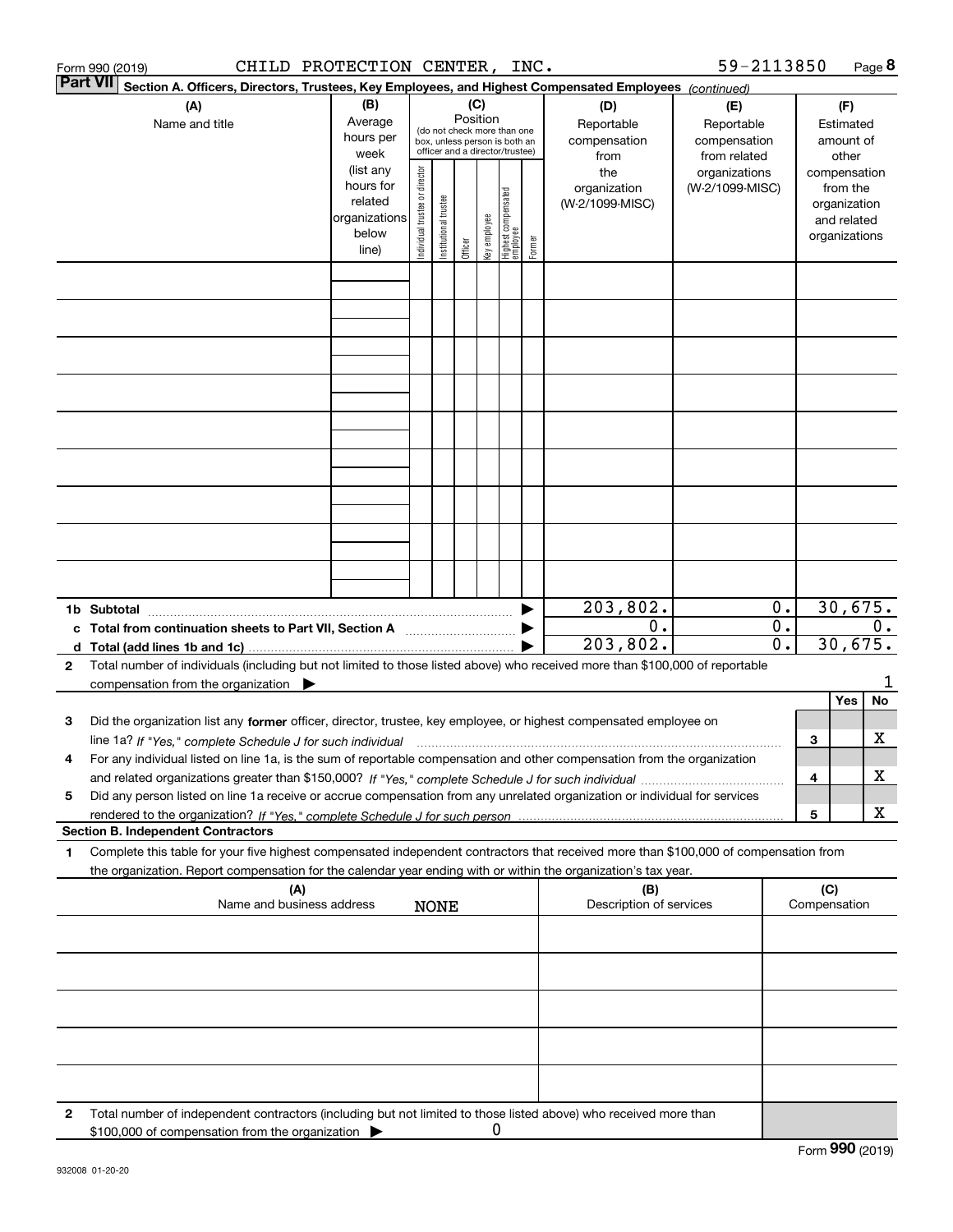|                                                                                         | <b>Part VIII</b>                          | <b>Statement of Revenue</b>                                                                                                                                                                                                                                                                                                                                                                                                                                                                                                      |                                                                                                                         |                                                                                 |                                        |                                              |                                                 |                                                                 |
|-----------------------------------------------------------------------------------------|-------------------------------------------|----------------------------------------------------------------------------------------------------------------------------------------------------------------------------------------------------------------------------------------------------------------------------------------------------------------------------------------------------------------------------------------------------------------------------------------------------------------------------------------------------------------------------------|-------------------------------------------------------------------------------------------------------------------------|---------------------------------------------------------------------------------|----------------------------------------|----------------------------------------------|-------------------------------------------------|-----------------------------------------------------------------|
|                                                                                         |                                           | Check if Schedule O contains a response or note to any line in this Part VIII                                                                                                                                                                                                                                                                                                                                                                                                                                                    |                                                                                                                         |                                                                                 |                                        |                                              |                                                 |                                                                 |
|                                                                                         |                                           |                                                                                                                                                                                                                                                                                                                                                                                                                                                                                                                                  |                                                                                                                         |                                                                                 | (A)<br>Total revenue                   | (B)<br>Related or exempt<br>function revenue | $\overline{C}$<br>Unrelated<br>business revenue | (D)<br>Revenue excluded<br>from tax under<br>sections 512 - 514 |
| Contributions, Gifts, Grants<br>and Other Similar Amounts<br>Program Service<br>Revenue | с<br>d<br>е<br>f<br>b<br>c<br>d<br>е<br>f | 1 a Federated campaigns<br><b>b</b> Membership dues<br>Fundraising events<br>Related organizations<br>Government grants (contributions)<br>All other contributions, gifts, grants, and<br>similar amounts not included above<br>Noncash contributions included in lines 1a-1f<br>2 a PROGRAM SERVICE REVENU<br><u> 1989 - Johann Barn, mars eta bainar eta idazlea (</u><br><u> 1989 - Johann Barn, mars et al. (b. 1989)</u><br><u> 1989 - Johann Stein, mars an de Brasilia (b. 1989)</u><br>All other program service revenue | 1a<br>1 <sub>b</sub><br>$\ldots \ldots \ldots \ldots \ldots$<br>1 <sub>c</sub><br>1 <sub>d</sub><br>1e<br>1f<br>$1g$ \$ | 39,090.<br>725,004.<br>1,375,419.<br>891,580.<br><b>Business Code</b><br>624410 | $\overline{3}$ , 031, 093.<br>21, 260. | 21, 260.                                     |                                                 |                                                                 |
|                                                                                         |                                           |                                                                                                                                                                                                                                                                                                                                                                                                                                                                                                                                  |                                                                                                                         |                                                                                 | 21,260.                                |                                              |                                                 |                                                                 |
|                                                                                         | 3<br>4<br>5                               | Investment income (including dividends, interest, and<br>Income from investment of tax-exempt bond proceeds                                                                                                                                                                                                                                                                                                                                                                                                                      |                                                                                                                         |                                                                                 | 26,838.                                |                                              |                                                 | 26,838.                                                         |
|                                                                                         | 6а<br>b<br>c                              | Gross rents<br>Less: rental expenses<br>Rental income or (loss)                                                                                                                                                                                                                                                                                                                                                                                                                                                                  | (i) Real<br>  6a<br>6 <sub>b</sub><br>6c                                                                                | (ii) Personal                                                                   |                                        |                                              |                                                 |                                                                 |
|                                                                                         | d                                         | Net rental income or (loss)                                                                                                                                                                                                                                                                                                                                                                                                                                                                                                      |                                                                                                                         |                                                                                 |                                        |                                              |                                                 |                                                                 |
|                                                                                         |                                           | 7 a Gross amount from sales of                                                                                                                                                                                                                                                                                                                                                                                                                                                                                                   | (i) Securities                                                                                                          | (ii) Other                                                                      |                                        |                                              |                                                 |                                                                 |
| Revenue                                                                                 |                                           | assets other than inventory<br><b>b</b> Less: cost or other basis<br>and sales expenses                                                                                                                                                                                                                                                                                                                                                                                                                                          | $7a$ 135,603.<br><u>7b 149, 775.</u>                                                                                    | 17,354.<br>$0$ .                                                                |                                        |                                              |                                                 |                                                                 |
|                                                                                         |                                           |                                                                                                                                                                                                                                                                                                                                                                                                                                                                                                                                  |                                                                                                                         |                                                                                 | 3,182.                                 |                                              |                                                 | 3,182.                                                          |
| <b>Othe</b>                                                                             |                                           | 8 a Gross income from fundraising events (not<br>including \$<br>contributions reported on line 1c). See                                                                                                                                                                                                                                                                                                                                                                                                                         | 725,004. of<br>  8a<br>8b                                                                                               | 0.<br>85,238.                                                                   |                                        |                                              |                                                 |                                                                 |
|                                                                                         |                                           | c Net income or (loss) from fundraising events                                                                                                                                                                                                                                                                                                                                                                                                                                                                                   |                                                                                                                         |                                                                                 | $-85, 238.$                            |                                              |                                                 | $-85, 238.$                                                     |
|                                                                                         |                                           | 9 a Gross income from gaming activities. See                                                                                                                                                                                                                                                                                                                                                                                                                                                                                     | 9a<br>9b                                                                                                                |                                                                                 |                                        |                                              |                                                 |                                                                 |
|                                                                                         |                                           | c Net income or (loss) from gaming activities                                                                                                                                                                                                                                                                                                                                                                                                                                                                                    |                                                                                                                         |                                                                                 |                                        |                                              |                                                 |                                                                 |
|                                                                                         |                                           | 10 a Gross sales of inventory, less returns                                                                                                                                                                                                                                                                                                                                                                                                                                                                                      | 10a<br>10b                                                                                                              |                                                                                 |                                        |                                              |                                                 |                                                                 |
|                                                                                         |                                           | <b>b</b> Less: cost of goods sold<br>c Net income or (loss) from sales of inventory                                                                                                                                                                                                                                                                                                                                                                                                                                              |                                                                                                                         |                                                                                 |                                        |                                              |                                                 |                                                                 |
| Miscellaneous                                                                           |                                           | 11 a OTHER REVENUE                                                                                                                                                                                                                                                                                                                                                                                                                                                                                                               |                                                                                                                         | <b>Business Code</b><br>900099                                                  | 7,789.                                 | 7,789.                                       |                                                 |                                                                 |
| Revenue                                                                                 | b                                         |                                                                                                                                                                                                                                                                                                                                                                                                                                                                                                                                  |                                                                                                                         |                                                                                 |                                        |                                              |                                                 |                                                                 |
|                                                                                         | c                                         |                                                                                                                                                                                                                                                                                                                                                                                                                                                                                                                                  |                                                                                                                         |                                                                                 |                                        |                                              |                                                 |                                                                 |
|                                                                                         |                                           |                                                                                                                                                                                                                                                                                                                                                                                                                                                                                                                                  |                                                                                                                         |                                                                                 | 7,789.                                 |                                              |                                                 |                                                                 |
|                                                                                         | 12                                        |                                                                                                                                                                                                                                                                                                                                                                                                                                                                                                                                  |                                                                                                                         |                                                                                 | $\blacktriangleright$ 3,004,924.       | 29,049.                                      | 0.1                                             | $-55,218.$                                                      |
|                                                                                         |                                           |                                                                                                                                                                                                                                                                                                                                                                                                                                                                                                                                  |                                                                                                                         |                                                                                 |                                        |                                              |                                                 |                                                                 |

Form 990 (2019) Page CHILD PROTECTION CENTER, INC. 59-2113850

**9**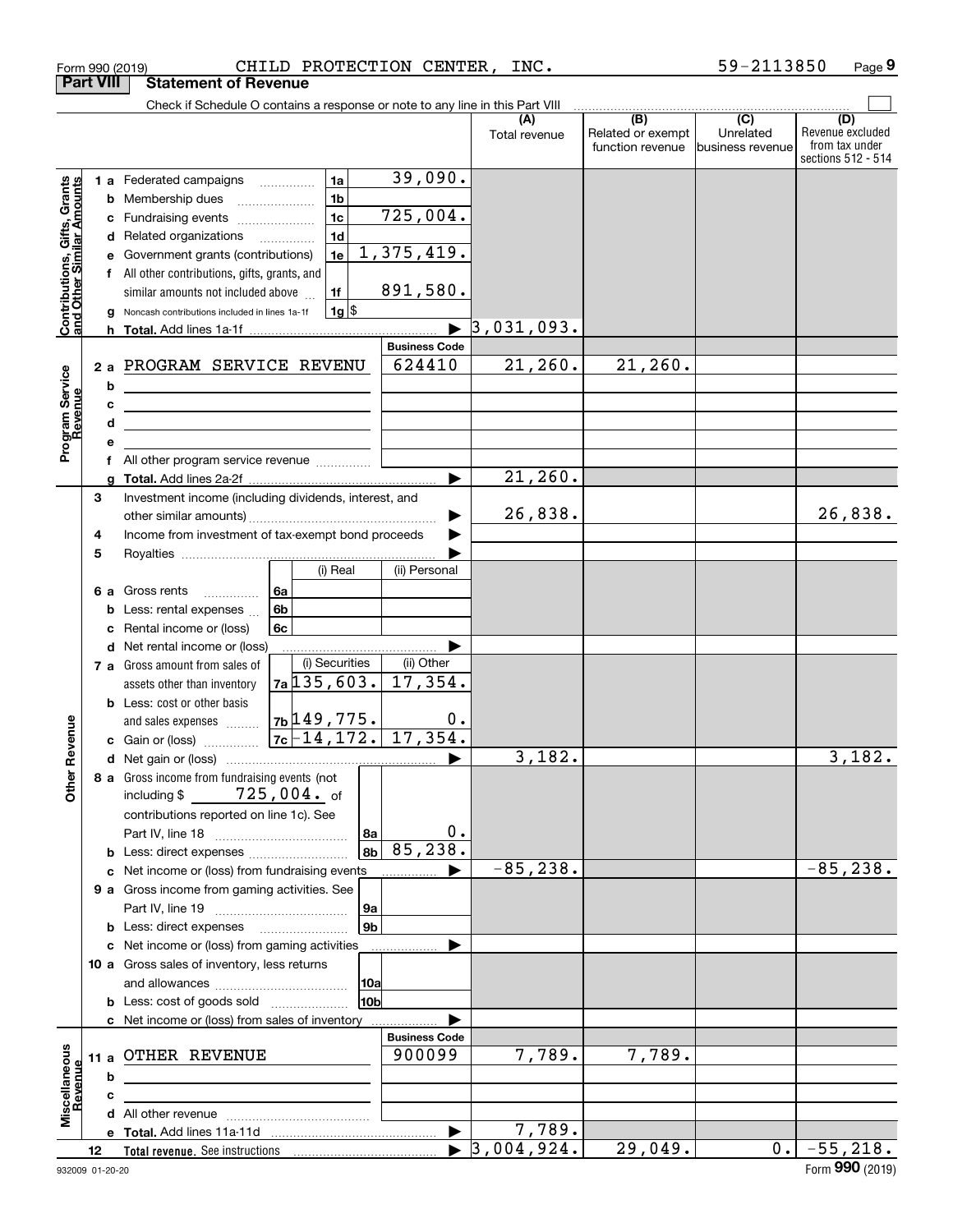**25 26**

Check here  $\begin{array}{|c|c|c|c|c|}\hline \text{ } & \text{ if following SOP 98-2 (ASC 958-720)} \hline \end{array}$ 

reported in column (B) joint costs from a combined educational campaign and fundraising solicitation.

**Total functional expenses.**  Add lines 1 through 24e **Joint costs.** Complete this line only if the organization

**d**MISCELLANEOUS **e** All other expenses

|              | Form 990 (2019)<br><b>Statement of Functional Expenses</b>                                                                                                 | CHILD PROTECTION CENTER, | INC.                                |                       | 59-2113850<br>$P_{\text{aqe}}$ 10 |
|--------------|------------------------------------------------------------------------------------------------------------------------------------------------------------|--------------------------|-------------------------------------|-----------------------|-----------------------------------|
|              | <b>Part IX</b><br>Section 501(c)(3) and 501(c)(4) organizations must complete all columns. All other organizations must complete column (A).               |                          |                                     |                       |                                   |
|              | Check if Schedule O contains a response or note to any line in this Part IX                                                                                |                          |                                     |                       |                                   |
|              | Do not include amounts reported on lines 6b,                                                                                                               | (A)<br>Total expenses    | $\overline{(B)}$<br>Program service | (C)<br>Management and | (D)<br>Fundraising                |
|              | 7b, 8b, 9b, and 10b of Part VIII.                                                                                                                          |                          | expenses                            | general expenses      | expenses                          |
| 1.           | Grants and other assistance to domestic organizations<br>and domestic governments. See Part IV, line 21                                                    |                          |                                     |                       |                                   |
| $\mathbf{2}$ | Grants and other assistance to domestic                                                                                                                    |                          |                                     |                       |                                   |
|              | individuals. See Part IV, line 22                                                                                                                          |                          |                                     |                       |                                   |
| 3            | Grants and other assistance to foreign                                                                                                                     |                          |                                     |                       |                                   |
|              | organizations, foreign governments, and foreign                                                                                                            |                          |                                     |                       |                                   |
|              | individuals. See Part IV, lines 15 and 16                                                                                                                  |                          |                                     |                       |                                   |
| 4            | Benefits paid to or for members                                                                                                                            |                          |                                     |                       |                                   |
| 5            | Compensation of current officers, directors,<br>trustees, and key employees                                                                                | 237,524.                 | 213,772.                            | 23,752.               |                                   |
| 6            | Compensation not included above to disqualified                                                                                                            |                          |                                     |                       |                                   |
|              | persons (as defined under section 4958(f)(1)) and                                                                                                          |                          |                                     |                       |                                   |
|              | persons described in section 4958(c)(3)(B)                                                                                                                 |                          |                                     |                       |                                   |
| 7            |                                                                                                                                                            | 1,387,344.               | 1,149,521.                          | 23,506.               | 214, 317.                         |
| 8            | Pension plan accruals and contributions (include                                                                                                           |                          |                                     |                       |                                   |
|              | section 401(k) and 403(b) employer contributions)                                                                                                          | 82,016.<br>128,838.      | 68,771.<br>107, 217.                | 2,338.<br>2,724.      | $10,907$ .<br>18,897.             |
| 9<br>10      |                                                                                                                                                            | 111,039.                 | 93,108.                             | 3,165.                | 14,766.                           |
| 11           | Fees for services (nonemployees):                                                                                                                          |                          |                                     |                       |                                   |
|              |                                                                                                                                                            |                          |                                     |                       |                                   |
|              |                                                                                                                                                            |                          |                                     |                       |                                   |
|              |                                                                                                                                                            | 24, 125.                 | 19,295.                             | 3,855.                | 975.                              |
|              |                                                                                                                                                            |                          |                                     |                       |                                   |
| е            | Professional fundraising services. See Part IV, line 17                                                                                                    | 7,644.                   |                                     | 7,644.                |                                   |
| f<br>g       | Investment management fees<br>Other. (If line 11g amount exceeds 10% of line 25,                                                                           |                          |                                     |                       |                                   |
|              | column (A) amount, list line 11g expenses on Sch O.)                                                                                                       | 44,089.                  | 32,707.                             | 8,376.                | 3,006.                            |
| 12           |                                                                                                                                                            | 8,198.                   | 1,173.                              |                       | 7,025.                            |
| 13           |                                                                                                                                                            | 85,540.                  | 64,723.                             | 3,470.                | 17,347.                           |
| 14           |                                                                                                                                                            |                          |                                     |                       |                                   |
| 15           |                                                                                                                                                            | 148,335.                 | 146,950.                            | 1,045.                | 340.                              |
| 16<br>17     | Travel                                                                                                                                                     | 27,465.                  | 26, 386.                            | $\overline{203}$ .    | 876.                              |
| 18           | Payments of travel or entertainment expenses                                                                                                               |                          |                                     |                       |                                   |
|              | for any federal, state, or local public officials                                                                                                          |                          |                                     |                       |                                   |
| 19           | Conferences, conventions, and meetings                                                                                                                     |                          |                                     |                       |                                   |
| 20           | Interest                                                                                                                                                   | 755.                     |                                     | 755.                  |                                   |
| 21           |                                                                                                                                                            | 89,778.                  |                                     |                       |                                   |
| 22<br>23     | Depreciation, depletion, and amortization<br>Insurance                                                                                                     | 36,045.                  | 53,322.<br>30,947.                  | 36,456.<br>5,026.     | 72.                               |
| 24           | Other expenses. Itemize expenses not covered                                                                                                               |                          |                                     |                       |                                   |
|              | above (List miscellaneous expenses on line 24e. If<br>line 24e amount exceeds 10% of line 25, column (A)<br>amount, list line 24e expenses on Schedule 0.) |                          |                                     |                       |                                   |
|              | a EQUIPMENT RENTAL AND MA                                                                                                                                  | 41,074.                  | 35,106.                             | 4,612.                | 1,356.                            |
| b.           | TELEPHONE                                                                                                                                                  | 19,144.                  | 17,657.                             | 1,187.                | $\overline{300}$ .                |
|              | DUES AND SUBSCRIPTIONS                                                                                                                                     | 10, 201.                 | 4,367.                              | $\overline{545}$ .    | 5,289.                            |
|              | d MISCELLANEOUS                                                                                                                                            | 9,300.                   | 1,874.                              | 1,239.                | 6,187.                            |

9,300. 4,958. 2,503,412.

1,874. 1,239. 6,187. 1,491. 2,028. 1,439. 2,068,387. 131,926. 303,099.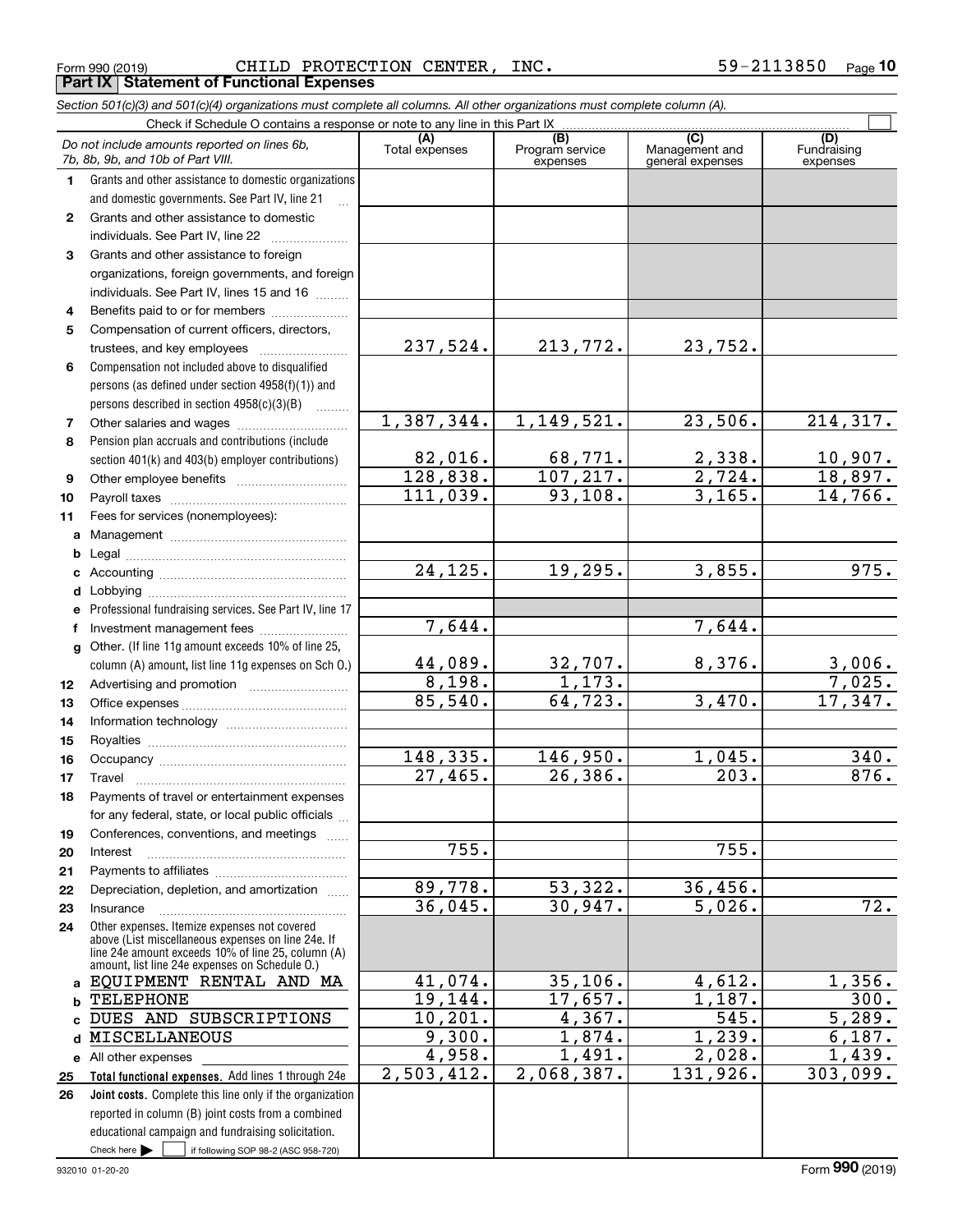| Form 990 (2019) | CHILD | PROTECTION | <b>CENTER</b> | INC. | 3850<br>n . | Page |
|-----------------|-------|------------|---------------|------|-------------|------|
|                 |       |            |               |      |             |      |

|                             |    | Check if Schedule O contains a response or note to any line in this Part X                                                                                                                                                     |  |                          |                          |                         |                          |  |  |
|-----------------------------|----|--------------------------------------------------------------------------------------------------------------------------------------------------------------------------------------------------------------------------------|--|--------------------------|--------------------------|-------------------------|--------------------------|--|--|
|                             |    |                                                                                                                                                                                                                                |  |                          | (A)<br>Beginning of year |                         | (B)<br>End of year       |  |  |
|                             | 1  |                                                                                                                                                                                                                                |  |                          | $\overline{1,430,995}$ . | $\mathbf{1}$            | 1,459,670.               |  |  |
|                             | 2  |                                                                                                                                                                                                                                |  |                          | 45,540.                  | $\mathbf{2}$            | 808, 843.                |  |  |
|                             | 3  |                                                                                                                                                                                                                                |  |                          |                          | 3                       |                          |  |  |
|                             | 4  |                                                                                                                                                                                                                                |  |                          | 130,314.                 | $\overline{\mathbf{4}}$ | 164,736.                 |  |  |
|                             | 5  | Loans and other receivables from any current or former officer, director,                                                                                                                                                      |  |                          |                          |                         |                          |  |  |
|                             |    | trustee, key employee, creator or founder, substantial contributor, or 35%                                                                                                                                                     |  |                          |                          |                         |                          |  |  |
|                             |    | controlled entity or family member of any of these persons                                                                                                                                                                     |  |                          |                          | 5                       |                          |  |  |
|                             | 6  | Loans and other receivables from other disqualified persons (as defined                                                                                                                                                        |  |                          |                          |                         |                          |  |  |
|                             |    | under section $4958(f)(1)$ , and persons described in section $4958(c)(3)(B)$                                                                                                                                                  |  | $\ldots$                 |                          | 6                       |                          |  |  |
|                             | 7  |                                                                                                                                                                                                                                |  |                          | $\overline{7}$           |                         |                          |  |  |
| Assets                      | 8  |                                                                                                                                                                                                                                |  |                          |                          | 8                       |                          |  |  |
|                             | 9  | Prepaid expenses and deferred charges                                                                                                                                                                                          |  |                          | 16,461.                  | $\boldsymbol{9}$        | 12,072.                  |  |  |
|                             |    | 10a Land, buildings, and equipment: cost or other                                                                                                                                                                              |  |                          |                          |                         |                          |  |  |
|                             |    |                                                                                                                                                                                                                                |  |                          |                          |                         |                          |  |  |
|                             |    | <b>b</b> Less: accumulated depreciation                                                                                                                                                                                        |  |                          | 3, 230, 982.             | 10 <sub>c</sub>         | <u>3,718,863.</u>        |  |  |
|                             | 11 |                                                                                                                                                                                                                                |  |                          | 911,065.                 | 11                      | 910,861.                 |  |  |
|                             | 12 |                                                                                                                                                                                                                                |  |                          |                          | 12                      |                          |  |  |
|                             | 13 |                                                                                                                                                                                                                                |  |                          |                          | 13                      |                          |  |  |
|                             | 14 |                                                                                                                                                                                                                                |  |                          |                          | 14                      |                          |  |  |
|                             | 15 |                                                                                                                                                                                                                                |  | $\overline{5,149}$ .     | 15                       | 5,694.                  |                          |  |  |
|                             | 16 |                                                                                                                                                                                                                                |  | $\overline{5,770,506}$ . | 16                       | 7,080,739.              |                          |  |  |
|                             | 17 |                                                                                                                                                                                                                                |  |                          | 2,169.                   | 17                      | 7,932.                   |  |  |
|                             | 18 |                                                                                                                                                                                                                                |  |                          |                          | 18                      |                          |  |  |
|                             | 19 | Deferred revenue manual contracts and contracts are contracted and contract and contract are contracted and contract are contracted and contract are contracted and contract are contracted and contract are contracted and co |  |                          | 40,439.                  | 19                      |                          |  |  |
|                             | 20 |                                                                                                                                                                                                                                |  |                          |                          | 20                      |                          |  |  |
|                             | 21 | Escrow or custodial account liability. Complete Part IV of Schedule D                                                                                                                                                          |  |                          |                          | 21                      |                          |  |  |
|                             | 22 | Loans and other payables to any current or former officer, director,                                                                                                                                                           |  |                          |                          |                         |                          |  |  |
| Liabilities                 |    | trustee, key employee, creator or founder, substantial contributor, or 35%                                                                                                                                                     |  |                          |                          |                         |                          |  |  |
|                             |    | controlled entity or family member of any of these persons                                                                                                                                                                     |  |                          |                          | 22                      |                          |  |  |
|                             | 23 | Secured mortgages and notes payable to unrelated third parties                                                                                                                                                                 |  |                          |                          | 23                      |                          |  |  |
|                             | 24 |                                                                                                                                                                                                                                |  |                          |                          | 24                      | 301,900.                 |  |  |
|                             | 25 | Other liabilities (including federal income tax, payables to related third                                                                                                                                                     |  |                          |                          |                         |                          |  |  |
|                             |    | parties, and other liabilities not included on lines 17-24). Complete Part X                                                                                                                                                   |  |                          |                          |                         |                          |  |  |
|                             |    | of Schedule D                                                                                                                                                                                                                  |  |                          |                          | 25                      |                          |  |  |
|                             | 26 | Total liabilities. Add lines 17 through 25                                                                                                                                                                                     |  |                          | $\overline{42,608}$ .    | 26                      | 309,832.                 |  |  |
|                             |    | Organizations that follow FASB ASC 958, check here $\blacktriangleright \lfloor X \rfloor$                                                                                                                                     |  |                          |                          |                         |                          |  |  |
|                             |    | and complete lines 27, 28, 32, and 33.                                                                                                                                                                                         |  |                          |                          |                         |                          |  |  |
|                             | 27 |                                                                                                                                                                                                                                |  |                          | 5,727,898.               | 27                      | <u>6,592,284.</u>        |  |  |
|                             | 28 |                                                                                                                                                                                                                                |  |                          |                          | 28                      | 178,623.                 |  |  |
|                             |    | Organizations that do not follow FASB ASC 958, check here $\blacktriangleright$                                                                                                                                                |  |                          |                          |                         |                          |  |  |
|                             |    | and complete lines 29 through 33.                                                                                                                                                                                              |  |                          |                          |                         |                          |  |  |
|                             | 29 |                                                                                                                                                                                                                                |  |                          |                          | 29                      |                          |  |  |
|                             | 30 | Paid-in or capital surplus, or land, building, or equipment fund                                                                                                                                                               |  |                          |                          | 30                      |                          |  |  |
| Net Assets or Fund Balances | 31 | Retained earnings, endowment, accumulated income, or other funds                                                                                                                                                               |  |                          |                          | 31                      |                          |  |  |
|                             | 32 |                                                                                                                                                                                                                                |  |                          | $\overline{5,727},898.$  | 32                      | 6,770,907.<br>7,080,739. |  |  |
|                             | 33 | 5,770,506.<br>33                                                                                                                                                                                                               |  |                          |                          |                         |                          |  |  |

Form (2019) **990**

## **Part X Balance Sheet**

| Form 990 (2019 |  |
|----------------|--|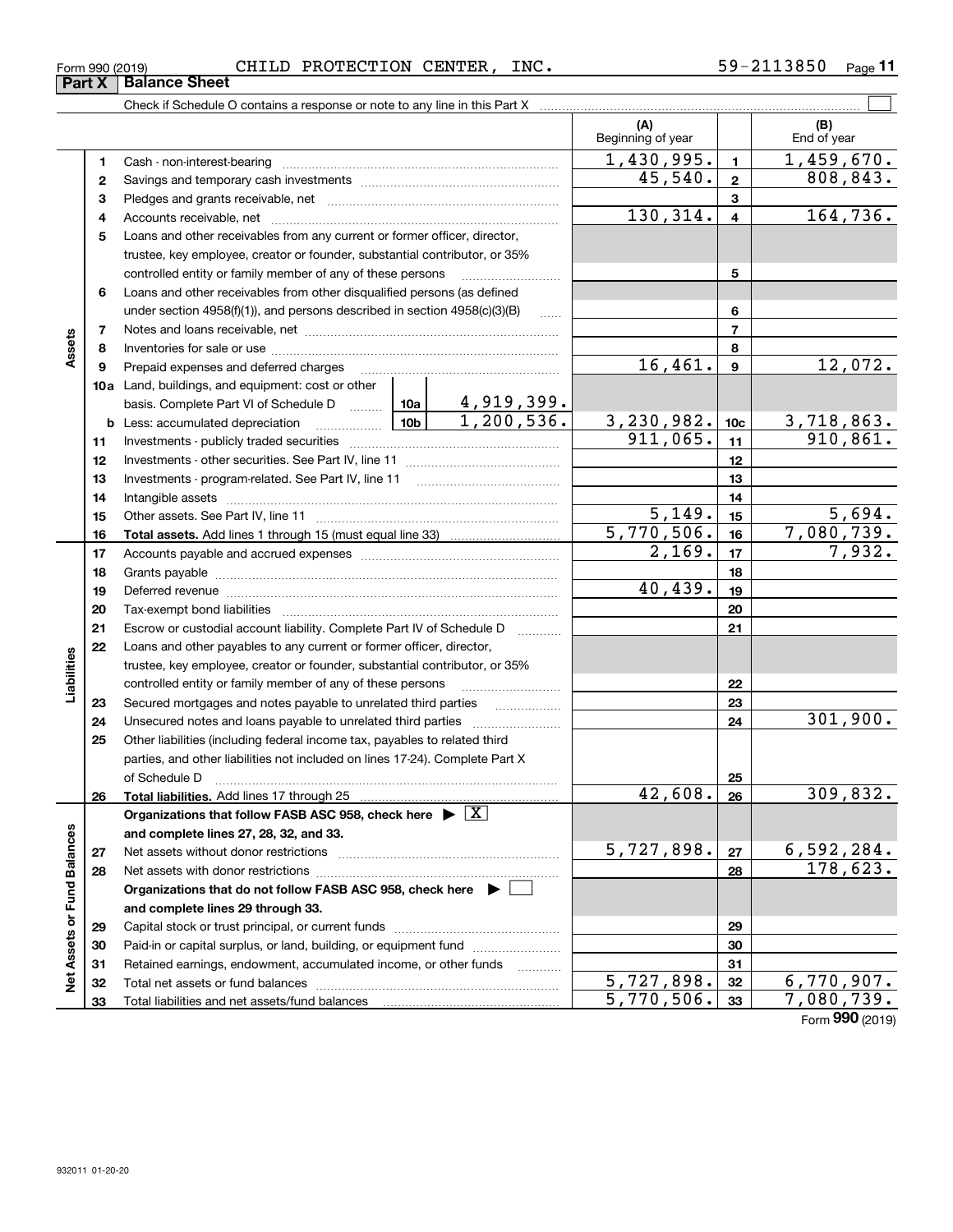|    | CHILD PROTECTION CENTER, INC.<br>Form 990 (2019)                                                                                                                                                                                                                                                                                                                                                                                                                           | 59-2113850     |                |           | Page $12$             |
|----|----------------------------------------------------------------------------------------------------------------------------------------------------------------------------------------------------------------------------------------------------------------------------------------------------------------------------------------------------------------------------------------------------------------------------------------------------------------------------|----------------|----------------|-----------|-----------------------|
|    | <b>Reconciliation of Net Assets</b><br><b>Part XI</b>                                                                                                                                                                                                                                                                                                                                                                                                                      |                |                |           |                       |
|    |                                                                                                                                                                                                                                                                                                                                                                                                                                                                            |                |                |           |                       |
|    |                                                                                                                                                                                                                                                                                                                                                                                                                                                                            |                |                |           |                       |
| 1  | Total revenue (must equal Part VIII, column (A), line 12)                                                                                                                                                                                                                                                                                                                                                                                                                  | $\mathbf{1}$   | 3,004,924.     |           |                       |
| 2  | Total expenses (must equal Part IX, column (A), line 25)                                                                                                                                                                                                                                                                                                                                                                                                                   | $\overline{2}$ | 2,503,412.     |           |                       |
| з  | Revenue less expenses. Subtract line 2 from line 1                                                                                                                                                                                                                                                                                                                                                                                                                         | $\mathbf{3}$   |                | 501, 512. |                       |
| 4  |                                                                                                                                                                                                                                                                                                                                                                                                                                                                            | $\overline{4}$ | 5,727,898.     |           |                       |
| 5  | Net unrealized gains (losses) on investments<br>$\overline{a_1, \ldots, a_n, \ldots, a_n, \ldots, a_n, \ldots, a_n, \ldots, a_n, \ldots, a_n, \ldots, a_n, \ldots, a_n, \ldots, a_n, \ldots, a_n, \ldots, a_n, \ldots, a_n, \ldots, a_n, \ldots, a_n, \ldots, a_n, \ldots, a_n, \ldots, a_n, \ldots, a_n, \ldots, a_n, \ldots, a_n, \ldots, a_n, \ldots, a_n, \ldots, a_n, \ldots, a_n, \ldots, a_n, \ldots, a_n, \ldots, a_n, \ldots, a_n, \ldots, a_n, \ldots, a_n, \ld$ | 5              |                | $-6,580.$ |                       |
| 6  |                                                                                                                                                                                                                                                                                                                                                                                                                                                                            | 6              |                |           |                       |
| 7  | Investment expenses www.communication.com/www.communication.com/www.communication.com/www.com                                                                                                                                                                                                                                                                                                                                                                              | $\overline{7}$ |                |           |                       |
| 8  | Prior period adjustments                                                                                                                                                                                                                                                                                                                                                                                                                                                   | 8              |                |           | 548,077.              |
| 9  | Other changes in net assets or fund balances (explain on Schedule O)                                                                                                                                                                                                                                                                                                                                                                                                       | 9              |                |           | 0.                    |
| 10 | Net assets or fund balances at end of year. Combine lines 3 through 9 (must equal Part X, line 32,                                                                                                                                                                                                                                                                                                                                                                         |                |                |           |                       |
|    |                                                                                                                                                                                                                                                                                                                                                                                                                                                                            | 10             | 6,770,907.     |           |                       |
|    | Part XII Financial Statements and Reporting                                                                                                                                                                                                                                                                                                                                                                                                                                |                |                |           |                       |
|    |                                                                                                                                                                                                                                                                                                                                                                                                                                                                            |                |                |           | $\overline{\text{X}}$ |
|    |                                                                                                                                                                                                                                                                                                                                                                                                                                                                            |                |                | Yes       | No                    |
| 1. | $\boxed{\mathbf{X}}$ Accrual<br>Accounting method used to prepare the Form 990: <u>I</u> Cash<br>Other                                                                                                                                                                                                                                                                                                                                                                     |                |                |           |                       |
|    | If the organization changed its method of accounting from a prior year or checked "Other," explain in Schedule O.                                                                                                                                                                                                                                                                                                                                                          |                |                |           |                       |
|    | 2a Were the organization's financial statements compiled or reviewed by an independent accountant?                                                                                                                                                                                                                                                                                                                                                                         |                | 2a             |           | Χ                     |
|    | If "Yes," check a box below to indicate whether the financial statements for the year were compiled or reviewed on a                                                                                                                                                                                                                                                                                                                                                       |                |                |           |                       |
|    | separate basis, consolidated basis, or both:                                                                                                                                                                                                                                                                                                                                                                                                                               |                |                |           |                       |
|    | Consolidated basis<br>Separate basis<br>Both consolidated and separate basis                                                                                                                                                                                                                                                                                                                                                                                               |                |                |           |                       |
|    | <b>b</b> Were the organization's financial statements audited by an independent accountant?                                                                                                                                                                                                                                                                                                                                                                                |                | 2 <sub>b</sub> | х         |                       |
|    | If "Yes," check a box below to indicate whether the financial statements for the year were audited on a separate basis,                                                                                                                                                                                                                                                                                                                                                    |                |                |           |                       |
|    | consolidated basis, or both:                                                                                                                                                                                                                                                                                                                                                                                                                                               |                |                |           |                       |
|    | $X$ Separate basis<br><b>Consolidated basis</b><br>Both consolidated and separate basis                                                                                                                                                                                                                                                                                                                                                                                    |                |                |           |                       |
| c  | If "Yes" to line 2a or 2b, does the organization have a committee that assumes responsibility for oversight of the audit,                                                                                                                                                                                                                                                                                                                                                  |                |                |           |                       |
|    | review, or compilation of its financial statements and selection of an independent accountant?                                                                                                                                                                                                                                                                                                                                                                             |                | 2c             | x         |                       |
|    | If the organization changed either its oversight process or selection process during the tax year, explain on Schedule O.                                                                                                                                                                                                                                                                                                                                                  |                |                |           |                       |
|    | 3a As a result of a federal award, was the organization required to undergo an audit or audits as set forth in the Single Audit                                                                                                                                                                                                                                                                                                                                            |                |                |           |                       |
|    |                                                                                                                                                                                                                                                                                                                                                                                                                                                                            |                | За             |           | x                     |
|    | b If "Yes," did the organization undergo the required audit or audits? If the organization did not undergo the required audit                                                                                                                                                                                                                                                                                                                                              |                |                |           |                       |
|    |                                                                                                                                                                                                                                                                                                                                                                                                                                                                            |                | 3b             |           |                       |

Form (2019) **990**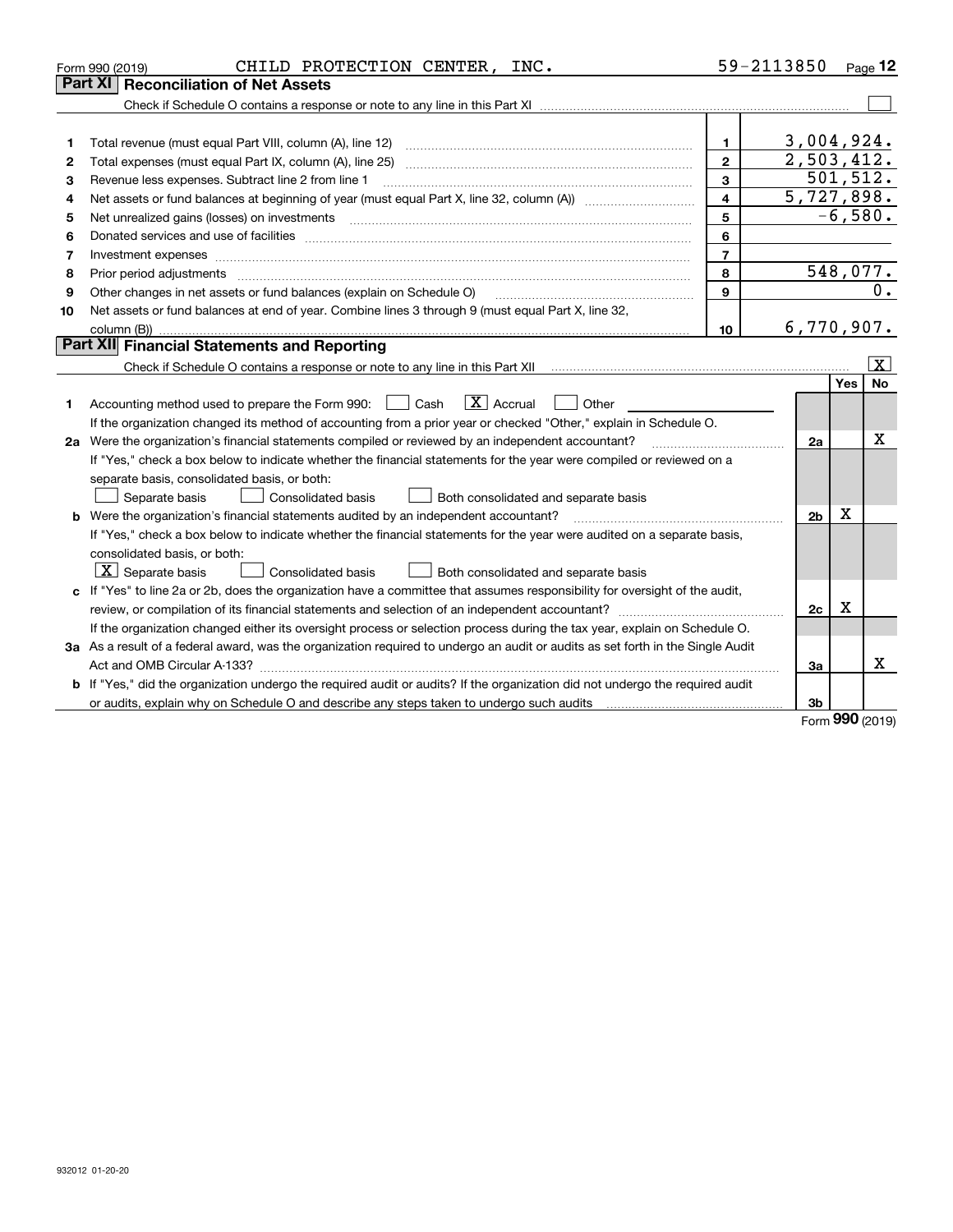Department of the Treasury Internal Revenue Service

**(Form 990 or 990-EZ)**

## **Public Charity Status and Public Support**

**Complete if the organization is a section 501(c)(3) organization or a section 4947(a)(1) nonexempt charitable trust.**

|  |      |  | Attach to Form 990 or Form 990-EZ. |  |
|--|------|--|------------------------------------|--|
|  | ---- |  |                                    |  |

**| Go to www.irs.gov/Form990 for instructions and the latest information.**

| OMB No. 1545-0047                   |
|-------------------------------------|
|                                     |
| <b>Open to Public</b><br>Inspection |

|  | Name of the organization |
|--|--------------------------|
|--|--------------------------|

|              |                                                                                                                           | Name of the organization                                                                                                                      |          |                                                       |                                                                |    |                            |  | <b>Employer identification number</b> |  |  |
|--------------|---------------------------------------------------------------------------------------------------------------------------|-----------------------------------------------------------------------------------------------------------------------------------------------|----------|-------------------------------------------------------|----------------------------------------------------------------|----|----------------------------|--|---------------------------------------|--|--|
|              |                                                                                                                           |                                                                                                                                               |          | CHILD PROTECTION CENTER,                              | INC.                                                           |    |                            |  | 59-2113850                            |  |  |
|              | Part I                                                                                                                    | Reason for Public Charity Status (All organizations must complete this part.) See instructions.                                               |          |                                                       |                                                                |    |                            |  |                                       |  |  |
|              |                                                                                                                           | The organization is not a private foundation because it is: (For lines 1 through 12, check only one box.)                                     |          |                                                       |                                                                |    |                            |  |                                       |  |  |
| 1.           |                                                                                                                           | A church, convention of churches, or association of churches described in section 170(b)(1)(A)(i).                                            |          |                                                       |                                                                |    |                            |  |                                       |  |  |
| 2            |                                                                                                                           | A school described in section 170(b)(1)(A)(ii). (Attach Schedule E (Form 990 or 990-EZ).)                                                     |          |                                                       |                                                                |    |                            |  |                                       |  |  |
| 3            |                                                                                                                           | A hospital or a cooperative hospital service organization described in section $170(b)(1)(A)(iii)$ .                                          |          |                                                       |                                                                |    |                            |  |                                       |  |  |
|              |                                                                                                                           | A medical research organization operated in conjunction with a hospital described in section 170(b)(1)(A)(iii). Enter the hospital's name,    |          |                                                       |                                                                |    |                            |  |                                       |  |  |
|              |                                                                                                                           | city, and state:                                                                                                                              |          |                                                       |                                                                |    |                            |  |                                       |  |  |
| 5            | An organization operated for the benefit of a college or university owned or operated by a governmental unit described in |                                                                                                                                               |          |                                                       |                                                                |    |                            |  |                                       |  |  |
|              |                                                                                                                           | section 170(b)(1)(A)(iv). (Complete Part II.)                                                                                                 |          |                                                       |                                                                |    |                            |  |                                       |  |  |
| 6            |                                                                                                                           | A federal, state, or local government or governmental unit described in section 170(b)(1)(A)(v).                                              |          |                                                       |                                                                |    |                            |  |                                       |  |  |
| 7            | $\lfloor x \rfloor$                                                                                                       | An organization that normally receives a substantial part of its support from a governmental unit or from the general public described in     |          |                                                       |                                                                |    |                            |  |                                       |  |  |
|              |                                                                                                                           | section 170(b)(1)(A)(vi). (Complete Part II.)                                                                                                 |          |                                                       |                                                                |    |                            |  |                                       |  |  |
| 8            |                                                                                                                           | A community trust described in section 170(b)(1)(A)(vi). (Complete Part II.)                                                                  |          |                                                       |                                                                |    |                            |  |                                       |  |  |
| 9            |                                                                                                                           | An agricultural research organization described in section 170(b)(1)(A)(ix) operated in conjunction with a land-grant college                 |          |                                                       |                                                                |    |                            |  |                                       |  |  |
|              |                                                                                                                           | or university or a non-land-grant college of agriculture (see instructions). Enter the name, city, and state of the college or                |          |                                                       |                                                                |    |                            |  |                                       |  |  |
|              |                                                                                                                           | university:                                                                                                                                   |          |                                                       |                                                                |    |                            |  |                                       |  |  |
| 10           |                                                                                                                           | An organization that normally receives: (1) more than 33 1/3% of its support from contributions, membership fees, and gross receipts from     |          |                                                       |                                                                |    |                            |  |                                       |  |  |
|              |                                                                                                                           | activities related to its exempt functions - subject to certain exceptions, and (2) no more than 33 1/3% of its support from gross investment |          |                                                       |                                                                |    |                            |  |                                       |  |  |
|              |                                                                                                                           | income and unrelated business taxable income (less section 511 tax) from businesses acquired by the organization after June 30, 1975.         |          |                                                       |                                                                |    |                            |  |                                       |  |  |
|              |                                                                                                                           | See section 509(a)(2). (Complete Part III.)                                                                                                   |          |                                                       |                                                                |    |                            |  |                                       |  |  |
| 11           |                                                                                                                           | An organization organized and operated exclusively to test for public safety. See section 509(a)(4).                                          |          |                                                       |                                                                |    |                            |  |                                       |  |  |
| 12           |                                                                                                                           | An organization organized and operated exclusively for the benefit of, to perform the functions of, or to carry out the purposes of one or    |          |                                                       |                                                                |    |                            |  |                                       |  |  |
|              |                                                                                                                           | more publicly supported organizations described in section 509(a)(1) or section 509(a)(2). See section 509(a)(3). Check the box in            |          |                                                       |                                                                |    |                            |  |                                       |  |  |
|              |                                                                                                                           | lines 12a through 12d that describes the type of supporting organization and complete lines 12e, 12f, and 12g.                                |          |                                                       |                                                                |    |                            |  |                                       |  |  |
| a            |                                                                                                                           | Type I. A supporting organization operated, supervised, or controlled by its supported organization(s), typically by giving                   |          |                                                       |                                                                |    |                            |  |                                       |  |  |
|              |                                                                                                                           | the supported organization(s) the power to regularly appoint or elect a majority of the directors or trustees of the supporting               |          |                                                       |                                                                |    |                            |  |                                       |  |  |
|              |                                                                                                                           | organization. You must complete Part IV, Sections A and B.                                                                                    |          |                                                       |                                                                |    |                            |  |                                       |  |  |
| b            |                                                                                                                           | Type II. A supporting organization supervised or controlled in connection with its supported organization(s), by having                       |          |                                                       |                                                                |    |                            |  |                                       |  |  |
|              |                                                                                                                           | control or management of the supporting organization vested in the same persons that control or manage the supported                          |          |                                                       |                                                                |    |                            |  |                                       |  |  |
|              |                                                                                                                           | organization(s). You must complete Part IV, Sections A and C.                                                                                 |          |                                                       |                                                                |    |                            |  |                                       |  |  |
| c            |                                                                                                                           | Type III functionally integrated. A supporting organization operated in connection with, and functionally integrated with,                    |          |                                                       |                                                                |    |                            |  |                                       |  |  |
|              |                                                                                                                           | its supported organization(s) (see instructions). You must complete Part IV, Sections A, D, and E.                                            |          |                                                       |                                                                |    |                            |  |                                       |  |  |
| d            |                                                                                                                           | Type III non-functionally integrated. A supporting organization operated in connection with its supported organization(s)                     |          |                                                       |                                                                |    |                            |  |                                       |  |  |
|              |                                                                                                                           | that is not functionally integrated. The organization generally must satisfy a distribution requirement and an attentiveness                  |          |                                                       |                                                                |    |                            |  |                                       |  |  |
|              |                                                                                                                           | requirement (see instructions). You must complete Part IV, Sections A and D, and Part V.                                                      |          |                                                       |                                                                |    |                            |  |                                       |  |  |
|              |                                                                                                                           | Check this box if the organization received a written determination from the IRS that it is a Type I, Type II, Type III                       |          |                                                       |                                                                |    |                            |  |                                       |  |  |
|              |                                                                                                                           | functionally integrated, or Type III non-functionally integrated supporting organization.                                                     |          |                                                       |                                                                |    |                            |  |                                       |  |  |
|              |                                                                                                                           | f Enter the number of supported organizations                                                                                                 |          |                                                       |                                                                |    |                            |  |                                       |  |  |
|              |                                                                                                                           | g Provide the following information about the supported organization(s).                                                                      |          |                                                       |                                                                |    |                            |  |                                       |  |  |
|              |                                                                                                                           | (i) Name of supported                                                                                                                         | (ii) EIN | (iii) Type of organization                            | (iv) Is the organization listed<br>in your governing document? |    | (v) Amount of monetary     |  | (vi) Amount of other                  |  |  |
|              |                                                                                                                           | organization                                                                                                                                  |          | (described on lines 1-10<br>above (see instructions)) | Yes                                                            | No | support (see instructions) |  | support (see instructions)            |  |  |
|              |                                                                                                                           |                                                                                                                                               |          |                                                       |                                                                |    |                            |  |                                       |  |  |
|              |                                                                                                                           |                                                                                                                                               |          |                                                       |                                                                |    |                            |  |                                       |  |  |
|              |                                                                                                                           |                                                                                                                                               |          |                                                       |                                                                |    |                            |  |                                       |  |  |
|              |                                                                                                                           |                                                                                                                                               |          |                                                       |                                                                |    |                            |  |                                       |  |  |
|              |                                                                                                                           |                                                                                                                                               |          |                                                       |                                                                |    |                            |  |                                       |  |  |
|              |                                                                                                                           |                                                                                                                                               |          |                                                       |                                                                |    |                            |  |                                       |  |  |
|              |                                                                                                                           |                                                                                                                                               |          |                                                       |                                                                |    |                            |  |                                       |  |  |
|              |                                                                                                                           |                                                                                                                                               |          |                                                       |                                                                |    |                            |  |                                       |  |  |
|              |                                                                                                                           |                                                                                                                                               |          |                                                       |                                                                |    |                            |  |                                       |  |  |
|              |                                                                                                                           |                                                                                                                                               |          |                                                       |                                                                |    |                            |  |                                       |  |  |
| <b>Total</b> |                                                                                                                           |                                                                                                                                               |          |                                                       |                                                                |    |                            |  |                                       |  |  |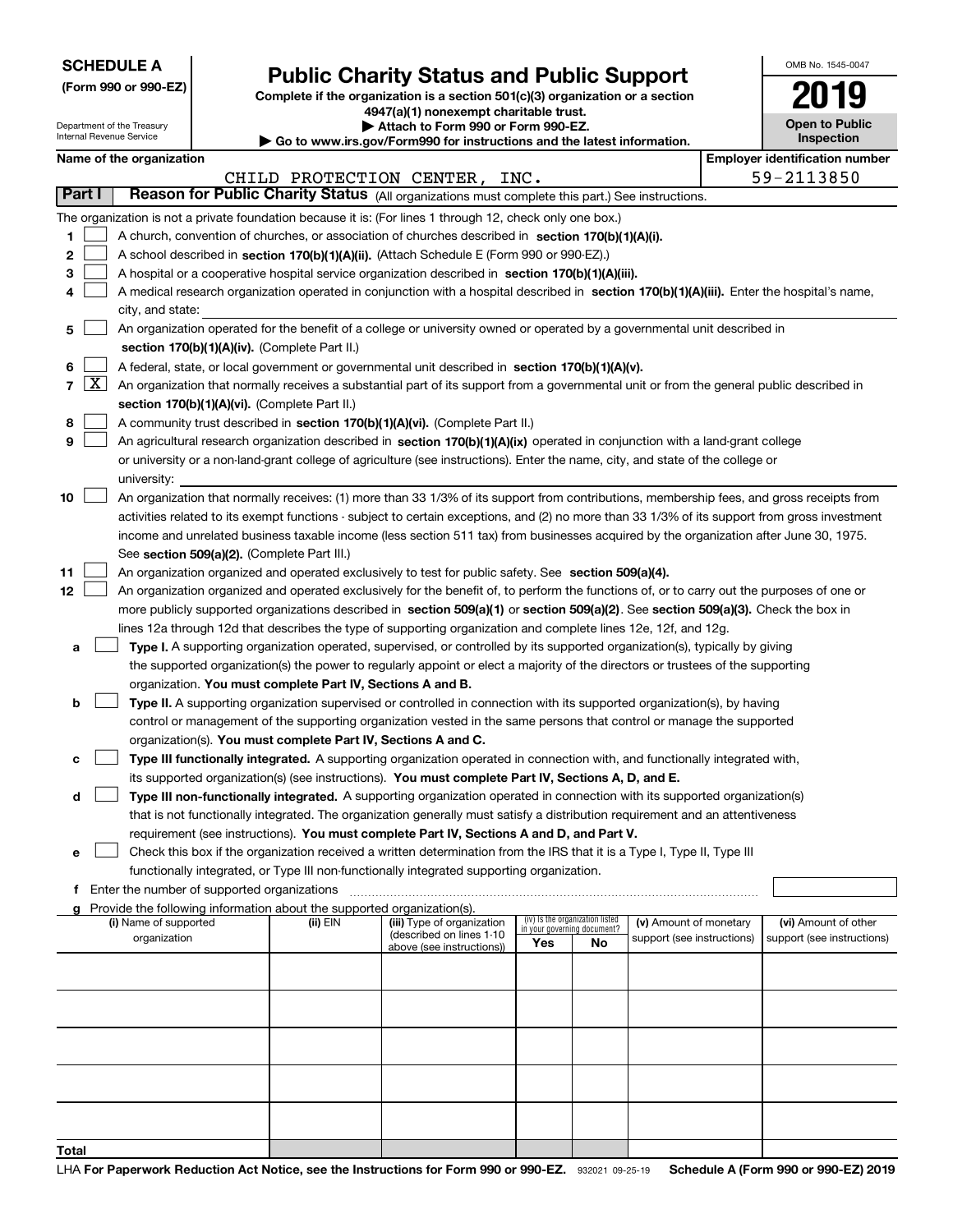#### Schedule A (Form 990 or 990-EZ) 2019 <code>CHILD PROTECTION CENTER</code> , <code>INC</code> .  $59-2113850$  <code>Page</code>

**2**

(Complete only if you checked the box on line 5, 7, or 8 of Part I or if the organization failed to qualify under Part III. If the organization fails to qualify under the tests listed below, please complete Part III.) **Part II Support Schedule for Organizations Described in Sections 170(b)(1)(A)(iv) and 170(b)(1)(A)(vi)** 

| <b>Section A. Public Support</b>                                                                                                                                                                                                                           |          |            |            |            |          |                                          |
|------------------------------------------------------------------------------------------------------------------------------------------------------------------------------------------------------------------------------------------------------------|----------|------------|------------|------------|----------|------------------------------------------|
| Calendar year (or fiscal year beginning in)                                                                                                                                                                                                                | (a) 2015 | $(b)$ 2016 | $(c)$ 2017 | $(d)$ 2018 | (e) 2019 | (f) Total                                |
| 1 Gifts, grants, contributions, and                                                                                                                                                                                                                        |          |            |            |            |          |                                          |
| membership fees received. (Do not                                                                                                                                                                                                                          |          |            |            |            |          |                                          |
| include any "unusual grants.")                                                                                                                                                                                                                             | 2399794. | 2522519.   | 2592046.   | 2453019.   |          | 3031093.12998471.                        |
| 2 Tax revenues levied for the organ-                                                                                                                                                                                                                       |          |            |            |            |          |                                          |
| ization's benefit and either paid to                                                                                                                                                                                                                       |          |            |            |            |          |                                          |
| or expended on its behalf                                                                                                                                                                                                                                  |          |            |            |            |          |                                          |
| 3 The value of services or facilities                                                                                                                                                                                                                      |          |            |            |            |          |                                          |
| furnished by a governmental unit to                                                                                                                                                                                                                        |          |            |            |            |          |                                          |
| the organization without charge                                                                                                                                                                                                                            |          |            |            |            |          |                                          |
| 4 Total. Add lines 1 through 3                                                                                                                                                                                                                             | 2399794. | 2522519.   | 2592046.   | 2453019.   |          | 3031093.12998471.                        |
| 5 The portion of total contributions                                                                                                                                                                                                                       |          |            |            |            |          |                                          |
| by each person (other than a                                                                                                                                                                                                                               |          |            |            |            |          |                                          |
| governmental unit or publicly                                                                                                                                                                                                                              |          |            |            |            |          |                                          |
| supported organization) included                                                                                                                                                                                                                           |          |            |            |            |          |                                          |
| on line 1 that exceeds 2% of the                                                                                                                                                                                                                           |          |            |            |            |          |                                          |
| amount shown on line 11,                                                                                                                                                                                                                                   |          |            |            |            |          |                                          |
| column (f)                                                                                                                                                                                                                                                 |          |            |            |            |          | 284,854.                                 |
| 6 Public support. Subtract line 5 from line 4.                                                                                                                                                                                                             |          |            |            |            |          | 12713617.                                |
| <b>Section B. Total Support</b>                                                                                                                                                                                                                            |          |            |            |            |          |                                          |
| Calendar year (or fiscal year beginning in)                                                                                                                                                                                                                | (a) 2015 | (b) 2016   | $(c)$ 2017 | $(d)$ 2018 | (e) 2019 | (f) Total                                |
| <b>7</b> Amounts from line 4                                                                                                                                                                                                                               | 2399794. | 2522519.   | 2592046.   | 2453019.   |          | 3031093.12998471.                        |
| 8 Gross income from interest,                                                                                                                                                                                                                              |          |            |            |            |          |                                          |
| dividends, payments received on                                                                                                                                                                                                                            |          |            |            |            |          |                                          |
| securities loans, rents, royalties,                                                                                                                                                                                                                        |          |            |            |            |          |                                          |
| and income from similar sources                                                                                                                                                                                                                            | 311.     | 12,148.    | 21,056.    | 56, 355.   | 26,838.  | 116,708.                                 |
| 9 Net income from unrelated business                                                                                                                                                                                                                       |          |            |            |            |          |                                          |
| activities, whether or not the                                                                                                                                                                                                                             |          |            |            |            |          |                                          |
| business is regularly carried on                                                                                                                                                                                                                           |          |            |            |            |          |                                          |
| 10 Other income. Do not include gain                                                                                                                                                                                                                       |          |            |            |            |          |                                          |
| or loss from the sale of capital                                                                                                                                                                                                                           |          |            |            |            |          |                                          |
| assets (Explain in Part VI.)                                                                                                                                                                                                                               | 12,020.  | 9,173.     | 13,923.    | 10,561.    | 7,789.   | 53,466.                                  |
| 11 Total support. Add lines 7 through 10                                                                                                                                                                                                                   |          |            |            |            |          | 13168645.                                |
| 12 Gross receipts from related activities, etc. (see instructions)                                                                                                                                                                                         |          |            |            |            | 12       | 305, 223.                                |
| 13 First five years. If the Form 990 is for the organization's first, second, third, fourth, or fifth tax year as a section 501(c)(3)                                                                                                                      |          |            |            |            |          |                                          |
| organization, check this box and stop here                                                                                                                                                                                                                 |          |            |            |            |          |                                          |
| Section C. Computation of Public Support Percentage                                                                                                                                                                                                        |          |            |            |            |          |                                          |
| 14 Public support percentage for 2019 (line 6, column (f) divided by line 11, column (f) <i>manumanomeron</i>                                                                                                                                              |          |            |            |            | 14       | 96.54<br>%                               |
|                                                                                                                                                                                                                                                            |          |            |            |            | 15       | 97.67<br>$\%$                            |
| 16a 33 1/3% support test - 2019. If the organization did not check the box on line 13, and line 14 is 33 1/3% or more, check this box and                                                                                                                  |          |            |            |            |          |                                          |
| stop here. The organization qualifies as a publicly supported organization                                                                                                                                                                                 |          |            |            |            |          | $\blacktriangleright$ $\boxed{\text{X}}$ |
| b 33 1/3% support test - 2018. If the organization did not check a box on line 13 or 16a, and line 15 is 33 1/3% or more, check this box                                                                                                                   |          |            |            |            |          |                                          |
| and stop here. The organization qualifies as a publicly supported organization                                                                                                                                                                             |          |            |            |            |          |                                          |
| 17a 10% -facts-and-circumstances test - 2019. If the organization did not check a box on line 13, 16a, or 16b, and line 14 is 10% or more,                                                                                                                 |          |            |            |            |          |                                          |
| and if the organization meets the "facts-and-circumstances" test, check this box and stop here. Explain in Part VI how the organization                                                                                                                    |          |            |            |            |          |                                          |
| meets the "facts-and-circumstances" test. The organization qualifies as a publicly supported organization                                                                                                                                                  |          |            |            |            |          |                                          |
| b 10% -facts-and-circumstances test - 2018. If the organization did not check a box on line 13, 16a, 16b, or 17a, and line 15 is 10% or                                                                                                                    |          |            |            |            |          |                                          |
|                                                                                                                                                                                                                                                            |          |            |            |            |          |                                          |
| more, and if the organization meets the "facts-and-circumstances" test, check this box and stop here. Explain in Part VI how the<br>organization meets the "facts-and-circumstances" test. The organization qualifies as a publicly supported organization |          |            |            |            |          |                                          |
|                                                                                                                                                                                                                                                            |          |            |            |            |          |                                          |
| 18 Private foundation. If the organization did not check a box on line 13, 16a, 16b, 17a, or 17b, check this box and see instructions                                                                                                                      |          |            |            |            |          |                                          |

**Schedule A (Form 990 or 990-EZ) 2019**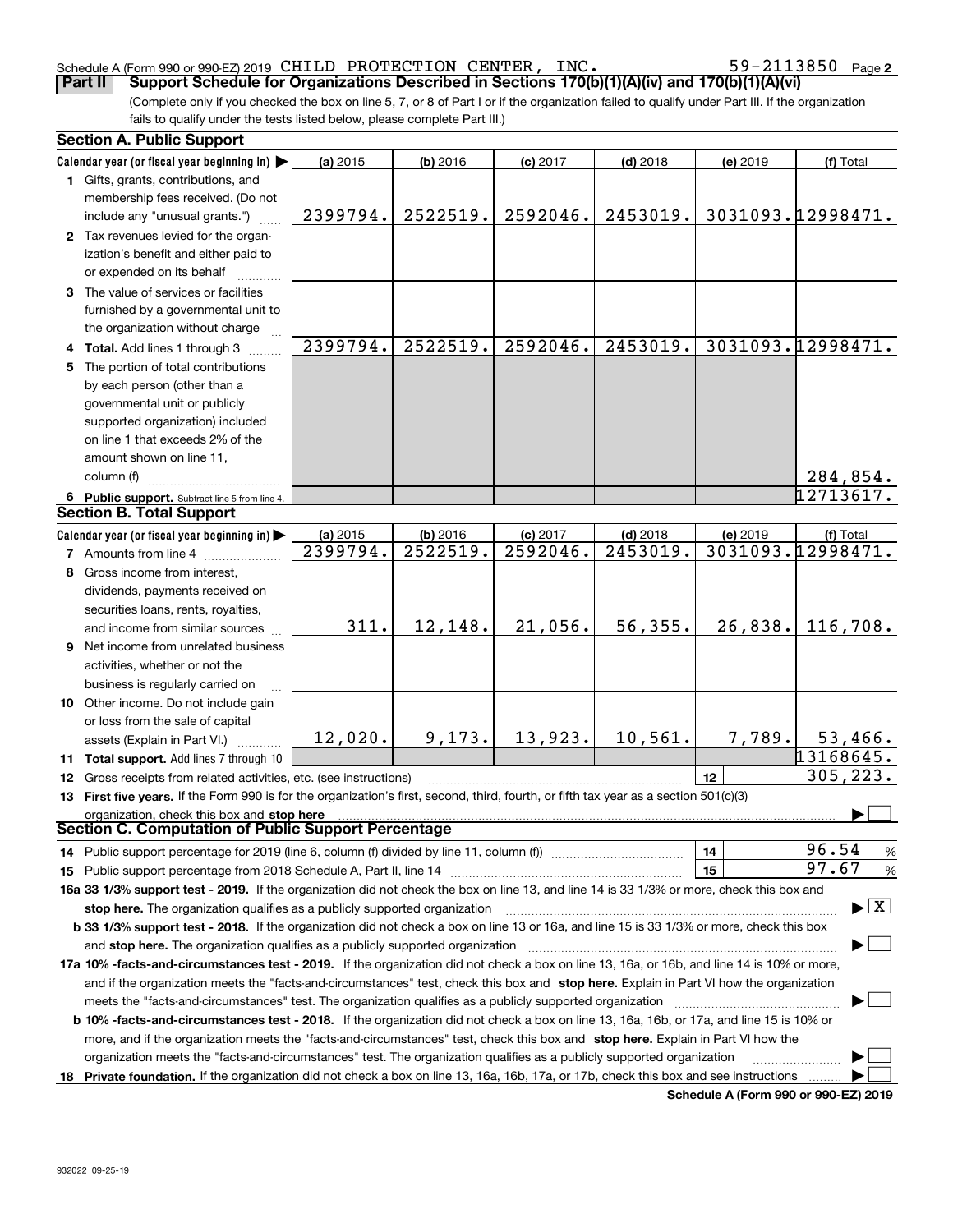#### Schedule A (Form 990 or 990-EZ) 2019 <code>CHILD PROTECTION CENTER</code> , <code>INC</code> .  $59-2113850$  <code>Page</code> **Part III Support Schedule for Organizations Described in Section 509(a)(2)**

(Complete only if you checked the box on line 10 of Part I or if the organization failed to qualify under Part II. If the organization fails to qualify under the tests listed below, please complete Part II.)

|    | <b>Section A. Public Support</b>                                                                                                                    |            |          |            |            |          |             |
|----|-----------------------------------------------------------------------------------------------------------------------------------------------------|------------|----------|------------|------------|----------|-------------|
|    | Calendar year (or fiscal year beginning in) $\blacktriangleright$                                                                                   | (a) 2015   | (b) 2016 | $(c)$ 2017 | $(d)$ 2018 | (e) 2019 | (f) Total   |
|    | 1 Gifts, grants, contributions, and                                                                                                                 |            |          |            |            |          |             |
|    | membership fees received. (Do not                                                                                                                   |            |          |            |            |          |             |
|    | include any "unusual grants.")                                                                                                                      |            |          |            |            |          |             |
|    | <b>2</b> Gross receipts from admissions,                                                                                                            |            |          |            |            |          |             |
|    | merchandise sold or services per-                                                                                                                   |            |          |            |            |          |             |
|    | formed, or facilities furnished in                                                                                                                  |            |          |            |            |          |             |
|    | any activity that is related to the<br>organization's tax-exempt purpose                                                                            |            |          |            |            |          |             |
|    | 3 Gross receipts from activities that                                                                                                               |            |          |            |            |          |             |
|    | are not an unrelated trade or bus-                                                                                                                  |            |          |            |            |          |             |
|    | iness under section 513                                                                                                                             |            |          |            |            |          |             |
|    | 4 Tax revenues levied for the organ-                                                                                                                |            |          |            |            |          |             |
|    | ization's benefit and either paid to                                                                                                                |            |          |            |            |          |             |
|    | or expended on its behalf                                                                                                                           |            |          |            |            |          |             |
|    | .                                                                                                                                                   |            |          |            |            |          |             |
|    | 5 The value of services or facilities                                                                                                               |            |          |            |            |          |             |
|    | furnished by a governmental unit to                                                                                                                 |            |          |            |            |          |             |
|    | the organization without charge                                                                                                                     |            |          |            |            |          |             |
|    | <b>6 Total.</b> Add lines 1 through 5                                                                                                               |            |          |            |            |          |             |
|    | 7a Amounts included on lines 1, 2, and                                                                                                              |            |          |            |            |          |             |
|    | 3 received from disqualified persons                                                                                                                |            |          |            |            |          |             |
|    | <b>b</b> Amounts included on lines 2 and 3 received<br>from other than disqualified persons that                                                    |            |          |            |            |          |             |
|    | exceed the greater of \$5,000 or 1% of the                                                                                                          |            |          |            |            |          |             |
|    | amount on line 13 for the year                                                                                                                      |            |          |            |            |          |             |
|    | c Add lines 7a and 7b                                                                                                                               |            |          |            |            |          |             |
|    | 8 Public support. (Subtract line 7c from line 6.)                                                                                                   |            |          |            |            |          |             |
|    | <b>Section B. Total Support</b>                                                                                                                     |            |          |            |            |          |             |
|    | Calendar year (or fiscal year beginning in) $\blacktriangleright$                                                                                   | (a) $2015$ | (b) 2016 | $(c)$ 2017 | $(d)$ 2018 | (e) 2019 | (f) Total   |
|    | 9 Amounts from line 6                                                                                                                               |            |          |            |            |          |             |
|    | <b>10a</b> Gross income from interest,<br>dividends, payments received on                                                                           |            |          |            |            |          |             |
|    | securities loans, rents, royalties,                                                                                                                 |            |          |            |            |          |             |
|    | and income from similar sources                                                                                                                     |            |          |            |            |          |             |
|    | <b>b</b> Unrelated business taxable income                                                                                                          |            |          |            |            |          |             |
|    | (less section 511 taxes) from businesses                                                                                                            |            |          |            |            |          |             |
|    | acquired after June 30, 1975                                                                                                                        |            |          |            |            |          |             |
|    | c Add lines 10a and 10b                                                                                                                             |            |          |            |            |          |             |
|    | 11 Net income from unrelated business                                                                                                               |            |          |            |            |          |             |
|    | activities not included in line 10b,<br>whether or not the business is                                                                              |            |          |            |            |          |             |
|    | regularly carried on                                                                                                                                |            |          |            |            |          |             |
|    | <b>12</b> Other income. Do not include gain                                                                                                         |            |          |            |            |          |             |
|    | or loss from the sale of capital<br>assets (Explain in Part VI.)                                                                                    |            |          |            |            |          |             |
|    | 13 Total support. (Add lines 9, 10c, 11, and 12.)                                                                                                   |            |          |            |            |          |             |
|    | 14 First five years. If the Form 990 is for the organization's first, second, third, fourth, or fifth tax year as a section 501(c)(3) organization, |            |          |            |            |          |             |
|    | check this box and stop here <i>macuum macuum macuum macuum macuum macuum macuum macuum macuum</i>                                                  |            |          |            |            |          |             |
|    | <b>Section C. Computation of Public Support Percentage</b>                                                                                          |            |          |            |            |          |             |
|    | 15 Public support percentage for 2019 (line 8, column (f), divided by line 13, column (f))                                                          |            |          |            |            | 15       | %           |
| 16 | Public support percentage from 2018 Schedule A, Part III, line 15                                                                                   |            |          |            |            | 16       | %           |
|    | <b>Section D. Computation of Investment Income Percentage</b>                                                                                       |            |          |            |            |          |             |
|    | 17 Investment income percentage for 2019 (line 10c, column (f), divided by line 13, column (f))                                                     |            |          |            |            | 17       | %           |
|    | 18 Investment income percentage from 2018 Schedule A, Part III, line 17                                                                             |            |          |            |            | 18       | %           |
|    | 19a 33 1/3% support tests - 2019. If the organization did not check the box on line 14, and line 15 is more than 33 1/3%, and line 17 is not        |            |          |            |            |          |             |
|    | more than 33 1/3%, check this box and stop here. The organization qualifies as a publicly supported organization                                    |            |          |            |            |          | $\sim$<br>▶ |
|    | b 33 1/3% support tests - 2018. If the organization did not check a box on line 14 or line 19a, and line 16 is more than 33 1/3%, and               |            |          |            |            |          |             |
|    | line 18 is not more than 33 1/3%, check this box and stop here. The organization qualifies as a publicly supported organization                     |            |          |            |            |          |             |
| 20 |                                                                                                                                                     |            |          |            |            |          |             |
|    |                                                                                                                                                     |            |          |            |            |          |             |

**Schedule A (Form 990 or 990-EZ) 2019**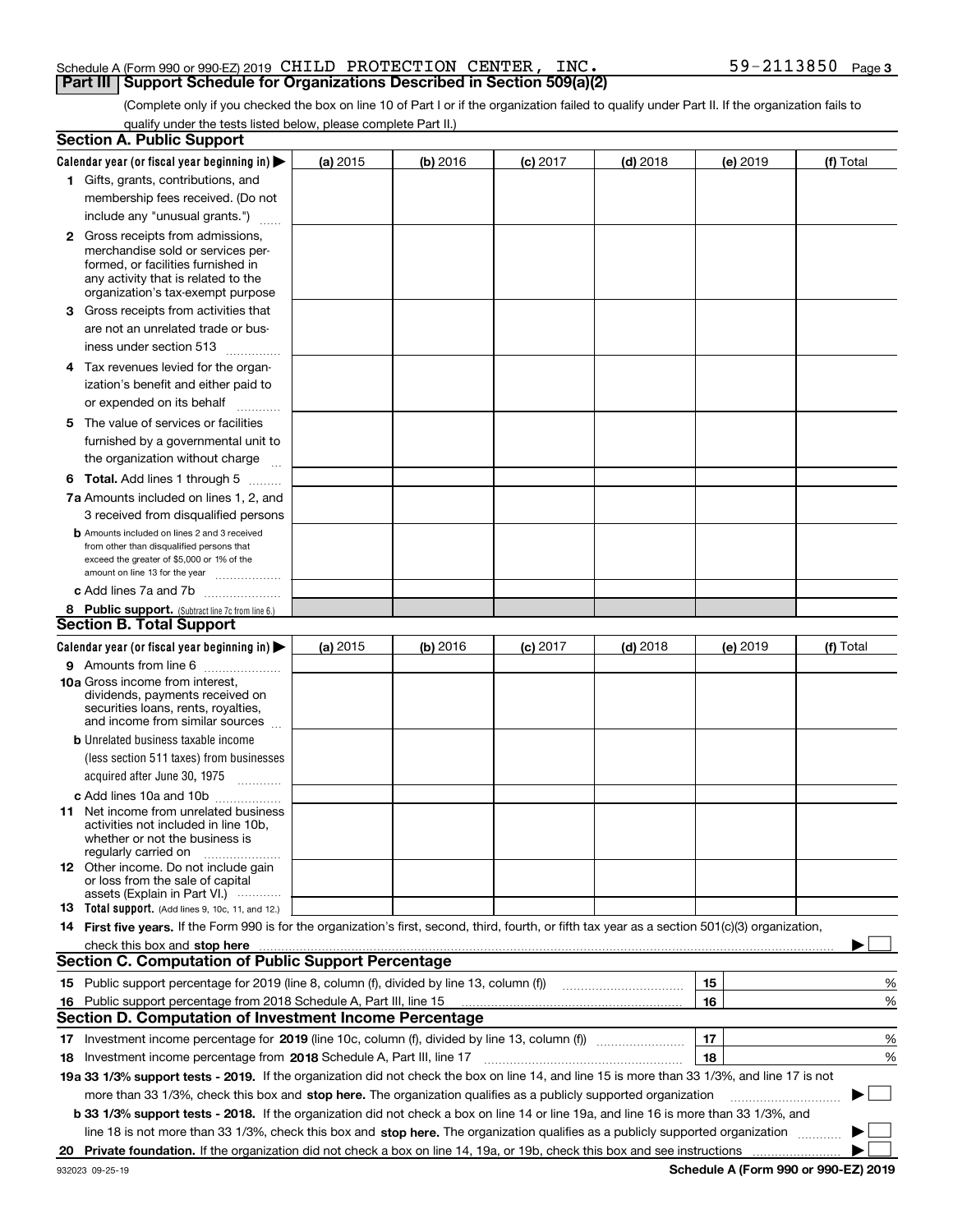**1**

**2**

**3a**

**YesNo**

## **Part IV Supporting Organizations**

(Complete only if you checked a box in line 12 on Part I. If you checked 12a of Part I, complete Sections A and B. If you checked 12b of Part I, complete Sections A and C. If you checked 12c of Part I, complete Sections A, D, and E. If you checked 12d of Part I, complete Sections A and D, and complete Part V.)

#### **Section A. All Supporting Organizations**

- **1** Are all of the organization's supported organizations listed by name in the organization's governing documents? If "No," describe in **Part VI** how the supported organizations are designated. If designated by *class or purpose, describe the designation. If historic and continuing relationship, explain.*
- **2** Did the organization have any supported organization that does not have an IRS determination of status under section 509(a)(1) or (2)? If "Yes," explain in Part VI how the organization determined that the supported *organization was described in section 509(a)(1) or (2).*
- **3a** Did the organization have a supported organization described in section 501(c)(4), (5), or (6)? If "Yes," answer *(b) and (c) below.*
- **b** Did the organization confirm that each supported organization qualified under section 501(c)(4), (5), or (6) and satisfied the public support tests under section 509(a)(2)? If "Yes," describe in **Part VI** when and how the *organization made the determination.*
- **c**Did the organization ensure that all support to such organizations was used exclusively for section 170(c)(2)(B) purposes? If "Yes," explain in **Part VI** what controls the organization put in place to ensure such use.
- **4a***If* Was any supported organization not organized in the United States ("foreign supported organization")? *"Yes," and if you checked 12a or 12b in Part I, answer (b) and (c) below.*
- **b** Did the organization have ultimate control and discretion in deciding whether to make grants to the foreign supported organization? If "Yes," describe in **Part VI** how the organization had such control and discretion *despite being controlled or supervised by or in connection with its supported organizations.*
- **c** Did the organization support any foreign supported organization that does not have an IRS determination under sections 501(c)(3) and 509(a)(1) or (2)? If "Yes," explain in **Part VI** what controls the organization used *to ensure that all support to the foreign supported organization was used exclusively for section 170(c)(2)(B) purposes.*
- **5a***If "Yes,"* Did the organization add, substitute, or remove any supported organizations during the tax year? answer (b) and (c) below (if applicable). Also, provide detail in **Part VI,** including (i) the names and EIN *numbers of the supported organizations added, substituted, or removed; (ii) the reasons for each such action; (iii) the authority under the organization's organizing document authorizing such action; and (iv) how the action was accomplished (such as by amendment to the organizing document).*
- **b** Type I or Type II only. Was any added or substituted supported organization part of a class already designated in the organization's organizing document?
- **cSubstitutions only.**  Was the substitution the result of an event beyond the organization's control?
- **6** Did the organization provide support (whether in the form of grants or the provision of services or facilities) to **Part VI.** *If "Yes," provide detail in* support or benefit one or more of the filing organization's supported organizations? anyone other than (i) its supported organizations, (ii) individuals that are part of the charitable class benefited by one or more of its supported organizations, or (iii) other supporting organizations that also
- **7**Did the organization provide a grant, loan, compensation, or other similar payment to a substantial contributor *If "Yes," complete Part I of Schedule L (Form 990 or 990-EZ).* regard to a substantial contributor? (as defined in section 4958(c)(3)(C)), a family member of a substantial contributor, or a 35% controlled entity with
- **8** Did the organization make a loan to a disqualified person (as defined in section 4958) not described in line 7? *If "Yes," complete Part I of Schedule L (Form 990 or 990-EZ).*
- **9a** Was the organization controlled directly or indirectly at any time during the tax year by one or more in section 509(a)(1) or (2))? If "Yes," *provide detail in* <code>Part VI.</code> disqualified persons as defined in section 4946 (other than foundation managers and organizations described
- **b** Did one or more disqualified persons (as defined in line 9a) hold a controlling interest in any entity in which the supporting organization had an interest? If "Yes," provide detail in P**art VI**.
- **c**Did a disqualified person (as defined in line 9a) have an ownership interest in, or derive any personal benefit from, assets in which the supporting organization also had an interest? If "Yes," provide detail in P**art VI.**
- **10a** Was the organization subject to the excess business holdings rules of section 4943 because of section supporting organizations)? If "Yes," answer 10b below. 4943(f) (regarding certain Type II supporting organizations, and all Type III non-functionally integrated
- **b** Did the organization have any excess business holdings in the tax year? (Use Schedule C, Form 4720, to *determine whether the organization had excess business holdings.)*

**10b**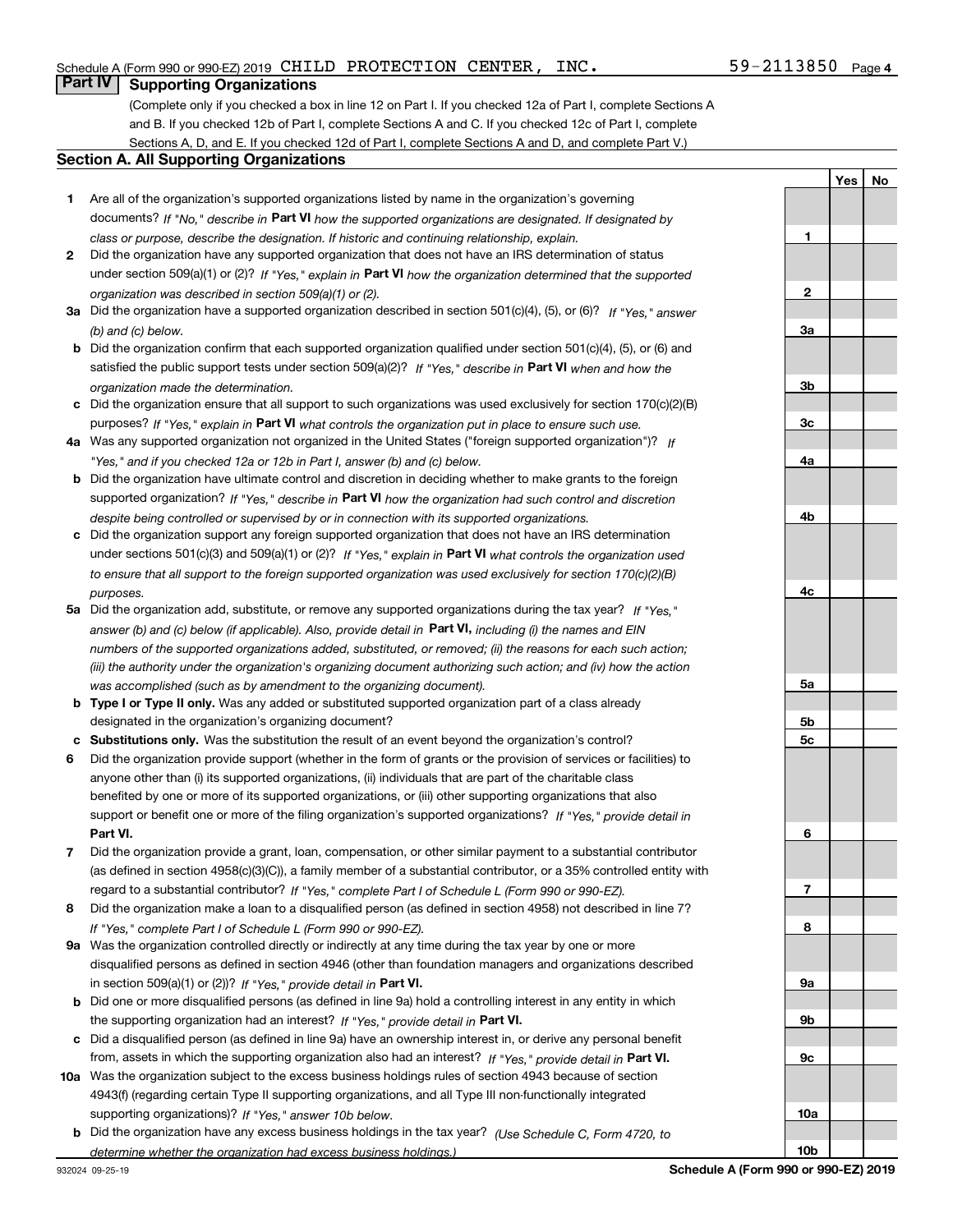#### Schedule A (Form 990 or 990-EZ) 2019 <code>CHILD PROTECTION CENTER</code> , <code>INC</code> .  $59-2113850$  <code>Page</code> **Part IV Supporting Organizations** *(continued)*

|        |                                                                                                                                                                               |              | Yes | No |
|--------|-------------------------------------------------------------------------------------------------------------------------------------------------------------------------------|--------------|-----|----|
| 11     | Has the organization accepted a gift or contribution from any of the following persons?                                                                                       |              |     |    |
|        | a A person who directly or indirectly controls, either alone or together with persons described in (b) and (c)                                                                |              |     |    |
|        | below, the governing body of a supported organization?                                                                                                                        | 11a          |     |    |
|        | <b>b</b> A family member of a person described in (a) above?                                                                                                                  | 11b          |     |    |
|        | c A 35% controlled entity of a person described in (a) or (b) above? If "Yes" to a, b, or c, provide detail in Part VI.                                                       | 11c          |     |    |
|        | <b>Section B. Type I Supporting Organizations</b>                                                                                                                             |              |     |    |
|        |                                                                                                                                                                               |              | Yes | No |
| 1      | Did the directors, trustees, or membership of one or more supported organizations have the power to                                                                           |              |     |    |
|        | regularly appoint or elect at least a majority of the organization's directors or trustees at all times during the                                                            |              |     |    |
|        | tax year? If "No," describe in Part VI how the supported organization(s) effectively operated, supervised, or                                                                 |              |     |    |
|        | controlled the organization's activities. If the organization had more than one supported organization,                                                                       |              |     |    |
|        | describe how the powers to appoint and/or remove directors or trustees were allocated among the supported                                                                     |              |     |    |
|        | organizations and what conditions or restrictions, if any, applied to such powers during the tax year.                                                                        | 1            |     |    |
| 2      | Did the organization operate for the benefit of any supported organization other than the supported                                                                           |              |     |    |
|        | organization(s) that operated, supervised, or controlled the supporting organization? If "Yes," explain in                                                                    |              |     |    |
|        | Part VI how providing such benefit carried out the purposes of the supported organization(s) that operated,                                                                   |              |     |    |
|        | supervised, or controlled the supporting organization.                                                                                                                        | $\mathbf{2}$ |     |    |
|        | <b>Section C. Type II Supporting Organizations</b>                                                                                                                            |              |     |    |
|        |                                                                                                                                                                               |              | Yes | No |
| 1      | Were a majority of the organization's directors or trustees during the tax year also a majority of the directors                                                              |              |     |    |
|        | or trustees of each of the organization's supported organization(s)? If "No." describe in Part VI how control                                                                 |              |     |    |
|        | or management of the supporting organization was vested in the same persons that controlled or managed                                                                        |              |     |    |
|        | the supported organization(s).                                                                                                                                                | 1            |     |    |
|        | <b>Section D. All Type III Supporting Organizations</b>                                                                                                                       |              |     |    |
|        |                                                                                                                                                                               |              | Yes | No |
| 1      | Did the organization provide to each of its supported organizations, by the last day of the fifth month of the                                                                |              |     |    |
|        | organization's tax year, (i) a written notice describing the type and amount of support provided during the prior tax                                                         |              |     |    |
|        | year, (ii) a copy of the Form 990 that was most recently filed as of the date of notification, and (iii) copies of the                                                        |              |     |    |
|        | organization's governing documents in effect on the date of notification, to the extent not previously provided?                                                              | 1            |     |    |
| 2      | Were any of the organization's officers, directors, or trustees either (i) appointed or elected by the supported                                                              |              |     |    |
|        | organization(s) or (ii) serving on the governing body of a supported organization? If "No," explain in Part VI how                                                            |              |     |    |
|        | the organization maintained a close and continuous working relationship with the supported organization(s).                                                                   | $\mathbf{2}$ |     |    |
| 3      | By reason of the relationship described in (2), did the organization's supported organizations have a                                                                         |              |     |    |
|        | significant voice in the organization's investment policies and in directing the use of the organization's                                                                    |              |     |    |
|        | income or assets at all times during the tax year? If "Yes," describe in Part VI the role the organization's                                                                  |              |     |    |
|        | supported organizations played in this regard.<br>Section E. Type III Functionally Integrated Supporting Organizations                                                        | з            |     |    |
|        |                                                                                                                                                                               |              |     |    |
| 1      | Check the box next to the method that the organization used to satisfy the Integral Part Test during the year (see instructions).                                             |              |     |    |
| а      | The organization satisfied the Activities Test. Complete line 2 below.                                                                                                        |              |     |    |
| b      | The organization is the parent of each of its supported organizations. Complete line 3 below.                                                                                 |              |     |    |
| c<br>2 | The organization supported a governmental entity. Describe in Part VI how you supported a government entity (see instructions),<br>Activities Test. Answer (a) and (b) below. |              | Yes | No |
| а      | Did substantially all of the organization's activities during the tax year directly further the exempt purposes of                                                            |              |     |    |
|        | the supported organization(s) to which the organization was responsive? If "Yes." then in Part VI identify                                                                    |              |     |    |
|        | those supported organizations and explain how these activities directly furthered their exempt purposes,                                                                      |              |     |    |
|        | how the organization was responsive to those supported organizations, and how the organization determined                                                                     |              |     |    |
|        | that these activities constituted substantially all of its activities.                                                                                                        | 2a           |     |    |
|        | <b>b</b> Did the activities described in (a) constitute activities that, but for the organization's involvement, one or more                                                  |              |     |    |
|        | of the organization's supported organization(s) would have been engaged in? If "Yes," explain in Part VI the                                                                  |              |     |    |
|        | reasons for the organization's position that its supported organization(s) would have engaged in these                                                                        |              |     |    |
|        | activities but for the organization's involvement.                                                                                                                            | 2b           |     |    |
| з      | Parent of Supported Organizations. Answer (a) and (b) below.                                                                                                                  |              |     |    |
|        | a Did the organization have the power to regularly appoint or elect a majority of the officers, directors, or                                                                 |              |     |    |
|        | trustees of each of the supported organizations? Provide details in Part VI.                                                                                                  | За           |     |    |
|        | <b>b</b> Did the organization exercise a substantial degree of direction over the policies, programs, and activities of each                                                  |              |     |    |
|        | of its supported organizations? If "Yes." describe in Part VI the role played by the organization in this regard.                                                             | 3b           |     |    |

**Schedule A (Form 990 or 990-EZ) 2019**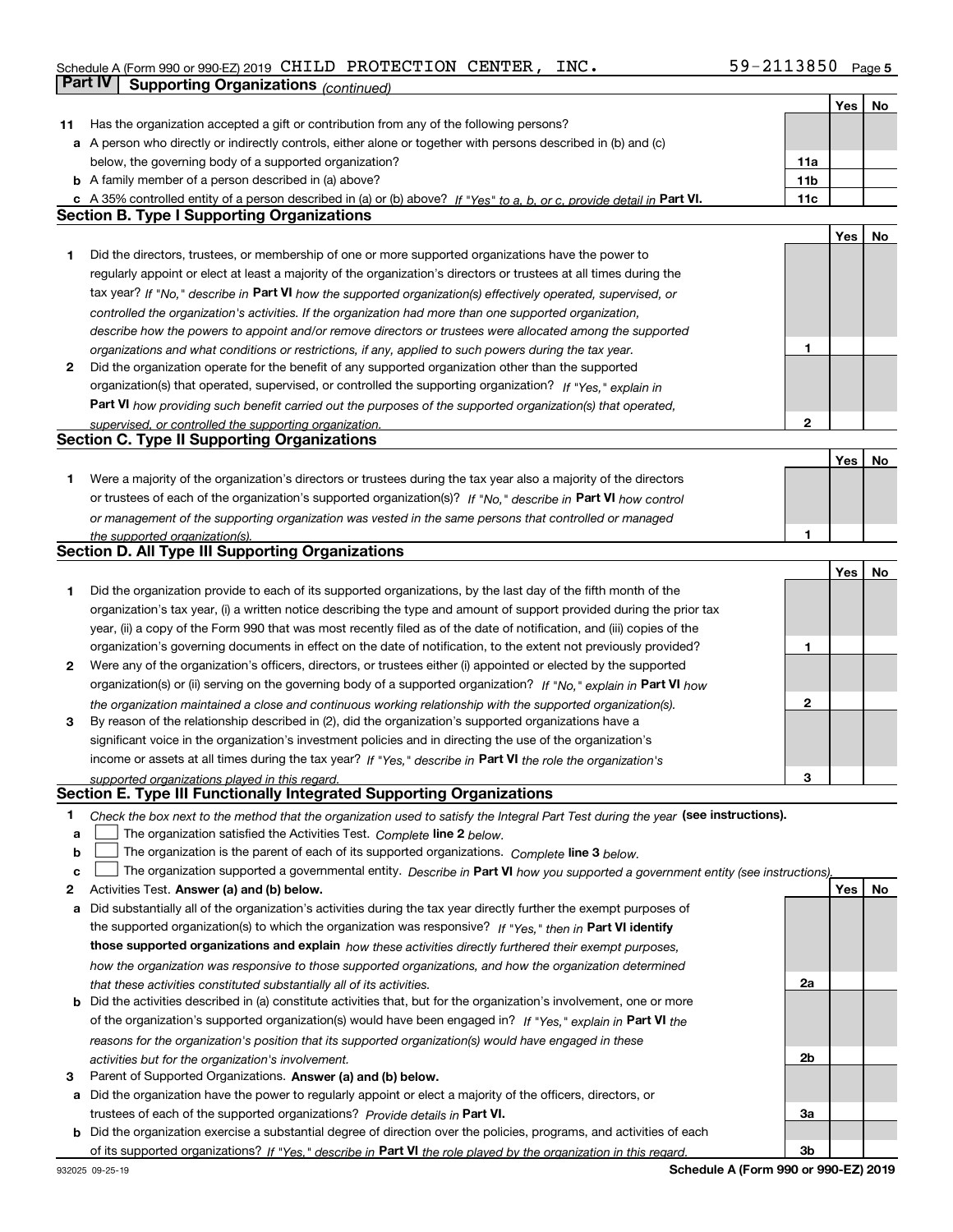| Schedule A (Form 990 or 990-EZ) 2019 $\,$ CHILD $\,$ PROTECTION $\,$ CENTER , $\,$ INC $_{\bullet}$<br>Part V   Type III Non-Functionally Integrated 509(a)(3) Supporting Organizations |  |  | $59 - 2113850$ Page 6 |  |
|-----------------------------------------------------------------------------------------------------------------------------------------------------------------------------------------|--|--|-----------------------|--|
|                                                                                                                                                                                         |  |  |                       |  |

#### **SEP 10. See instructions.** All antegral Part Test as a qualifying trust on Nov. 20, 1970 (explain in Part VI). See instructions. All other Type III non-functionally integrated supporting organizations must complete Sections A through E.  $\mathcal{L}$

|    | Section A - Adjusted Net Income                                              | (A) Prior Year | (B) Current Year<br>(optional) |                                |
|----|------------------------------------------------------------------------------|----------------|--------------------------------|--------------------------------|
| 1. | Net short-term capital gain                                                  | 1.             |                                |                                |
| 2  | Recoveries of prior-year distributions                                       | $\mathbf{2}$   |                                |                                |
| 3  | Other gross income (see instructions)                                        | 3              |                                |                                |
| 4  | Add lines 1 through 3.                                                       | 4              |                                |                                |
| 5  | Depreciation and depletion                                                   | 5              |                                |                                |
| 6  | Portion of operating expenses paid or incurred for production or             |                |                                |                                |
|    | collection of gross income or for management, conservation, or               |                |                                |                                |
|    | maintenance of property held for production of income (see instructions)     | 6              |                                |                                |
| 7  | Other expenses (see instructions)                                            | $\overline{7}$ |                                |                                |
| 8  | <b>Adjusted Net Income</b> (subtract lines 5, 6, and 7 from line 4)          | 8              |                                |                                |
|    | Section B - Minimum Asset Amount                                             |                | (A) Prior Year                 | (B) Current Year<br>(optional) |
| 1  | Aggregate fair market value of all non-exempt-use assets (see                |                |                                |                                |
|    | instructions for short tax year or assets held for part of year):            |                |                                |                                |
|    | <b>a</b> Average monthly value of securities                                 | 1a             |                                |                                |
|    | <b>b</b> Average monthly cash balances                                       | 1b             |                                |                                |
|    | c Fair market value of other non-exempt-use assets                           | 1c             |                                |                                |
|    | <b>d</b> Total (add lines 1a, 1b, and 1c)                                    | 1d             |                                |                                |
|    | e Discount claimed for blockage or other                                     |                |                                |                                |
|    | factors (explain in detail in Part VI):                                      |                |                                |                                |
| 2  | Acquisition indebtedness applicable to non-exempt-use assets                 | $\mathbf{2}$   |                                |                                |
| 3  | Subtract line 2 from line 1d.                                                | 3              |                                |                                |
| 4  | Cash deemed held for exempt use. Enter 1-1/2% of line 3 (for greater amount, |                |                                |                                |
|    | see instructions).                                                           | 4              |                                |                                |
| 5  | Net value of non-exempt-use assets (subtract line 4 from line 3)             | 5              |                                |                                |
| 6  | Multiply line 5 by .035.                                                     | 6              |                                |                                |
| 7  | Recoveries of prior-year distributions                                       | $\overline{7}$ |                                |                                |
| 8  | Minimum Asset Amount (add line 7 to line 6)                                  | 8              |                                |                                |
|    | <b>Section C - Distributable Amount</b>                                      |                |                                | <b>Current Year</b>            |
| 1  | Adjusted net income for prior year (from Section A, line 8, Column A)        | 1              |                                |                                |
| 2  | Enter 85% of line 1.                                                         | $\mathbf{2}$   |                                |                                |
| 3  | Minimum asset amount for prior year (from Section B, line 8, Column A)       | 3              |                                |                                |
| 4  | Enter greater of line 2 or line 3.                                           | 4              |                                |                                |
| 5  | Income tax imposed in prior year                                             | 5              |                                |                                |
| 6  | <b>Distributable Amount.</b> Subtract line 5 from line 4, unless subject to  |                |                                |                                |
|    | emergency temporary reduction (see instructions).                            | 6              |                                |                                |

**7**Check here if the current year is the organization's first as a non-functionally integrated Type III supporting organization (see instructions).

**Schedule A (Form 990 or 990-EZ) 2019**

**1**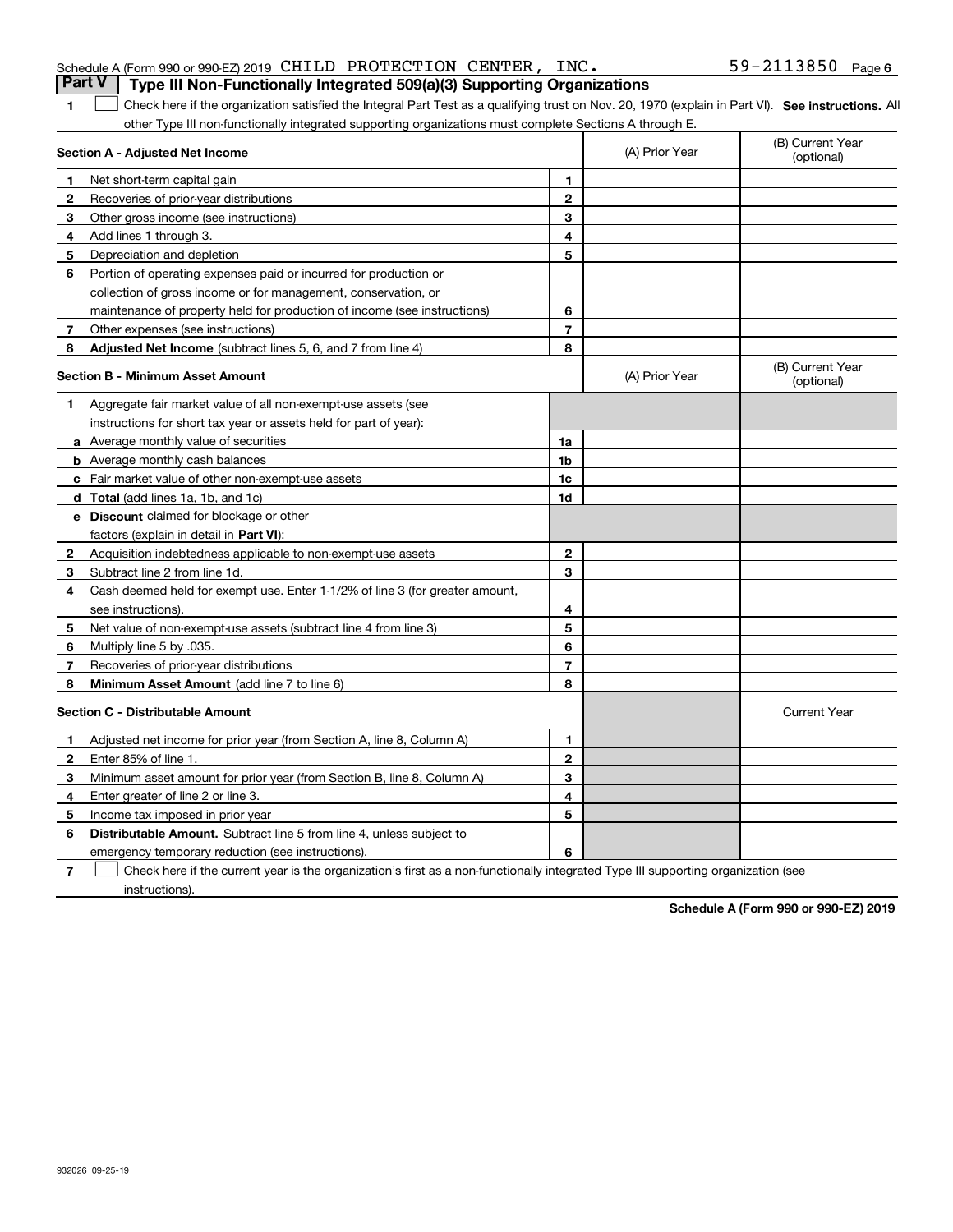#### Schedule A (Form 990 or 990-EZ) 2019 <code>CHILD PROTECTION CENTER</code> , <code>INC</code> .  $59-2113850$  <code>Page</code>

| Part V | Type III Non-Functionally Integrated 509(a)(3) Supporting Organizations                    |                             | (continued)                           |                                                |  |  |  |  |  |  |
|--------|--------------------------------------------------------------------------------------------|-----------------------------|---------------------------------------|------------------------------------------------|--|--|--|--|--|--|
|        | <b>Section D - Distributions</b>                                                           |                             |                                       | <b>Current Year</b>                            |  |  |  |  |  |  |
| 1      | Amounts paid to supported organizations to accomplish exempt purposes                      |                             |                                       |                                                |  |  |  |  |  |  |
| 2      | Amounts paid to perform activity that directly furthers exempt purposes of supported       |                             |                                       |                                                |  |  |  |  |  |  |
|        | organizations, in excess of income from activity                                           |                             |                                       |                                                |  |  |  |  |  |  |
| 3      | Administrative expenses paid to accomplish exempt purposes of supported organizations      |                             |                                       |                                                |  |  |  |  |  |  |
| 4      | Amounts paid to acquire exempt-use assets                                                  |                             |                                       |                                                |  |  |  |  |  |  |
| 5      | Qualified set-aside amounts (prior IRS approval required)                                  |                             |                                       |                                                |  |  |  |  |  |  |
| 6      | Other distributions (describe in Part VI). See instructions.                               |                             |                                       |                                                |  |  |  |  |  |  |
| 7      | Total annual distributions. Add lines 1 through 6.                                         |                             |                                       |                                                |  |  |  |  |  |  |
| 8      | Distributions to attentive supported organizations to which the organization is responsive |                             |                                       |                                                |  |  |  |  |  |  |
|        | (provide details in Part VI). See instructions.                                            |                             |                                       |                                                |  |  |  |  |  |  |
| 9      | Distributable amount for 2019 from Section C, line 6                                       |                             |                                       |                                                |  |  |  |  |  |  |
| 10     | Line 8 amount divided by line 9 amount                                                     |                             |                                       |                                                |  |  |  |  |  |  |
|        |                                                                                            | (i)                         | (iii)                                 | (iii)                                          |  |  |  |  |  |  |
|        | <b>Section E - Distribution Allocations</b> (see instructions)                             | <b>Excess Distributions</b> | <b>Underdistributions</b><br>Pre-2019 | <b>Distributable</b><br><b>Amount for 2019</b> |  |  |  |  |  |  |
| 1      | Distributable amount for 2019 from Section C, line 6                                       |                             |                                       |                                                |  |  |  |  |  |  |
| 2      | Underdistributions, if any, for years prior to 2019 (reason-                               |                             |                                       |                                                |  |  |  |  |  |  |
|        | able cause required- explain in Part VI). See instructions.                                |                             |                                       |                                                |  |  |  |  |  |  |
| з      | Excess distributions carryover, if any, to 2019                                            |                             |                                       |                                                |  |  |  |  |  |  |
|        | <b>a</b> From 2014                                                                         |                             |                                       |                                                |  |  |  |  |  |  |
|        | <b>b</b> From 2015                                                                         |                             |                                       |                                                |  |  |  |  |  |  |
|        | $c$ From 2016                                                                              |                             |                                       |                                                |  |  |  |  |  |  |
|        | <b>d</b> From 2017                                                                         |                             |                                       |                                                |  |  |  |  |  |  |
|        | e From 2018                                                                                |                             |                                       |                                                |  |  |  |  |  |  |
|        | <b>Total</b> of lines 3a through e                                                         |                             |                                       |                                                |  |  |  |  |  |  |
|        | <b>g</b> Applied to underdistributions of prior years                                      |                             |                                       |                                                |  |  |  |  |  |  |
|        | <b>h</b> Applied to 2019 distributable amount                                              |                             |                                       |                                                |  |  |  |  |  |  |
|        | Carryover from 2014 not applied (see instructions)                                         |                             |                                       |                                                |  |  |  |  |  |  |
|        | Remainder. Subtract lines 3g, 3h, and 3i from 3f.                                          |                             |                                       |                                                |  |  |  |  |  |  |
| 4      | Distributions for 2019 from Section D,                                                     |                             |                                       |                                                |  |  |  |  |  |  |
|        | line $7:$                                                                                  |                             |                                       |                                                |  |  |  |  |  |  |
|        | <b>a</b> Applied to underdistributions of prior years                                      |                             |                                       |                                                |  |  |  |  |  |  |
|        | <b>b</b> Applied to 2019 distributable amount                                              |                             |                                       |                                                |  |  |  |  |  |  |
|        | Remainder. Subtract lines 4a and 4b from 4.                                                |                             |                                       |                                                |  |  |  |  |  |  |
| 5      | Remaining underdistributions for years prior to 2019, if                                   |                             |                                       |                                                |  |  |  |  |  |  |
|        | any. Subtract lines 3g and 4a from line 2. For result greater                              |                             |                                       |                                                |  |  |  |  |  |  |
|        | than zero, explain in Part VI. See instructions.                                           |                             |                                       |                                                |  |  |  |  |  |  |
| 6      | Remaining underdistributions for 2019. Subtract lines 3h                                   |                             |                                       |                                                |  |  |  |  |  |  |
|        | and 4b from line 1. For result greater than zero, explain in                               |                             |                                       |                                                |  |  |  |  |  |  |
|        | Part VI. See instructions.                                                                 |                             |                                       |                                                |  |  |  |  |  |  |
| 7      | Excess distributions carryover to 2020. Add lines 3j                                       |                             |                                       |                                                |  |  |  |  |  |  |
|        | and 4c.                                                                                    |                             |                                       |                                                |  |  |  |  |  |  |
| 8      | Breakdown of line 7:                                                                       |                             |                                       |                                                |  |  |  |  |  |  |
|        | a Excess from 2015                                                                         |                             |                                       |                                                |  |  |  |  |  |  |
|        | <b>b</b> Excess from 2016                                                                  |                             |                                       |                                                |  |  |  |  |  |  |
|        | c Excess from 2017                                                                         |                             |                                       |                                                |  |  |  |  |  |  |
|        | d Excess from 2018                                                                         |                             |                                       |                                                |  |  |  |  |  |  |
|        | e Excess from 2019                                                                         |                             |                                       |                                                |  |  |  |  |  |  |

**Schedule A (Form 990 or 990-EZ) 2019**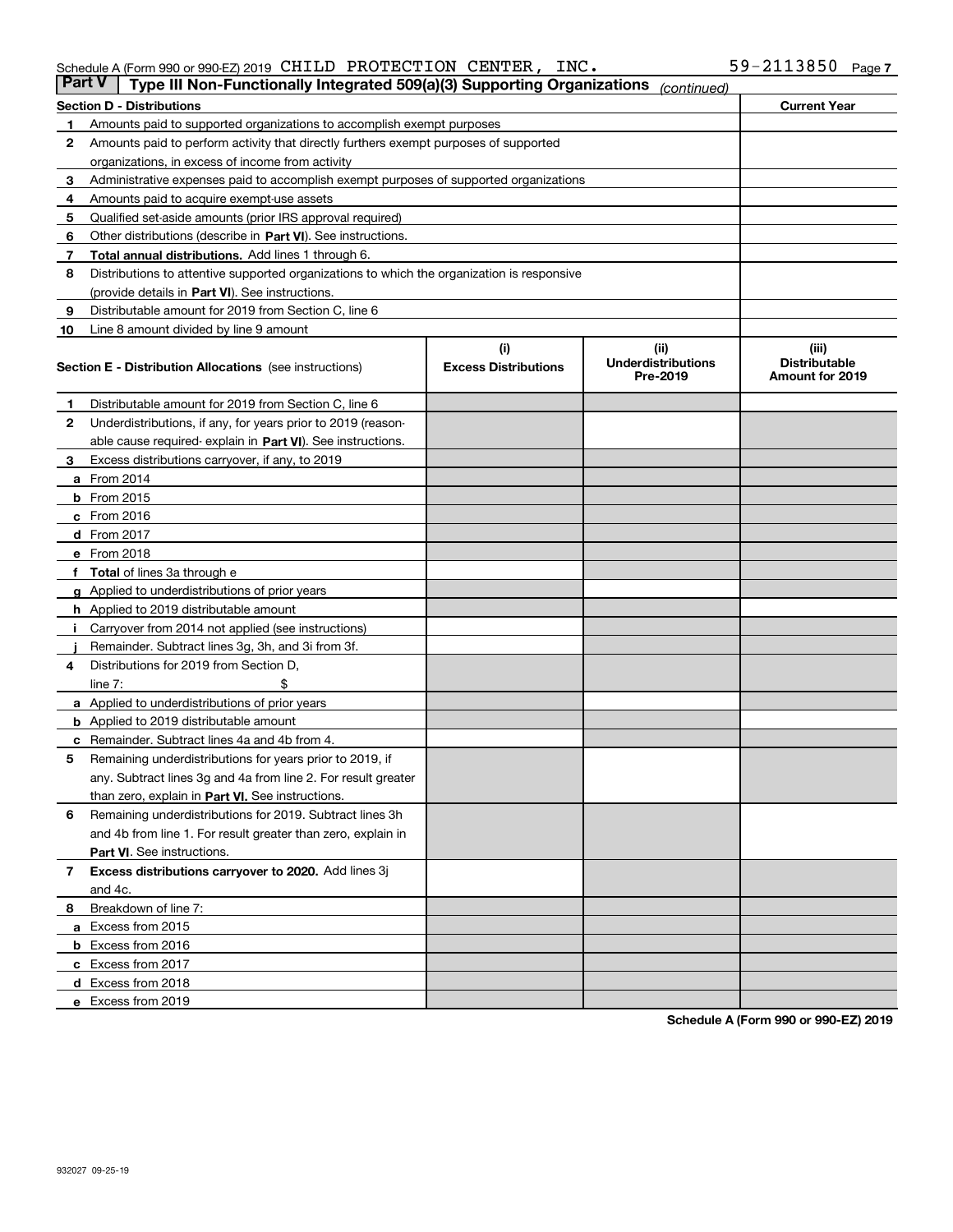Part VI | Supplemental Information. Provide the explanations required by Part II, line 10; Part II, line 17a or 17b; Part III, line 12; Part IV, Section A, lines 1, 2, 3b, 3c, 4b, 4c, 5a, 6, 9a, 9b, 9c, 11a, 11b, and 11c; Part IV, Section B, lines 1 and 2; Part IV, Section C, line 1; Part IV, Section D, lines 2 and 3; Part IV, Section E, lines 1c, 2a, 2b, 3a, and 3b; Part V, line 1; Part V, Section B, line 1e; Part V, Section D, lines 5, 6, and 8; and Part V, Section E, lines 2, 5, and 6. Also complete this part for any additional information. (See instructions.)

SCHEDULE A, PART II, LINE 10, EXPLANATION FOR OTHER INCOME:

|      | OTHER INCOME    |                                                                                                                                  |
|------|-----------------|----------------------------------------------------------------------------------------------------------------------------------|
|      | 2015 AMOUNT: \$ | 12,020.                                                                                                                          |
|      | 2016 AMOUNT: \$ | 9,173.<br><u> 1980 - Johann Barn, amerikansk politiker (d. 1980)</u>                                                             |
| 2017 | AMOUNT: \$      | 13,923.<br><u> 1989 - Johann Stein, marwolaethau a bhann an t-Albann an t-Albann an t-Albann an t-Albann an t-Albann an t-Al</u> |
|      | 2018 AMOUNT: \$ | 10,561.                                                                                                                          |
|      | 2019 AMOUNT: \$ | 7,789.<br><u> 1980 - Johann Barbara, martxa alemaniar arg</u>                                                                    |
|      |                 |                                                                                                                                  |
|      |                 |                                                                                                                                  |
|      |                 |                                                                                                                                  |
|      |                 |                                                                                                                                  |
|      |                 |                                                                                                                                  |
|      |                 |                                                                                                                                  |
|      |                 |                                                                                                                                  |
|      |                 |                                                                                                                                  |
|      |                 |                                                                                                                                  |
|      |                 |                                                                                                                                  |
|      |                 |                                                                                                                                  |
|      |                 |                                                                                                                                  |
|      |                 |                                                                                                                                  |
|      |                 |                                                                                                                                  |
|      |                 |                                                                                                                                  |
|      |                 |                                                                                                                                  |
|      |                 |                                                                                                                                  |
|      |                 |                                                                                                                                  |
|      |                 |                                                                                                                                  |
|      |                 |                                                                                                                                  |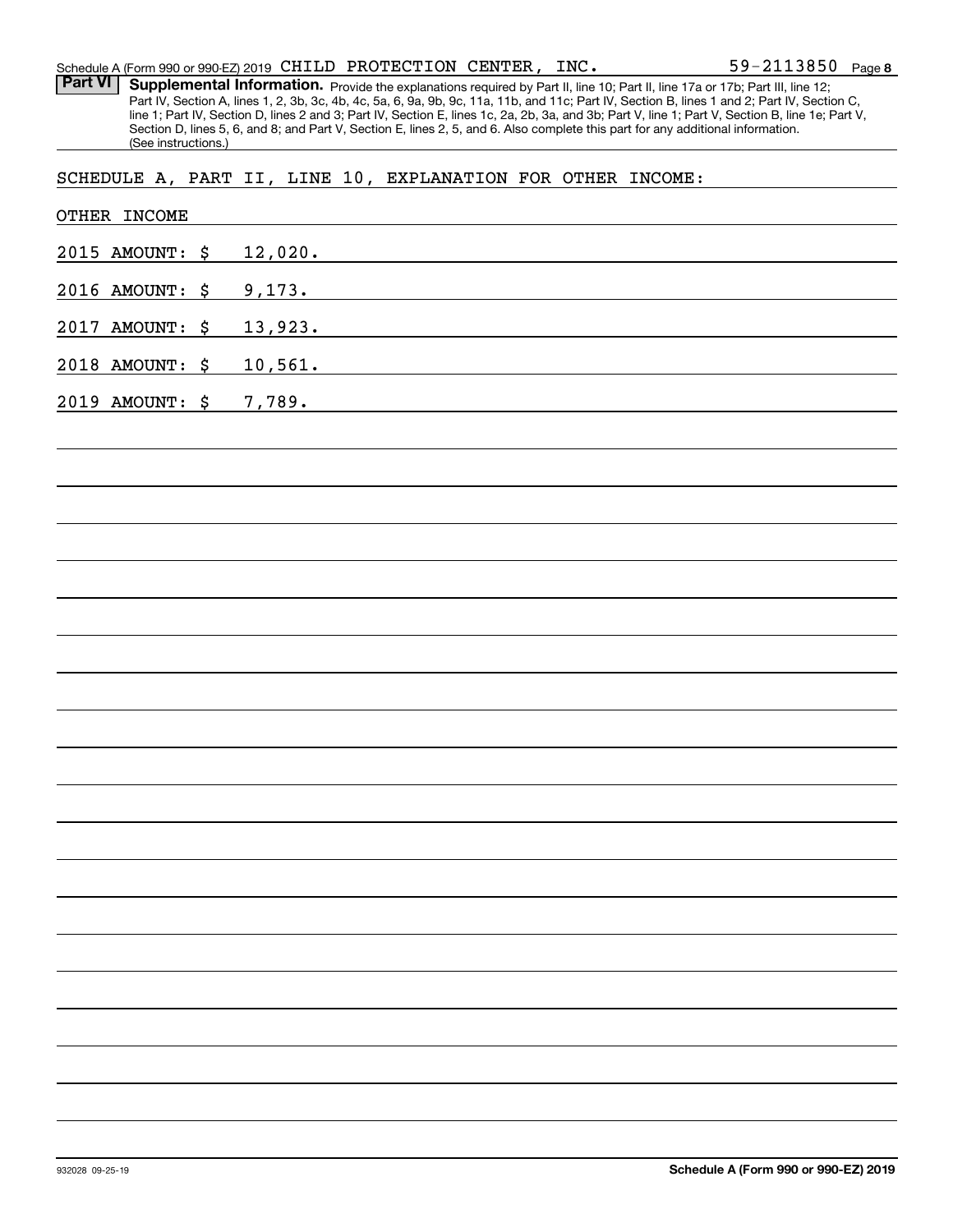Department of the Treasury Internal Revenue Service **(Form 990, 990-EZ, or 990-PF)**

Name of the organization

#### \*\* PUBLIC DISCLOSURE COPY \*\*

# **Schedule B Schedule of Contributors**

**| Attach to Form 990, Form 990-EZ, or Form 990-PF. | Go to www.irs.gov/Form990 for the latest information.** OMB No. 1545-0047

**2019**

**Employer identification number**

|                                       | CHILD PROTECTION CENTER. | INC. | 59-2113850 |
|---------------------------------------|--------------------------|------|------------|
| <b>Organization type</b> (check one): |                          |      |            |

| $\lfloor x \rfloor$ 501(c)( 3) (enter number) organization                |
|---------------------------------------------------------------------------|
| 4947(a)(1) nonexempt charitable trust not treated as a private foundation |
| 527 political organization                                                |
| 501(c)(3) exempt private foundation                                       |
| 4947(a)(1) nonexempt charitable trust treated as a private foundation     |
| 501(c)(3) taxable private foundation                                      |
|                                                                           |

Check if your organization is covered by the **General Rule** or a **Special Rule. Note:**  Only a section 501(c)(7), (8), or (10) organization can check boxes for both the General Rule and a Special Rule. See instructions.

#### **General Rule**

 $\mathcal{L}^{\text{max}}$ 

For an organization filing Form 990, 990-EZ, or 990-PF that received, during the year, contributions totaling \$5,000 or more (in money or property) from any one contributor. Complete Parts I and II. See instructions for determining a contributor's total contributions.

#### **Special Rules**

any one contributor, during the year, total contributions of the greater of  $\,$  (1) \$5,000; or **(2)** 2% of the amount on (i) Form 990, Part VIII, line 1h;  $\boxed{\textbf{X}}$  For an organization described in section 501(c)(3) filing Form 990 or 990-EZ that met the 33 1/3% support test of the regulations under sections 509(a)(1) and 170(b)(1)(A)(vi), that checked Schedule A (Form 990 or 990-EZ), Part II, line 13, 16a, or 16b, and that received from or (ii) Form 990-EZ, line 1. Complete Parts I and II.

year, total contributions of more than \$1,000 *exclusively* for religious, charitable, scientific, literary, or educational purposes, or for the For an organization described in section 501(c)(7), (8), or (10) filing Form 990 or 990-EZ that received from any one contributor, during the prevention of cruelty to children or animals. Complete Parts I, II, and III.  $\mathcal{L}^{\text{max}}$ 

purpose. Don't complete any of the parts unless the **General Rule** applies to this organization because it received *nonexclusively* year, contributions <sub>exclusively</sub> for religious, charitable, etc., purposes, but no such contributions totaled more than \$1,000. If this box is checked, enter here the total contributions that were received during the year for an  $\;$ exclusively religious, charitable, etc., For an organization described in section 501(c)(7), (8), or (10) filing Form 990 or 990-EZ that received from any one contributor, during the religious, charitable, etc., contributions totaling \$5,000 or more during the year  $\Box$ — $\Box$   $\Box$  $\mathcal{L}^{\text{max}}$ 

**Caution:**  An organization that isn't covered by the General Rule and/or the Special Rules doesn't file Schedule B (Form 990, 990-EZ, or 990-PF),  **must** but it answer "No" on Part IV, line 2, of its Form 990; or check the box on line H of its Form 990-EZ or on its Form 990-PF, Part I, line 2, to certify that it doesn't meet the filing requirements of Schedule B (Form 990, 990-EZ, or 990-PF).

**For Paperwork Reduction Act Notice, see the instructions for Form 990, 990-EZ, or 990-PF. Schedule B (Form 990, 990-EZ, or 990-PF) (2019)** LHA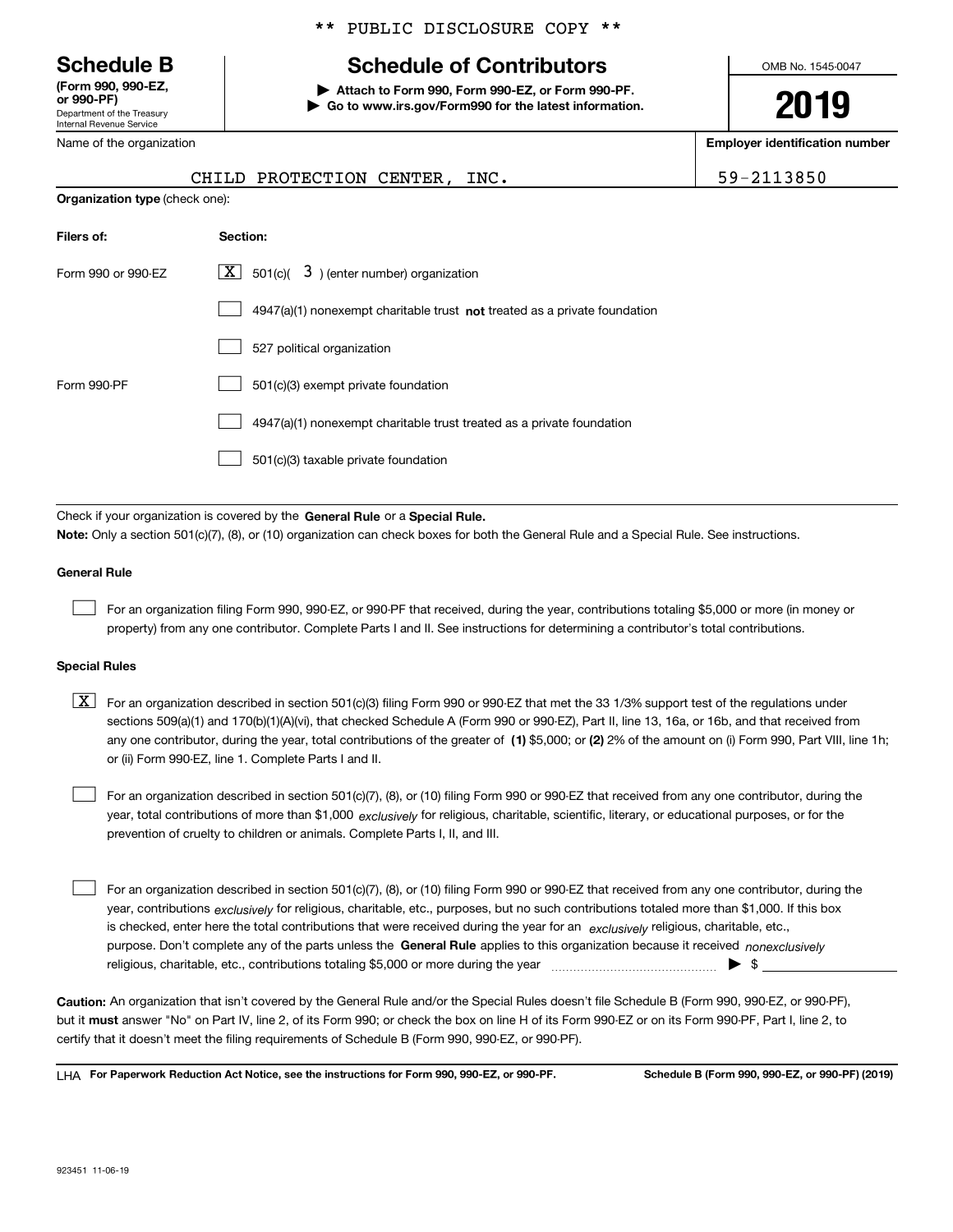Name of organization

**Employer identification number**

CHILD PROTECTION CENTER, INC.  $\vert$  59-2113850

**(a)No.(b)Name, address, and ZIP + 4 (c)Total contributions (d)Type of contribution PersonPayrollNoncash (a)No.(b)Name, address, and ZIP + 4 (c)Total contributions (d)Type of contribution PersonPayrollNoncash (a)No.(b)Name, address, and ZIP + 4 (c)Total contributions (d)Type of contribution PersonPayrollNoncash (a) No.(b) Name, address, and ZIP + 4 (c) Total contributions (d) Type of contribution Person Payroll Noncash(a) No.(b) Name, address, and ZIP + 4 (c) Total contributions (d) Type of contribution PersonPayrollNoncash (a) No.(b)Name, address, and ZIP + 4 (c) Total contributions (d) Type of contribution PersonPayrollNoncash** Contributors (see instructions). Use duplicate copies of Part I if additional space is needed. \$(Complete Part II for noncash contributions.) \$(Complete Part II for noncash contributions.) \$(Complete Part II for noncash contributions.) \$(Complete Part II for noncash contributions.) \$(Complete Part II for noncash contributions.) \$(Complete Part II for noncash contributions.) Chedule B (Form 990, 990-EZ, or 990-PF) (2019)<br> **2Page 2 2Part I 2PACTECTION CENTER, INC.**<br> **2Part I Contributors** (see instructions). Use duplicate copies of Part I if additional space is needed.  $|X|$  $\mathcal{L}^{\text{max}}$  $\mathcal{L}^{\text{max}}$  $\boxed{\text{X}}$  $\mathcal{L}^{\text{max}}$  $\mathcal{L}^{\text{max}}$  $|X|$  $\mathcal{L}^{\text{max}}$  $\mathcal{L}^{\text{max}}$  $\boxed{\text{X}}$  $\mathcal{L}^{\text{max}}$  $\mathcal{L}^{\text{max}}$  $|X|$  $\mathcal{L}^{\text{max}}$  $\mathcal{L}^{\text{max}}$  $\boxed{\text{X}}$  $\mathcal{L}^{\text{max}}$  $\mathcal{L}^{\text{max}}$  $\begin{array}{c|c|c|c|c|c} 1 & \hspace{1.5cm} & \hspace{1.5cm} & \hspace{1.5cm} & \hspace{1.5cm} & \hspace{1.5cm} & \hspace{1.5cm} & \hspace{1.5cm} & \hspace{1.5cm} & \hspace{1.5cm} & \hspace{1.5cm} & \hspace{1.5cm} & \hspace{1.5cm} & \hspace{1.5cm} & \hspace{1.5cm} & \hspace{1.5cm} & \hspace{1.5cm} & \hspace{1.5cm} & \hspace{1.5cm} & \hspace{1.5cm} & \hspace{1.5cm} &$ 171,196.  $2$  | Person  $\overline{\text{X}}$ 374,661.  $\overline{3}$  | Person  $\overline{X}$ 578,576.  $4$  | Person  $\overline{\text{X}}$ 252,565.  $\sim$  5 | Person X 157,117.  $\sim$  6 | Person X 300,000.

923452 11-06-19 **Schedule B (Form 990, 990-EZ, or 990-PF) (2019)**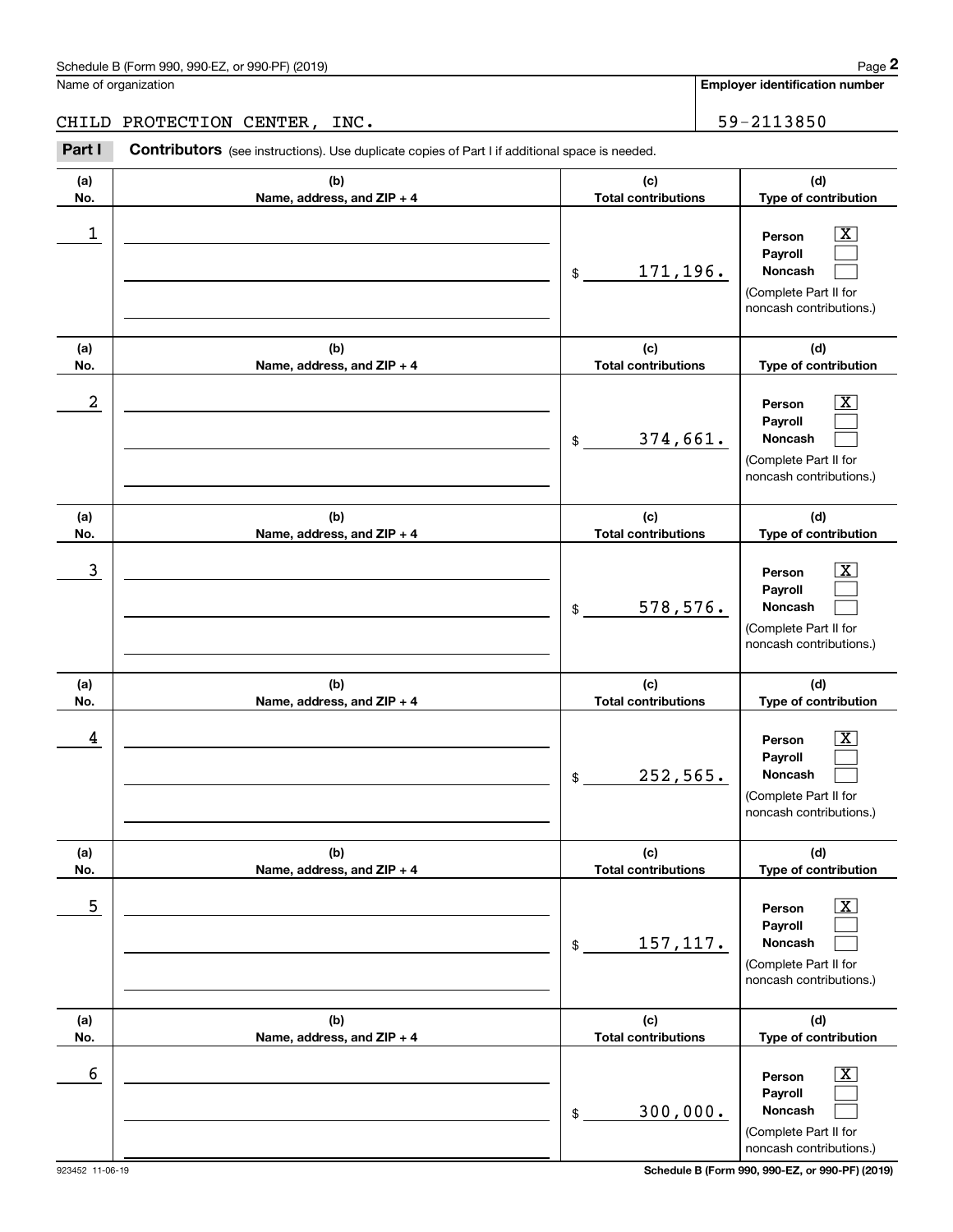|            | Schedule B (Form 990, 990-EZ, or 990-PF) (2019)                                                       |                                   | Page 2                                                                                                          |
|------------|-------------------------------------------------------------------------------------------------------|-----------------------------------|-----------------------------------------------------------------------------------------------------------------|
|            | Name of organization                                                                                  |                                   | <b>Employer identification number</b>                                                                           |
| CHILD      | PROTECTION CENTER,<br>INC.                                                                            |                                   | 59-2113850                                                                                                      |
| Part I     | <b>Contributors</b> (see instructions). Use duplicate copies of Part I if additional space is needed. |                                   |                                                                                                                 |
| (a)<br>No. | (b)<br>Name, address, and ZIP + 4                                                                     | (c)<br><b>Total contributions</b> | (d)<br>Type of contribution                                                                                     |
| 7          |                                                                                                       | 180,000.<br>\$                    | $\overline{\text{X}}$<br>Person<br>Payroll<br>Noncash<br>(Complete Part II for<br>noncash contributions.)       |
| (a)        | (b)                                                                                                   | (c)                               | (d)                                                                                                             |
| No.        | Name, address, and ZIP + 4                                                                            | <b>Total contributions</b><br>\$  | Type of contribution<br>Person<br>Payroll<br><b>Noncash</b><br>(Complete Part II for<br>noncash contributions.) |
| (a)<br>No. | (b)<br>Name, address, and ZIP + 4                                                                     | (c)<br><b>Total contributions</b> | (d)<br>Type of contribution                                                                                     |
|            |                                                                                                       | \$                                | Person<br>Payroll<br>Noncash<br>(Complete Part II for<br>noncash contributions.)                                |
| (a)<br>No. | (b)<br>Name, address, and ZIP + 4                                                                     | (c)<br><b>Total contributions</b> | (d)<br>Type of contribution                                                                                     |
|            |                                                                                                       | \$                                | Person<br>Payroll<br>Noncash<br>(Complete Part II for<br>noncash contributions.)                                |
| (a)<br>No. | (b)<br>Name, address, and ZIP + 4                                                                     | (c)<br><b>Total contributions</b> | (d)<br>Type of contribution                                                                                     |
|            |                                                                                                       | \$                                | Person<br>Payroll<br>Noncash<br>(Complete Part II for<br>noncash contributions.)                                |
| (a)<br>No. | (b)<br>Name, address, and ZIP + 4                                                                     | (c)<br><b>Total contributions</b> | (d)<br>Type of contribution                                                                                     |
|            |                                                                                                       | \$                                | Person<br>Payroll<br>Noncash<br>(Complete Part II for<br>noncash contributions.)                                |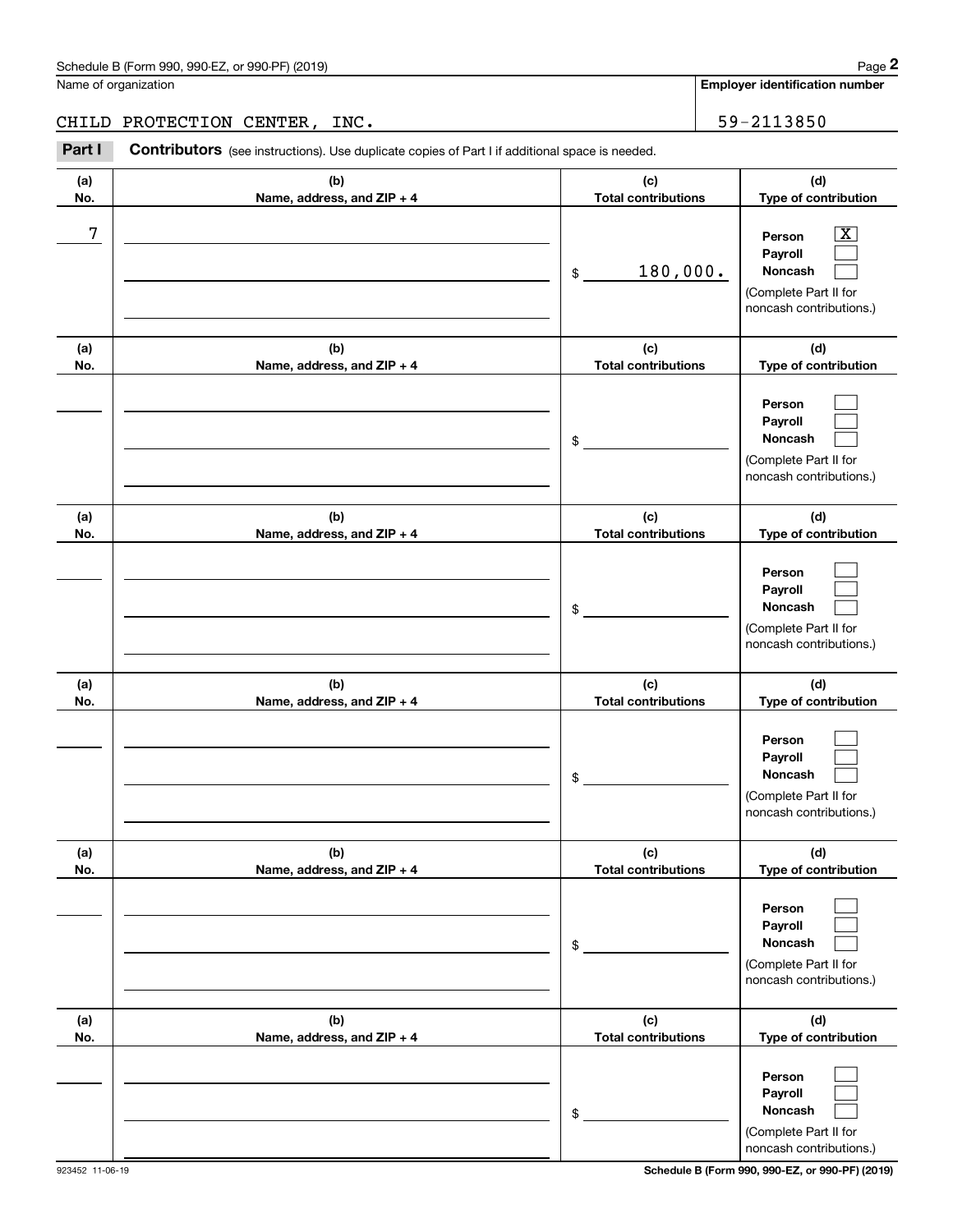| Schedule B (Form 990, 990-EZ, or 990-PF) (2019) | Page |
|-------------------------------------------------|------|
|-------------------------------------------------|------|

Name of organization

**Employer identification number**

CHILD PROTECTION CENTER, INC. 59-2113850

(see instructions). Use duplicate copies of Part II if additional space is needed.<br> **2Part II Noncash Property** (see instructions). Use duplicate copies of Part II if additional space is needed.<br> **2Part II Noncash Prop** 

| (a)<br>No.<br>from<br>Part I | (b)<br>Description of noncash property given | (c)<br>FMV (or estimate)<br>(See instructions.) | (d)<br>Date received |
|------------------------------|----------------------------------------------|-------------------------------------------------|----------------------|
|                              |                                              | $\frac{1}{2}$                                   |                      |
| (a)<br>No.<br>from<br>Part I | (b)<br>Description of noncash property given | (c)<br>FMV (or estimate)<br>(See instructions.) | (d)<br>Date received |
|                              |                                              | $\frac{1}{2}$                                   |                      |
| (a)<br>No.<br>from<br>Part I | (b)<br>Description of noncash property given | (c)<br>FMV (or estimate)<br>(See instructions.) | (d)<br>Date received |
|                              |                                              | $\mathfrak{S}$                                  |                      |
| (a)<br>No.<br>from<br>Part I | (b)<br>Description of noncash property given | (c)<br>FMV (or estimate)<br>(See instructions.) | (d)<br>Date received |
|                              |                                              | $\sim$                                          |                      |
| (a)<br>No.<br>from<br>Part I | (b)<br>Description of noncash property given | (c)<br>FMV (or estimate)<br>(See instructions.) | (d)<br>Date received |
|                              |                                              | \$                                              |                      |
| (a)<br>No.<br>from<br>Part I | (b)<br>Description of noncash property given | (c)<br>FMV (or estimate)<br>(See instructions.) | (d)<br>Date received |
|                              |                                              | \$                                              |                      |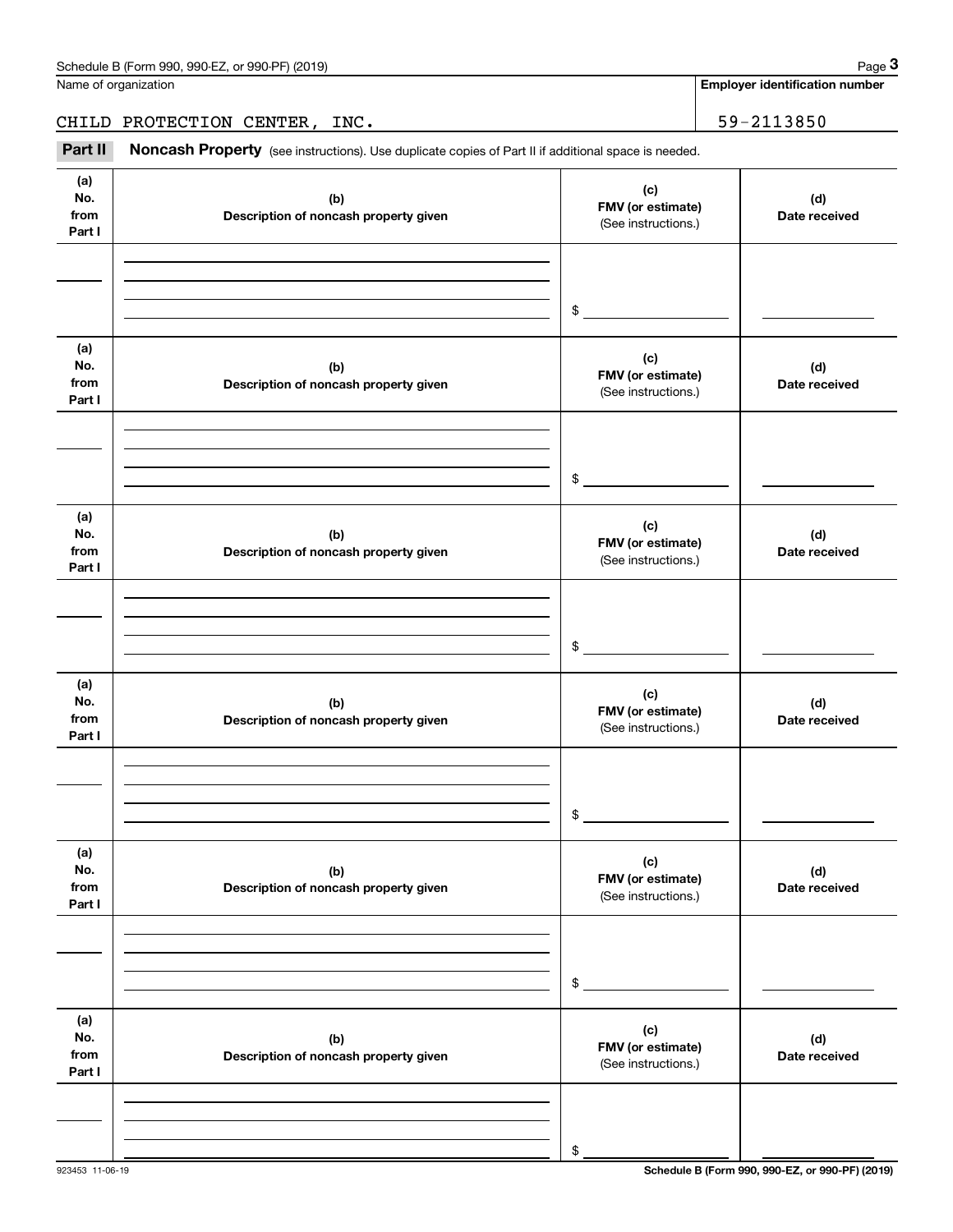|                           | Schedule B (Form 990, 990-EZ, or 990-PF) (2019)                                                                                                                                                                                                                            |                      | Page 4                                                                                                                                                         |
|---------------------------|----------------------------------------------------------------------------------------------------------------------------------------------------------------------------------------------------------------------------------------------------------------------------|----------------------|----------------------------------------------------------------------------------------------------------------------------------------------------------------|
|                           | Name of organization                                                                                                                                                                                                                                                       |                      | <b>Employer identification number</b>                                                                                                                          |
|                           | CHILD PROTECTION CENTER, INC.                                                                                                                                                                                                                                              |                      | 59-2113850                                                                                                                                                     |
| <b>Part III</b>           | from any one contributor. Complete columns (a) through (e) and the following line entry. For organizations<br>completing Part III, enter the total of exclusively religious, charitable, etc., contributions of \$1,000 or less for the year. (Enter this info. once.) \\$ |                      | Exclusively religious, charitable, etc., contributions to organizations described in section 501(c)(7), (8), or (10) that total more than \$1,000 for the year |
|                           | Use duplicate copies of Part III if additional space is needed.                                                                                                                                                                                                            |                      |                                                                                                                                                                |
| (a) No.<br>from<br>Part I | (b) Purpose of gift                                                                                                                                                                                                                                                        | (c) Use of gift      | (d) Description of how gift is held                                                                                                                            |
|                           |                                                                                                                                                                                                                                                                            |                      |                                                                                                                                                                |
|                           |                                                                                                                                                                                                                                                                            |                      |                                                                                                                                                                |
|                           |                                                                                                                                                                                                                                                                            | (e) Transfer of gift |                                                                                                                                                                |
|                           | Transferee's name, address, and ZIP + 4                                                                                                                                                                                                                                    |                      | Relationship of transferor to transferee                                                                                                                       |
|                           |                                                                                                                                                                                                                                                                            |                      |                                                                                                                                                                |
| (a) No.<br>from<br>Part I | (b) Purpose of gift                                                                                                                                                                                                                                                        | (c) Use of gift      | (d) Description of how gift is held                                                                                                                            |
|                           |                                                                                                                                                                                                                                                                            |                      |                                                                                                                                                                |
|                           |                                                                                                                                                                                                                                                                            |                      |                                                                                                                                                                |
|                           |                                                                                                                                                                                                                                                                            | (e) Transfer of gift |                                                                                                                                                                |
|                           | Transferee's name, address, and ZIP + 4                                                                                                                                                                                                                                    |                      | Relationship of transferor to transferee                                                                                                                       |
|                           |                                                                                                                                                                                                                                                                            |                      |                                                                                                                                                                |
| (a) No.<br>from<br>Part I | (b) Purpose of gift                                                                                                                                                                                                                                                        | (c) Use of gift      | (d) Description of how gift is held                                                                                                                            |
|                           |                                                                                                                                                                                                                                                                            |                      |                                                                                                                                                                |
|                           |                                                                                                                                                                                                                                                                            | (e) Transfer of gift |                                                                                                                                                                |
|                           | Transferee's name, address, and $ZIP + 4$                                                                                                                                                                                                                                  |                      | Relationship of transferor to transferee                                                                                                                       |
|                           |                                                                                                                                                                                                                                                                            |                      |                                                                                                                                                                |
| (a) No.<br>from<br>Part I | (b) Purpose of gift                                                                                                                                                                                                                                                        | (c) Use of gift      | (d) Description of how gift is held                                                                                                                            |
|                           |                                                                                                                                                                                                                                                                            |                      |                                                                                                                                                                |
|                           |                                                                                                                                                                                                                                                                            |                      |                                                                                                                                                                |
|                           |                                                                                                                                                                                                                                                                            | (e) Transfer of gift |                                                                                                                                                                |
|                           | Transferee's name, address, and $ZIP + 4$                                                                                                                                                                                                                                  |                      | Relationship of transferor to transferee                                                                                                                       |
|                           |                                                                                                                                                                                                                                                                            |                      |                                                                                                                                                                |
|                           |                                                                                                                                                                                                                                                                            |                      |                                                                                                                                                                |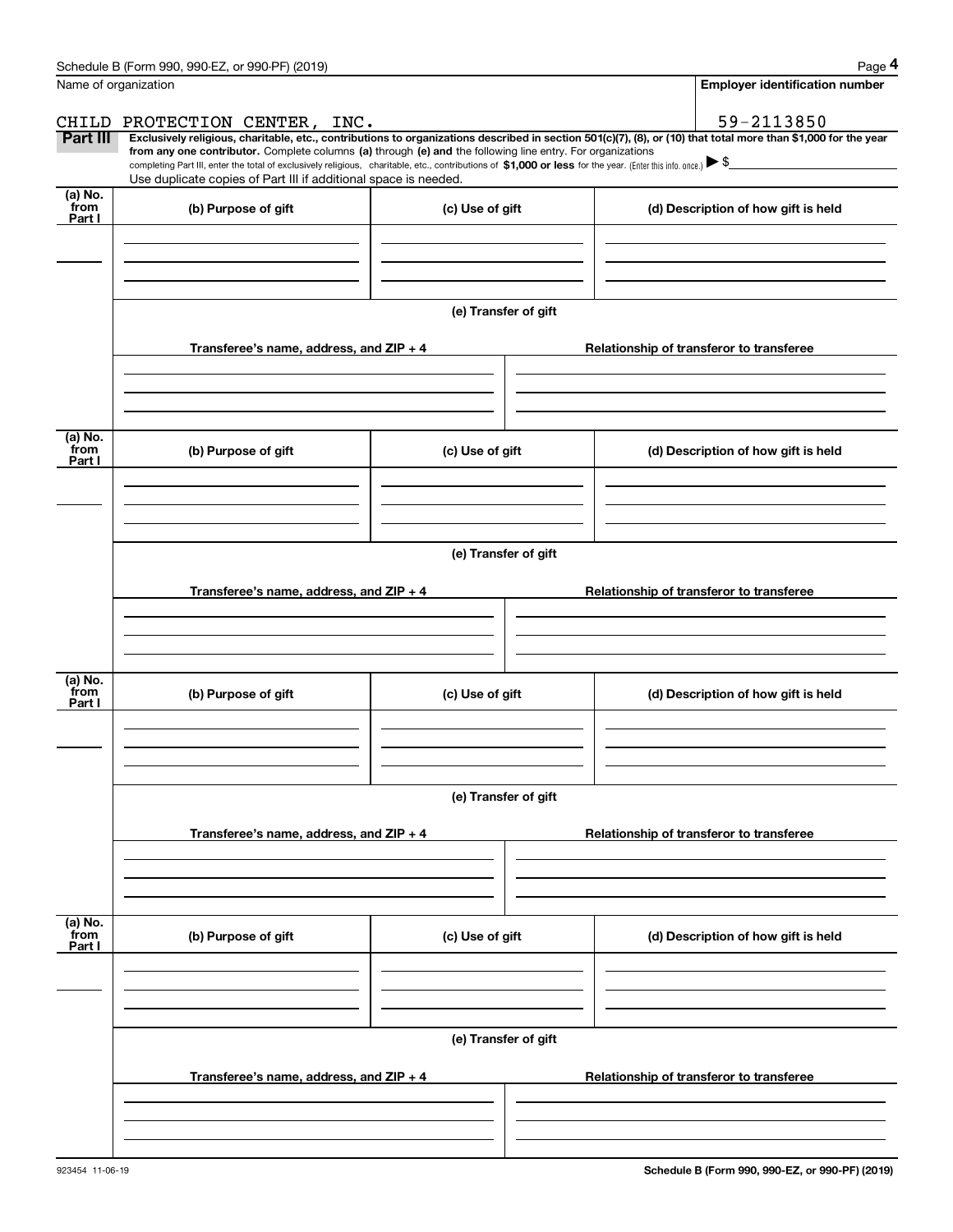| <b>SCHEDULE D</b> |  |
|-------------------|--|
|-------------------|--|

## **SCHEDULE D Supplemental Financial Statements**

**(Form 990)** (**Form 990,**<br>Part IV, line 6, 7, 8, 9, 10, 11a, 11b, 11c, 11d, 11e, 11f, 12a, or 12b.<br>Department of the Treasury **and Exercise Connect Connect Connect Connect Connect Connect Connect Connect Connect** 



Department of the Treasury Internal Revenue Service

| Attach to Form 990.                                                                          |
|----------------------------------------------------------------------------------------------|
| $\blacktriangleright$ Go to www.irs.gov/Form990 for instructions and the latest information. |

| nployer identification number |  |
|-------------------------------|--|

|    | Name of the organization<br>CHILD PROTECTION CENTER, INC.                                                                                                                                                                     |                         | <b>Employer identification number</b><br>59-2113850 |
|----|-------------------------------------------------------------------------------------------------------------------------------------------------------------------------------------------------------------------------------|-------------------------|-----------------------------------------------------|
|    | Organizations Maintaining Donor Advised Funds or Other Similar Funds or Accounts. Complete if the<br>Part I                                                                                                                   |                         |                                                     |
|    | organization answered "Yes" on Form 990, Part IV, line 6.                                                                                                                                                                     |                         |                                                     |
|    |                                                                                                                                                                                                                               | (a) Donor advised funds | (b) Funds and other accounts                        |
| 1. |                                                                                                                                                                                                                               |                         |                                                     |
| 2  | Aggregate value of contributions to (during year)                                                                                                                                                                             |                         |                                                     |
| з  | Aggregate value of grants from (during year)                                                                                                                                                                                  |                         |                                                     |
| 4  |                                                                                                                                                                                                                               |                         |                                                     |
| 5  | Did the organization inform all donors and donor advisors in writing that the assets held in donor advised funds                                                                                                              |                         |                                                     |
|    |                                                                                                                                                                                                                               |                         | Yes<br>No                                           |
| 6  | Did the organization inform all grantees, donors, and donor advisors in writing that grant funds can be used only                                                                                                             |                         |                                                     |
|    | for charitable purposes and not for the benefit of the donor or donor advisor, or for any other purpose conferring                                                                                                            |                         |                                                     |
|    |                                                                                                                                                                                                                               |                         | Yes<br>No                                           |
|    | Part II<br>Conservation Easements. Complete if the organization answered "Yes" on Form 990, Part IV, line 7.                                                                                                                  |                         |                                                     |
| 1  | Purpose(s) of conservation easements held by the organization (check all that apply).                                                                                                                                         |                         |                                                     |
|    | Preservation of land for public use (for example, recreation or education)                                                                                                                                                    |                         | Preservation of a historically important land area  |
|    | Protection of natural habitat                                                                                                                                                                                                 |                         | Preservation of a certified historic structure      |
|    | Preservation of open space                                                                                                                                                                                                    |                         |                                                     |
| 2  | Complete lines 2a through 2d if the organization held a qualified conservation contribution in the form of a conservation easement on the last                                                                                |                         |                                                     |
|    | day of the tax year.                                                                                                                                                                                                          |                         | Held at the End of the Tax Year                     |
| а  | Total number of conservation easements                                                                                                                                                                                        |                         | 2a                                                  |
| b  | Total acreage restricted by conservation easements                                                                                                                                                                            |                         | 2 <sub>b</sub>                                      |
|    |                                                                                                                                                                                                                               |                         | 2c                                                  |
| d  | Number of conservation easements included in (c) acquired after 7/25/06, and not on a historic structure                                                                                                                      |                         |                                                     |
|    | listed in the National Register [[11] matter contract the state of the state of the National Register [11] matter contract the National Register [11] matter contract the National Register [11] matter contract the National |                         | 2d                                                  |
| 3  | Number of conservation easements modified, transferred, released, extinguished, or terminated by the organization during the tax                                                                                              |                         |                                                     |
|    | year $\blacktriangleright$                                                                                                                                                                                                    |                         |                                                     |
| 4  | Number of states where property subject to conservation easement is located >                                                                                                                                                 |                         |                                                     |
| 5  | Does the organization have a written policy regarding the periodic monitoring, inspection, handling of                                                                                                                        |                         |                                                     |
|    | violations, and enforcement of the conservation easements it holds?                                                                                                                                                           |                         | Yes<br><b>No</b>                                    |
| 6  | Staff and volunteer hours devoted to monitoring, inspecting, handling of violations, and enforcing conservation easements during the year                                                                                     |                         |                                                     |
|    | Amount of expenses incurred in monitoring, inspecting, handling of violations, and enforcing conservation easements during the year                                                                                           |                         |                                                     |
| 7  | $\blacktriangleright$ \$                                                                                                                                                                                                      |                         |                                                     |
| 8  | Does each conservation easement reported on line 2(d) above satisfy the requirements of section 170(h)(4)(B)(i)                                                                                                               |                         |                                                     |
|    | and section 170(h)(4)(B)(ii)?                                                                                                                                                                                                 |                         | Yes<br><b>No</b>                                    |
| 9  | In Part XIII, describe how the organization reports conservation easements in its revenue and expense statement and                                                                                                           |                         |                                                     |
|    | balance sheet, and include, if applicable, the text of the footnote to the organization's financial statements that describes the                                                                                             |                         |                                                     |
|    | organization's accounting for conservation easements.                                                                                                                                                                         |                         |                                                     |
|    | Organizations Maintaining Collections of Art, Historical Treasures, or Other Similar Assets.<br>Part III                                                                                                                      |                         |                                                     |
|    | Complete if the organization answered "Yes" on Form 990, Part IV, line 8.                                                                                                                                                     |                         |                                                     |
|    | 1a If the organization elected, as permitted under FASB ASC 958, not to report in its revenue statement and balance sheet works                                                                                               |                         |                                                     |
|    | of art, historical treasures, or other similar assets held for public exhibition, education, or research in furtherance of public                                                                                             |                         |                                                     |
|    | service, provide in Part XIII the text of the footnote to its financial statements that describes these items.                                                                                                                |                         |                                                     |
|    | <b>b</b> If the organization elected, as permitted under FASB ASC 958, to report in its revenue statement and balance sheet works of                                                                                          |                         |                                                     |
|    | art, historical treasures, or other similar assets held for public exhibition, education, or research in furtherance of public service,                                                                                       |                         |                                                     |
|    | provide the following amounts relating to these items:                                                                                                                                                                        |                         |                                                     |
|    |                                                                                                                                                                                                                               |                         | $\blacktriangleright$ \$                            |
|    | (ii) Assets included in Form 990, Part X                                                                                                                                                                                      |                         | $\blacktriangleright$ \$                            |
| 2  | If the organization received or held works of art, historical treasures, or other similar assets for financial gain, provide                                                                                                  |                         |                                                     |
|    | the following amounts required to be reported under FASB ASC 958 relating to these items:                                                                                                                                     |                         |                                                     |
|    | <b>a</b> Revenue included on Form 990, Part VIII, line 1                                                                                                                                                                      |                         | $\blacktriangleright$ s                             |

**a**Revenue included on Form 990, Part VIII, line 1 ~~~~~~~~~~~~~~~~~~~~~~~~~~~~~~

 $\blacktriangleright$  \$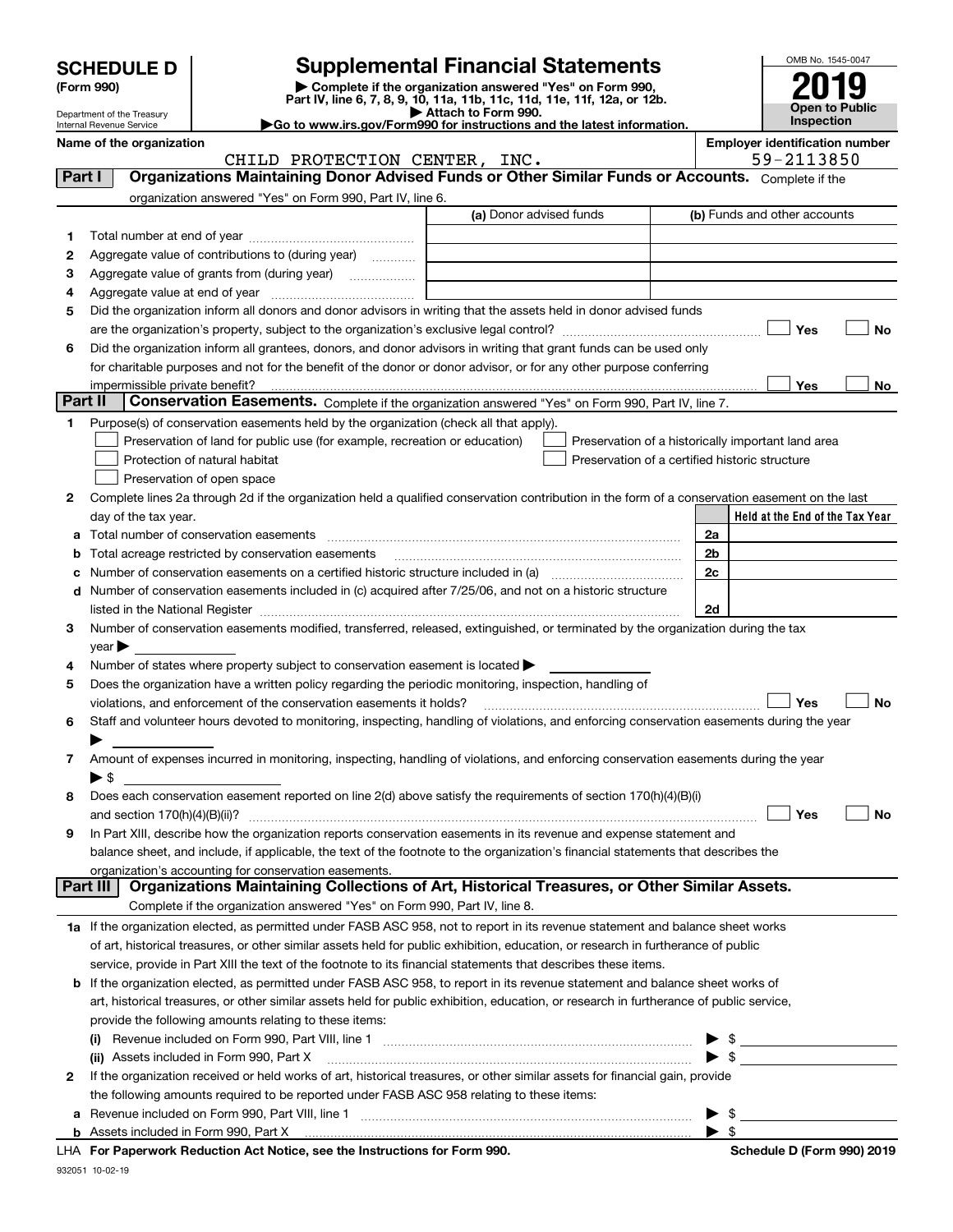|               | Schedule D (Form 990) 2019                                                                                                                                                                                                     | CHILD PROTECTION CENTER, INC.           |                |                                                                                                                                                                                                                                |         |                                 |                      | 59-2113850 Page 2        |          |             |
|---------------|--------------------------------------------------------------------------------------------------------------------------------------------------------------------------------------------------------------------------------|-----------------------------------------|----------------|--------------------------------------------------------------------------------------------------------------------------------------------------------------------------------------------------------------------------------|---------|---------------------------------|----------------------|--------------------------|----------|-------------|
|               | Organizations Maintaining Collections of Art, Historical Treasures, or Other Similar Assets (continued)<br>Part III                                                                                                            |                                         |                |                                                                                                                                                                                                                                |         |                                 |                      |                          |          |             |
| 3             | Using the organization's acquisition, accession, and other records, check any of the following that make significant use of its                                                                                                |                                         |                |                                                                                                                                                                                                                                |         |                                 |                      |                          |          |             |
|               | collection items (check all that apply):                                                                                                                                                                                       |                                         |                |                                                                                                                                                                                                                                |         |                                 |                      |                          |          |             |
| a             | Public exhibition                                                                                                                                                                                                              |                                         |                | Loan or exchange program                                                                                                                                                                                                       |         |                                 |                      |                          |          |             |
| b             | Scholarly research                                                                                                                                                                                                             | e                                       |                | Other the contract of the contract of the contract of the contract of the contract of the contract of the contract of the contract of the contract of the contract of the contract of the contract of the contract of the cont |         |                                 |                      |                          |          |             |
| c             | Preservation for future generations                                                                                                                                                                                            |                                         |                |                                                                                                                                                                                                                                |         |                                 |                      |                          |          |             |
| 4             | Provide a description of the organization's collections and explain how they further the organization's exempt purpose in Part XIII.                                                                                           |                                         |                |                                                                                                                                                                                                                                |         |                                 |                      |                          |          |             |
| 5             | During the year, did the organization solicit or receive donations of art, historical treasures, or other similar assets                                                                                                       |                                         |                |                                                                                                                                                                                                                                |         |                                 |                      |                          |          |             |
|               | to be sold to raise funds rather than to be maintained as part of the organization's collection?                                                                                                                               |                                         |                |                                                                                                                                                                                                                                |         |                                 |                      | Yes                      |          | No          |
|               | <b>Part IV</b><br>Escrow and Custodial Arrangements. Complete if the organization answered "Yes" on Form 990, Part IV, line 9, or                                                                                              |                                         |                |                                                                                                                                                                                                                                |         |                                 |                      |                          |          |             |
|               | reported an amount on Form 990, Part X, line 21.                                                                                                                                                                               |                                         |                |                                                                                                                                                                                                                                |         |                                 |                      |                          |          |             |
|               | 1a Is the organization an agent, trustee, custodian or other intermediary for contributions or other assets not included                                                                                                       |                                         |                |                                                                                                                                                                                                                                |         |                                 |                      |                          |          |             |
|               | on Form 990, Part X? [11] matter continuum matter contract to the contract of the contract of the contract of the contract of the contract of the contract of the contract of the contract of the contract of the contract of  |                                         |                |                                                                                                                                                                                                                                |         |                                 |                      | Yes                      |          | No          |
|               | b If "Yes," explain the arrangement in Part XIII and complete the following table:                                                                                                                                             |                                         |                |                                                                                                                                                                                                                                |         |                                 |                      |                          |          |             |
|               |                                                                                                                                                                                                                                |                                         |                |                                                                                                                                                                                                                                |         |                                 |                      | Amount                   |          |             |
|               | c Beginning balance measurements and the contract of the contract of the contract of the contract of the contract of the contract of the contract of the contract of the contract of the contract of the contract of the contr |                                         |                |                                                                                                                                                                                                                                |         | 1c                              |                      |                          |          |             |
|               |                                                                                                                                                                                                                                |                                         |                |                                                                                                                                                                                                                                |         | 1d                              |                      |                          |          |             |
|               | e Distributions during the year manufactured and continuum and contract the year manufactured and contract the                                                                                                                 |                                         |                |                                                                                                                                                                                                                                |         | 1e<br>1f                        |                      |                          |          |             |
|               | 2a Did the organization include an amount on Form 990, Part X, line 21, for escrow or custodial account liability?                                                                                                             |                                         |                |                                                                                                                                                                                                                                |         |                                 |                      | Yes                      |          | No          |
|               | <b>b</b> If "Yes," explain the arrangement in Part XIII. Check here if the explanation has been provided on Part XIII                                                                                                          |                                         |                |                                                                                                                                                                                                                                |         |                                 |                      |                          |          |             |
| <b>Part V</b> | Endowment Funds. Complete if the organization answered "Yes" on Form 990, Part IV, line 10.                                                                                                                                    |                                         |                |                                                                                                                                                                                                                                |         |                                 |                      |                          |          |             |
|               |                                                                                                                                                                                                                                | (a) Current year                        | (b) Prior year | (c) Two years back                                                                                                                                                                                                             |         |                                 | (d) Three years back | (e) Four years back      |          |             |
| 1a            | Beginning of year balance                                                                                                                                                                                                      | 923,533.                                | 835,004.       | 550,632.                                                                                                                                                                                                                       |         |                                 | 490,349.             |                          | 490,103. |             |
|               |                                                                                                                                                                                                                                |                                         | 45,000.        | 254,742.                                                                                                                                                                                                                       |         |                                 |                      |                          |          | 1.          |
|               | Net investment earnings, gains, and losses                                                                                                                                                                                     | 4,824.                                  | 52,293.        |                                                                                                                                                                                                                                | 38,005. |                                 | 47,272.              |                          |          | 246.        |
|               |                                                                                                                                                                                                                                |                                         |                |                                                                                                                                                                                                                                |         |                                 |                      |                          |          |             |
|               | e Other expenditures for facilities                                                                                                                                                                                            |                                         |                |                                                                                                                                                                                                                                |         |                                 |                      |                          |          |             |
|               | and programs                                                                                                                                                                                                                   |                                         |                |                                                                                                                                                                                                                                |         |                                 |                      |                          |          |             |
|               | f Administrative expenses                                                                                                                                                                                                      | 7,644.                                  | 8,764.         |                                                                                                                                                                                                                                | 8,375.  |                                 | 1,826.               |                          |          |             |
| g             | End of year balance                                                                                                                                                                                                            | 920,713.                                | 923, 533.      | 835,004.                                                                                                                                                                                                                       |         |                                 | 550,632.             |                          | 490,349. |             |
| 2             | Provide the estimated percentage of the current year end balance (line 1g, column (a)) held as:                                                                                                                                |                                         |                |                                                                                                                                                                                                                                |         |                                 |                      |                          |          |             |
|               | Board designated or quasi-endowment                                                                                                                                                                                            | 100.00                                  | %              |                                                                                                                                                                                                                                |         |                                 |                      |                          |          |             |
|               | .00<br>Permanent endowment >                                                                                                                                                                                                   | %                                       |                |                                                                                                                                                                                                                                |         |                                 |                      |                          |          |             |
|               | .00<br><b>c</b> Term endowment $\blacktriangleright$                                                                                                                                                                           | %                                       |                |                                                                                                                                                                                                                                |         |                                 |                      |                          |          |             |
|               | The percentages on lines 2a, 2b, and 2c should equal 100%.                                                                                                                                                                     |                                         |                |                                                                                                                                                                                                                                |         |                                 |                      |                          |          |             |
|               | 3a Are there endowment funds not in the possession of the organization that are held and administered for the organization                                                                                                     |                                         |                |                                                                                                                                                                                                                                |         |                                 |                      |                          |          |             |
|               | by:                                                                                                                                                                                                                            |                                         |                |                                                                                                                                                                                                                                |         |                                 |                      |                          | Yes      | No          |
|               | (i)                                                                                                                                                                                                                            |                                         |                |                                                                                                                                                                                                                                |         |                                 |                      | 3a(i)                    |          | X           |
|               |                                                                                                                                                                                                                                |                                         |                |                                                                                                                                                                                                                                |         |                                 |                      | 3a(ii)                   |          | $\mathbf X$ |
|               |                                                                                                                                                                                                                                |                                         |                |                                                                                                                                                                                                                                |         |                                 |                      | 3b                       |          |             |
| 4             | Describe in Part XIII the intended uses of the organization's endowment funds.<br>Land, Buildings, and Equipment.<br><b>Part VI</b>                                                                                            |                                         |                |                                                                                                                                                                                                                                |         |                                 |                      |                          |          |             |
|               |                                                                                                                                                                                                                                |                                         |                |                                                                                                                                                                                                                                |         |                                 |                      |                          |          |             |
|               | Complete if the organization answered "Yes" on Form 990, Part IV, line 11a. See Form 990, Part X, line 10.                                                                                                                     |                                         |                |                                                                                                                                                                                                                                |         |                                 |                      |                          |          |             |
|               | Description of property                                                                                                                                                                                                        | (a) Cost or other<br>basis (investment) |                | (b) Cost or other<br>basis (other)                                                                                                                                                                                             |         | (c) Accumulated<br>depreciation |                      | (d) Book value           |          |             |
|               |                                                                                                                                                                                                                                |                                         |                | 2, 223, 000.                                                                                                                                                                                                                   |         |                                 |                      | 2,223,000.               |          |             |
|               |                                                                                                                                                                                                                                |                                         |                | $\overline{1,}$ 903, 606.                                                                                                                                                                                                      |         | 558,473.                        |                      | $\overline{1,345,133}$ . |          |             |
|               |                                                                                                                                                                                                                                |                                         |                |                                                                                                                                                                                                                                |         |                                 |                      |                          |          |             |
|               |                                                                                                                                                                                                                                |                                         |                | 613,398.                                                                                                                                                                                                                       |         | 465,012.                        |                      | 148,386.                 |          |             |
|               | e Other                                                                                                                                                                                                                        |                                         |                | 179,395.                                                                                                                                                                                                                       |         | 177,051.                        |                      |                          | 2,344.   |             |
|               |                                                                                                                                                                                                                                |                                         |                |                                                                                                                                                                                                                                |         |                                 |                      | 3,718,863.               |          |             |
|               |                                                                                                                                                                                                                                |                                         |                |                                                                                                                                                                                                                                |         |                                 |                      |                          |          |             |

**Schedule D (Form 990) 2019**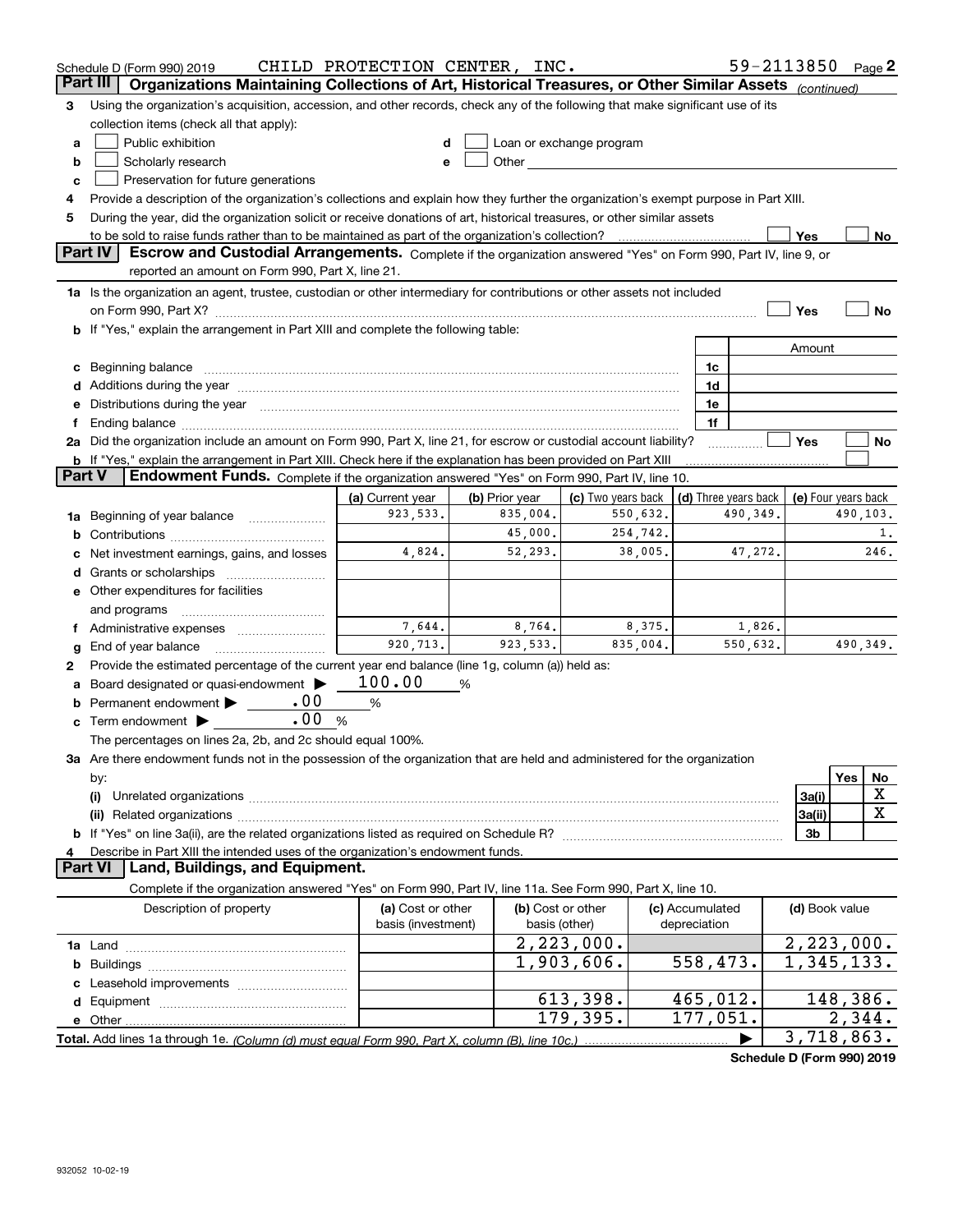| Complete if the organization answered "Yes" on Form 990, Part IV, line 11b. See Form 990, Part X, line 12. |                |                               |
|------------------------------------------------------------------------------------------------------------|----------------|-------------------------------|
| (a) Description of security or category (including name of security)                                       | (b) Book value | (c) Method of valuation: Cost |
| (1) Financial derivatives                                                                                  |                |                               |
| (2) Closely held equity interests                                                                          |                |                               |
| $(3)$ Other                                                                                                |                |                               |
| (A)                                                                                                        |                |                               |

| (a) Description of security or category (including name of security)                                       | (b) Book value  | (c) Method of valuation: Cost or end-of-year market value |                |
|------------------------------------------------------------------------------------------------------------|-----------------|-----------------------------------------------------------|----------------|
| (1) Financial derivatives                                                                                  |                 |                                                           |                |
| (2) Closely held equity interests                                                                          |                 |                                                           |                |
| $(3)$ Other                                                                                                |                 |                                                           |                |
| (A)                                                                                                        |                 |                                                           |                |
| (B)                                                                                                        |                 |                                                           |                |
| (C)                                                                                                        |                 |                                                           |                |
| (D)                                                                                                        |                 |                                                           |                |
| (E)                                                                                                        |                 |                                                           |                |
| (F)                                                                                                        |                 |                                                           |                |
| (G)                                                                                                        |                 |                                                           |                |
| (H)                                                                                                        |                 |                                                           |                |
| Total. (Col. (b) must equal Form 990, Part X, col. (B) line 12.) $\blacktriangleright$                     |                 |                                                           |                |
| Part VIII Investments - Program Related.                                                                   |                 |                                                           |                |
| Complete if the organization answered "Yes" on Form 990, Part IV, line 11c. See Form 990, Part X, line 13. |                 |                                                           |                |
| (a) Description of investment                                                                              | (b) Book value  | (c) Method of valuation: Cost or end-of-year market value |                |
| (1)                                                                                                        |                 |                                                           |                |
| (2)                                                                                                        |                 |                                                           |                |
| (3)                                                                                                        |                 |                                                           |                |
| (4)                                                                                                        |                 |                                                           |                |
| (5)                                                                                                        |                 |                                                           |                |
| (6)                                                                                                        |                 |                                                           |                |
| (7)                                                                                                        |                 |                                                           |                |
| (8)                                                                                                        |                 |                                                           |                |
| (9)                                                                                                        |                 |                                                           |                |
| Total. (Col. (b) must equal Form 990, Part X, col. (B) line 13.)                                           |                 |                                                           |                |
| <b>Other Assets.</b><br>Part IX                                                                            |                 |                                                           |                |
| Complete if the organization answered "Yes" on Form 990, Part IV, line 11d. See Form 990, Part X, line 15. |                 |                                                           |                |
|                                                                                                            | (a) Description |                                                           | (b) Book value |
| (1)                                                                                                        |                 |                                                           |                |
| (2)                                                                                                        |                 |                                                           |                |
| (3)                                                                                                        |                 |                                                           |                |
| (4)                                                                                                        |                 |                                                           |                |

| (6) |  |
|-----|--|
| (7) |  |
| (8) |  |
| (9) |  |

**(5)**

**1.**

**Total.**  *(Column (b) must equal Form 990, Part X, col. (B) line 15.)* **Part X Other Liabilities.**

**(a)** Description of liability **Book value** Book value Book value Book value Book value Complete if the organization answered "Yes" on Form 990, Part IV, line 11e or 11f. See Form 990, Part X, line 25. (1)Federal income taxes (2)(3)(4)(5) (6)(7)(8)(9)

**Total.**  *(Column (b) must equal Form 990, Part X, col. (B) line 25.)* 

**2.**Liability for uncertain tax positions. In Part XIII, provide the text of the footnote to the organization's financial statements that reports the organization's liability for uncertain tax positions under FASB ASC 740. Check here if the text of the footnote has been provided in Part XIII

 $\vert$  X  $\vert$ 

 $\blacktriangleright$ 

 $\blacktriangleright$ 

932053 10-02-19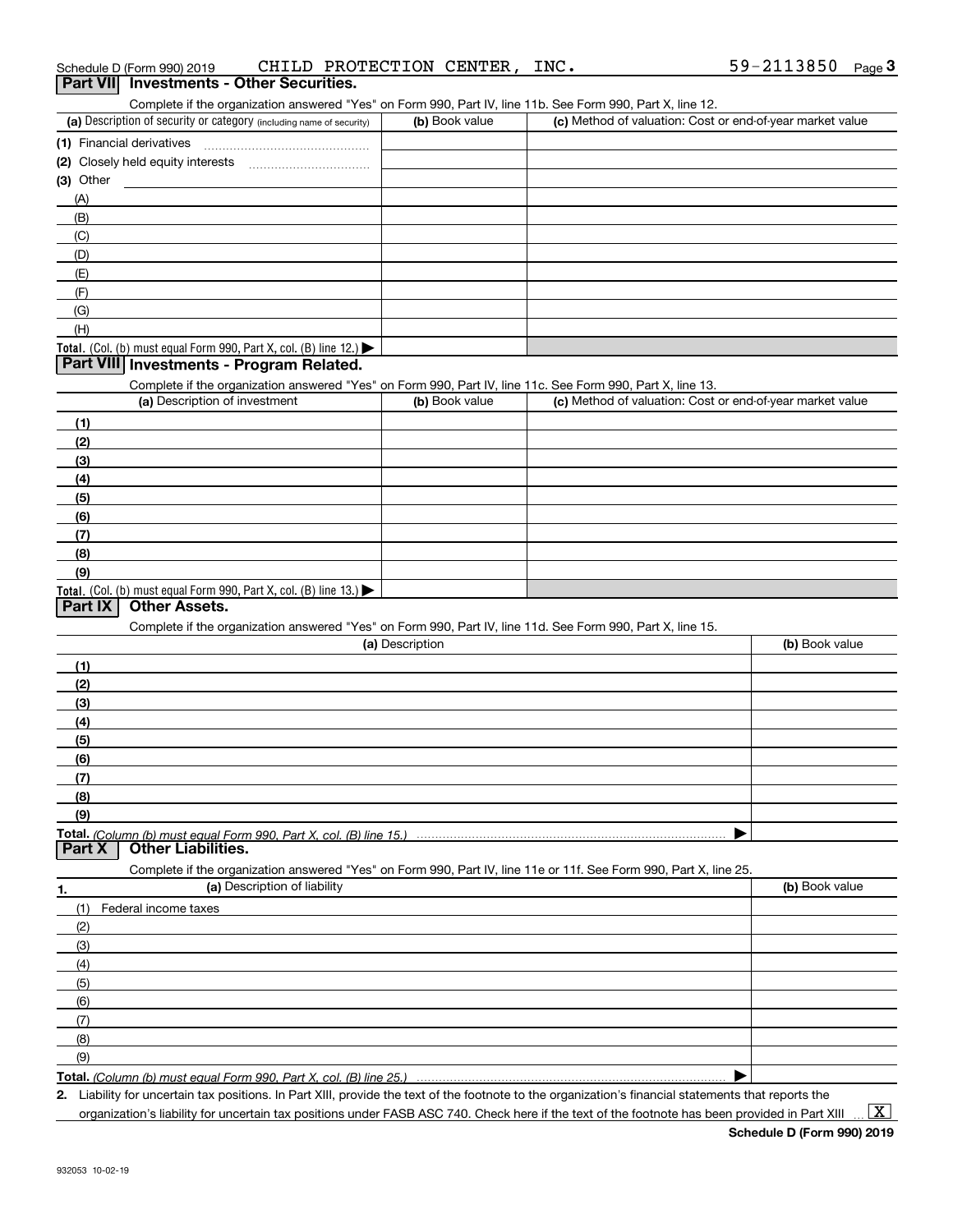|              | CHILD PROTECTION CENTER, INC.<br>Schedule D (Form 990) 2019                                                                                                                                                                    |                |                           |                 | 59-2113850 Page 4 |
|--------------|--------------------------------------------------------------------------------------------------------------------------------------------------------------------------------------------------------------------------------|----------------|---------------------------|-----------------|-------------------|
|              | Reconciliation of Revenue per Audited Financial Statements With Revenue per Return.<br><b>Part XI</b>                                                                                                                          |                |                           |                 |                   |
|              | Complete if the organization answered "Yes" on Form 990, Part IV, line 12a.                                                                                                                                                    |                |                           |                 |                   |
| 1            | Total revenue, gains, and other support per audited financial statements                                                                                                                                                       |                |                           | 1               | 3,005,995.        |
| $\mathbf{2}$ | Amounts included on line 1 but not on Form 990, Part VIII, line 12:                                                                                                                                                            |                |                           |                 |                   |
| a            | Net unrealized gains (losses) on investments [11] matter contracts and the unrealized gains (losses) on investments                                                                                                            | 2a             | $\frac{-6,580}{15,295}$ . |                 |                   |
| b            |                                                                                                                                                                                                                                | 2 <sub>b</sub> |                           |                 |                   |
| c            | Recoveries of prior year grants [11,111] Recoveries of prior year grants [11,111] Recoveries of prior year grants                                                                                                              | 2c             |                           |                 |                   |
| d            | Other (Describe in Part XIII.)                                                                                                                                                                                                 | 2d             |                           |                 |                   |
| е            | Add lines 2a through 2d                                                                                                                                                                                                        |                |                           | 2e              | 8,715.            |
| з            |                                                                                                                                                                                                                                |                |                           | 3               | 2,997,280.        |
|              | Amounts included on Form 990, Part VIII, line 12, but not on line 1:                                                                                                                                                           |                |                           |                 |                   |
| a            | Investment expenses not included on Form 990, Part VIII, line 7b                                                                                                                                                               | 4a             | 7,644.                    |                 |                   |
| b            |                                                                                                                                                                                                                                | 4 <sub>b</sub> |                           |                 |                   |
|              | Add lines 4a and 4b                                                                                                                                                                                                            |                |                           | 4с              | <u>7,644.</u>     |
| 5.           |                                                                                                                                                                                                                                |                |                           | $5\overline{5}$ | 3,004,924.        |
|              |                                                                                                                                                                                                                                |                |                           |                 |                   |
|              | Part XII   Reconciliation of Expenses per Audited Financial Statements With Expenses per Return.                                                                                                                               |                |                           |                 |                   |
|              | Complete if the organization answered "Yes" on Form 990, Part IV, line 12a.                                                                                                                                                    |                |                           |                 |                   |
| 1            | Total expenses and losses per audited financial statements [11, 11] matter contracts and contract and contract to the statements [11] matter contract and contract and contract and contract and contract and contract and con |                |                           | $\blacksquare$  | 2,511,063.        |
| 2            | Amounts included on line 1 but not on Form 990, Part IX, line 25:                                                                                                                                                              |                |                           |                 |                   |
| a            |                                                                                                                                                                                                                                | 2a             | 15, 295.                  |                 |                   |
| b            |                                                                                                                                                                                                                                | 2 <sub>b</sub> |                           |                 |                   |
| с            |                                                                                                                                                                                                                                | 2c             |                           |                 |                   |
|              |                                                                                                                                                                                                                                | 2d             |                           |                 |                   |
| е            | Add lines 2a through 2d                                                                                                                                                                                                        |                |                           | 2e              | 15, 295.          |
| з            |                                                                                                                                                                                                                                |                |                           | 3               | 2,495,768.        |
| 4            | Amounts included on Form 990, Part IX, line 25, but not on line 1:                                                                                                                                                             |                |                           |                 |                   |
| a            |                                                                                                                                                                                                                                | 4a             | 7,644.                    |                 |                   |
| b            |                                                                                                                                                                                                                                | 4h.            |                           |                 |                   |
|              | Add lines 4a and 4b                                                                                                                                                                                                            |                |                           | 4с              | 7,644.            |
|              | Part XIII Supplemental Information.                                                                                                                                                                                            |                |                           | 5               | 2,503,412.        |

Provide the descriptions required for Part II, lines 3, 5, and 9; Part III, lines 1a and 4; Part IV, lines 1b and 2b; Part V, line 4; Part X, line 2; Part XI, lines 2d and 4b; and Part XII, lines 2d and 4b. Also complete this part to provide any additional information.

#### PART V, LINE 4:

THE CENTER HAS AN OVERALL GOAL TO INCREASE THE ENDOWMENT TO APPROXIMATELY

\$3 MILLION. ENDOWMENT FUNDS SHALL BE USED TO PROVIDE PERPETUAL FINANCIAL

SUPPORT TO THE CENTER. DURING JULY 2016, THE ENDOWMENT FUND PRINCIPAL WAS

INVESTED WITH PNC BANK.

AT THE DIRECTION OF THE BOARD OF DIRECTORS, AN ANNUAL PAYOUT OF 4% APPLIED

TO THE SMOOTHED, AVERAGE MARKET VALUE OF THE ENDOWED ASSETS, TO SUPPORT

APPROVED STRATEGIC INITIATIVES OF THE CENTER, WILL BE DETERMINED EACH

### FISCAL YEAR.

IN DECEMBER 2018, DOUG AND SHERRY CHAPMAN, SUPPORTERS OF CPC, SET UP A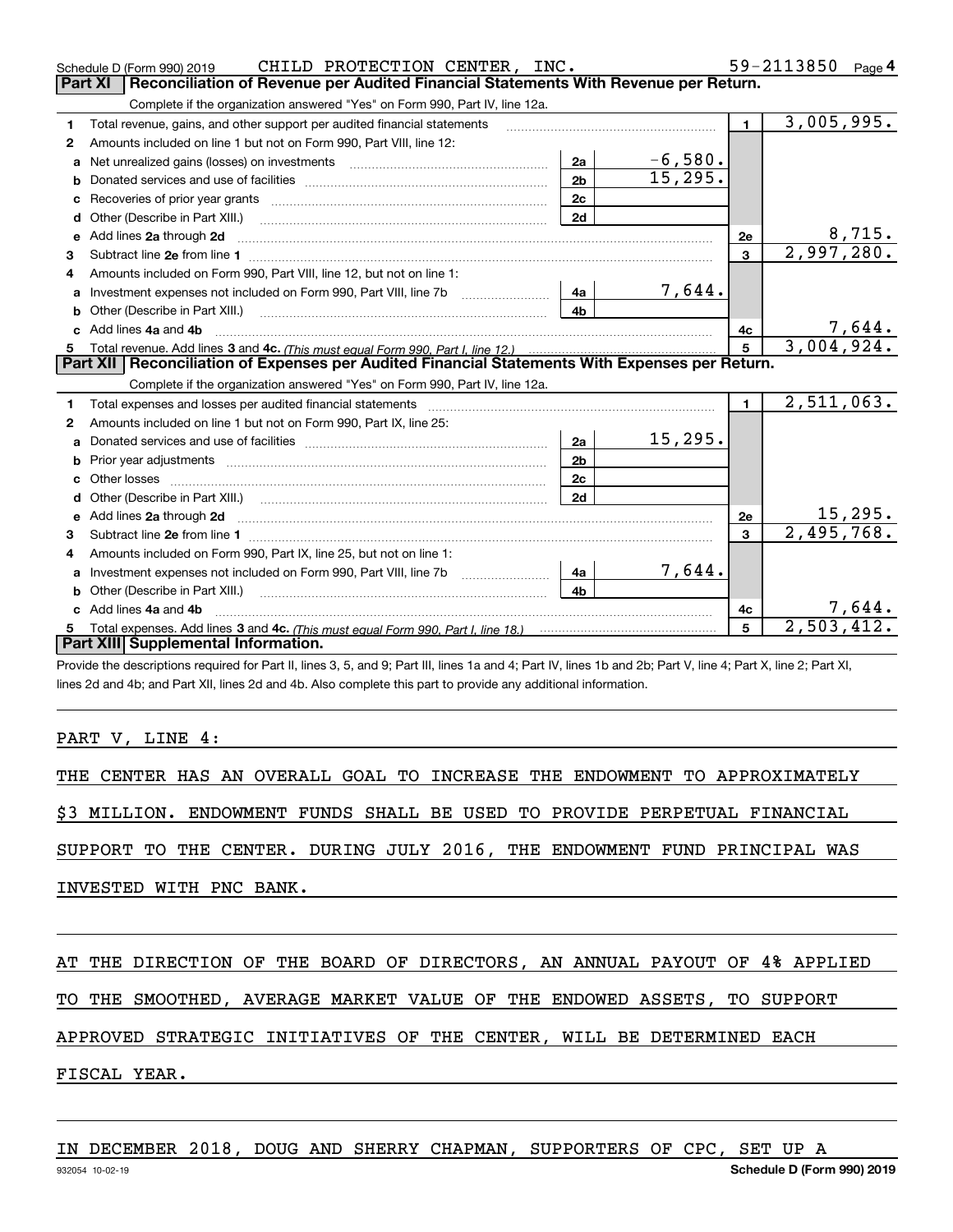59-2113850  $_{\text{Page 5}}$ *(continued)* **Part XIII Supplemental Information**  Schedule D (Form 990) 2019 CHILD PROTECTION CENTER, INC 59-2113850 page \$250,000 ENDOWMENT FOR THE BENEFIT OF CPC AT THE GULF COAST COMMUNITY FOUNDATION. THIS IS AN IRREVOCABLE ENDOWMENT WHICH WILL DISBURSE APPROXIMATELY 4% ANNUALLY TO CPC AND HAS GROWN WITH ADDITIONAL DONATIONS

AND EARNINGS TO \$480,796 AT 6/30/20.

PART X, LINE 2:

THE CENTER IS QUALIFIED UNDER SECTION 501(C)(3) OF THE INTERNAL REVENUE CODE AND IS EXEMPT FROM FEDERAL AND STATE INCOME TAXES EXCEPT FOR NET REVENUE FROM UNRELATED BUSINESS ACTIVITIES. AS SUCH, NO PROVISION FOR INCOME TAX EXPENSE HAS BEEN MADE IN THE ACCOMPANYING FINANCIAL STATEMENTS.

THE CENTER RECOGNIZES A TAX BENEFIT FROM AN UNCERTAIN TAX POSITION ONLY IF IT IS MORE LIKELY THAN NOT THAT THE TAX POSITION WILL BE SUSTAINED ON EXAMINATION OF THE TAXING AUTHORITIES. MANAGEMENT EVALUATED THE CENTER'S TAX POSITIONS AND CONCLUDED THAT THE CENTER HAD NO MATERIAL UNCERTAINTIES IN INCOME TAXES AS OF JUNE 30, 2020.

THE CENTER IS NO LONGER SUBJECT TO INCOME TAX EXAMINATIONS BY THE U.S. FEDERAL, STATE, OR LOCAL AUTHORITIES FOR FISCAL YEARS BEFORE 2017.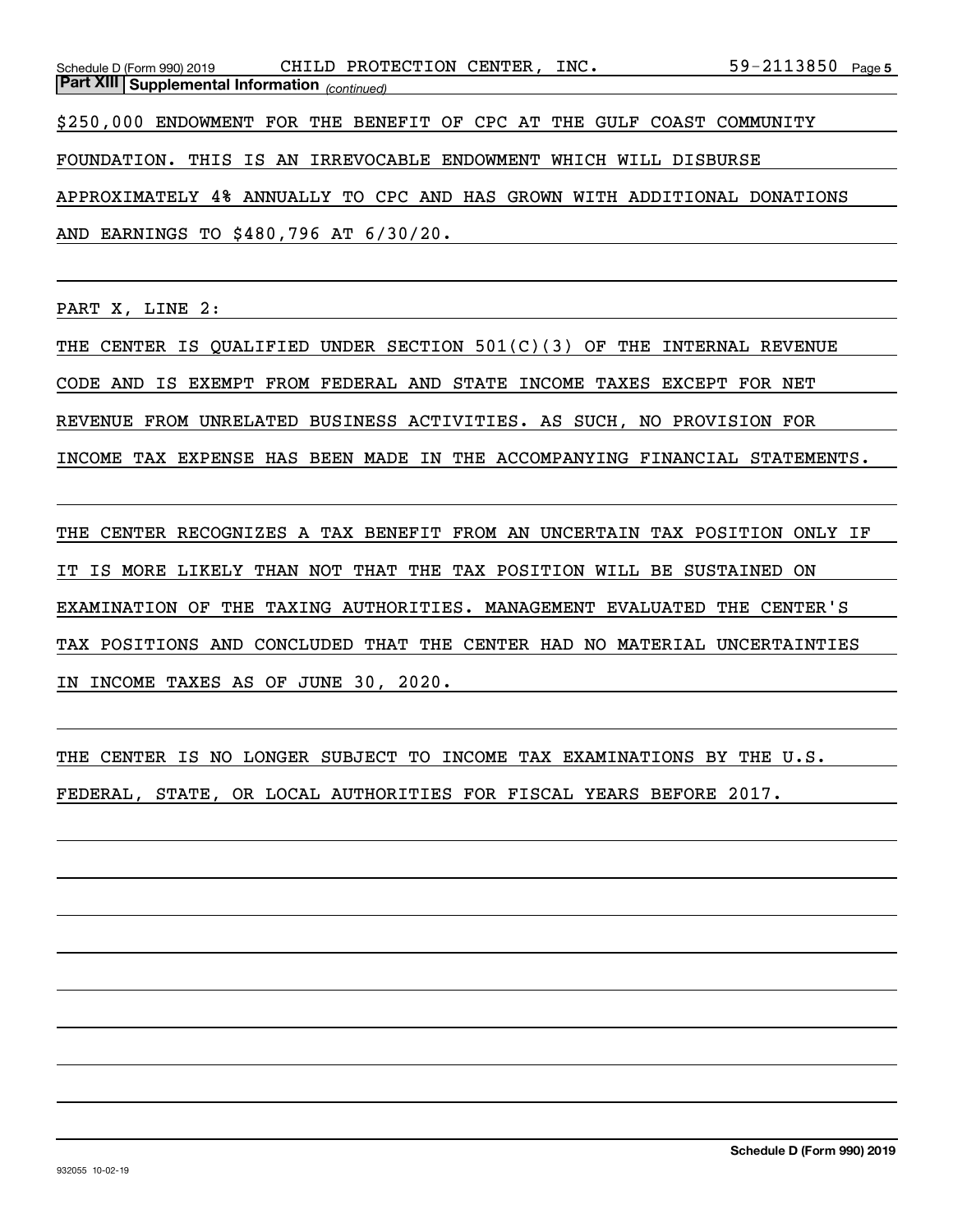| Complete if the organization answered "Yes" on Form 990, Part IV, line 17, 18, or 19, or if the<br>(Form 990 or 990-EZ)<br>2019<br>organization entered more than \$15,000 on Form 990-EZ, line 6a.<br>Attach to Form 990 or Form 990-EZ.<br><b>Open to Public</b><br>Department of the Treasury<br>Inspection<br>Internal Revenue Service<br>Go to www.irs.gov/Form990 for instructions and the latest information.<br>Name of the organization<br><b>Employer identification number</b><br>59-2113850<br>CHILD PROTECTION CENTER, INC.<br>Part I<br>Fundraising Activities. Complete if the organization answered "Yes" on Form 990, Part IV, line 17. Form 990-EZ filers are not |
|-------------------------------------------------------------------------------------------------------------------------------------------------------------------------------------------------------------------------------------------------------------------------------------------------------------------------------------------------------------------------------------------------------------------------------------------------------------------------------------------------------------------------------------------------------------------------------------------------------------------------------------------------------------------------------------|
|                                                                                                                                                                                                                                                                                                                                                                                                                                                                                                                                                                                                                                                                                     |
|                                                                                                                                                                                                                                                                                                                                                                                                                                                                                                                                                                                                                                                                                     |
|                                                                                                                                                                                                                                                                                                                                                                                                                                                                                                                                                                                                                                                                                     |
|                                                                                                                                                                                                                                                                                                                                                                                                                                                                                                                                                                                                                                                                                     |
|                                                                                                                                                                                                                                                                                                                                                                                                                                                                                                                                                                                                                                                                                     |
| required to complete this part.                                                                                                                                                                                                                                                                                                                                                                                                                                                                                                                                                                                                                                                     |
| 1 Indicate whether the organization raised funds through any of the following activities. Check all that apply.                                                                                                                                                                                                                                                                                                                                                                                                                                                                                                                                                                     |
| Mail solicitations<br>Solicitation of non-government grants<br>e<br>a                                                                                                                                                                                                                                                                                                                                                                                                                                                                                                                                                                                                               |
| Internet and email solicitations<br>Solicitation of government grants<br>f<br>b                                                                                                                                                                                                                                                                                                                                                                                                                                                                                                                                                                                                     |
| Phone solicitations<br>Special fundraising events<br>с<br>g<br>In-person solicitations<br>d                                                                                                                                                                                                                                                                                                                                                                                                                                                                                                                                                                                         |
| 2 a Did the organization have a written or oral agreement with any individual (including officers, directors, trustees, or                                                                                                                                                                                                                                                                                                                                                                                                                                                                                                                                                          |
| key employees listed in Form 990, Part VII) or entity in connection with professional fundraising services?<br>Yes<br>No                                                                                                                                                                                                                                                                                                                                                                                                                                                                                                                                                            |
| b If "Yes," list the 10 highest paid individuals or entities (fundraisers) pursuant to agreements under which the fundraiser is to be                                                                                                                                                                                                                                                                                                                                                                                                                                                                                                                                               |
| compensated at least \$5,000 by the organization.                                                                                                                                                                                                                                                                                                                                                                                                                                                                                                                                                                                                                                   |
| (v) Amount paid<br>(iii) Did<br>fundraiser<br>(vi) Amount paid<br>(i) Name and address of individual<br>(iv) Gross receipts<br>to (or retained by)                                                                                                                                                                                                                                                                                                                                                                                                                                                                                                                                  |
| (ii) Activity<br>to (or retained by)<br>have custody<br>fundraiser<br>or entity (fundraiser)<br>from activity<br>or control of<br>organization<br>listed in col. (i)<br>contributions?                                                                                                                                                                                                                                                                                                                                                                                                                                                                                              |
| Yes<br>No                                                                                                                                                                                                                                                                                                                                                                                                                                                                                                                                                                                                                                                                           |
|                                                                                                                                                                                                                                                                                                                                                                                                                                                                                                                                                                                                                                                                                     |
|                                                                                                                                                                                                                                                                                                                                                                                                                                                                                                                                                                                                                                                                                     |
|                                                                                                                                                                                                                                                                                                                                                                                                                                                                                                                                                                                                                                                                                     |
|                                                                                                                                                                                                                                                                                                                                                                                                                                                                                                                                                                                                                                                                                     |
|                                                                                                                                                                                                                                                                                                                                                                                                                                                                                                                                                                                                                                                                                     |
|                                                                                                                                                                                                                                                                                                                                                                                                                                                                                                                                                                                                                                                                                     |
|                                                                                                                                                                                                                                                                                                                                                                                                                                                                                                                                                                                                                                                                                     |
|                                                                                                                                                                                                                                                                                                                                                                                                                                                                                                                                                                                                                                                                                     |
|                                                                                                                                                                                                                                                                                                                                                                                                                                                                                                                                                                                                                                                                                     |
|                                                                                                                                                                                                                                                                                                                                                                                                                                                                                                                                                                                                                                                                                     |
|                                                                                                                                                                                                                                                                                                                                                                                                                                                                                                                                                                                                                                                                                     |
|                                                                                                                                                                                                                                                                                                                                                                                                                                                                                                                                                                                                                                                                                     |
|                                                                                                                                                                                                                                                                                                                                                                                                                                                                                                                                                                                                                                                                                     |
|                                                                                                                                                                                                                                                                                                                                                                                                                                                                                                                                                                                                                                                                                     |
|                                                                                                                                                                                                                                                                                                                                                                                                                                                                                                                                                                                                                                                                                     |
|                                                                                                                                                                                                                                                                                                                                                                                                                                                                                                                                                                                                                                                                                     |
|                                                                                                                                                                                                                                                                                                                                                                                                                                                                                                                                                                                                                                                                                     |
| Total                                                                                                                                                                                                                                                                                                                                                                                                                                                                                                                                                                                                                                                                               |
| 3 List all states in which the organization is registered or licensed to solicit contributions or has been notified it is exempt from registration<br>or licensing.                                                                                                                                                                                                                                                                                                                                                                                                                                                                                                                 |
|                                                                                                                                                                                                                                                                                                                                                                                                                                                                                                                                                                                                                                                                                     |
|                                                                                                                                                                                                                                                                                                                                                                                                                                                                                                                                                                                                                                                                                     |
|                                                                                                                                                                                                                                                                                                                                                                                                                                                                                                                                                                                                                                                                                     |
|                                                                                                                                                                                                                                                                                                                                                                                                                                                                                                                                                                                                                                                                                     |

LHA For Paperwork Reduction Act Notice, see the Instructions for Form 990 or 990-EZ. Schedule G (Form 990 or 990-EZ) 2019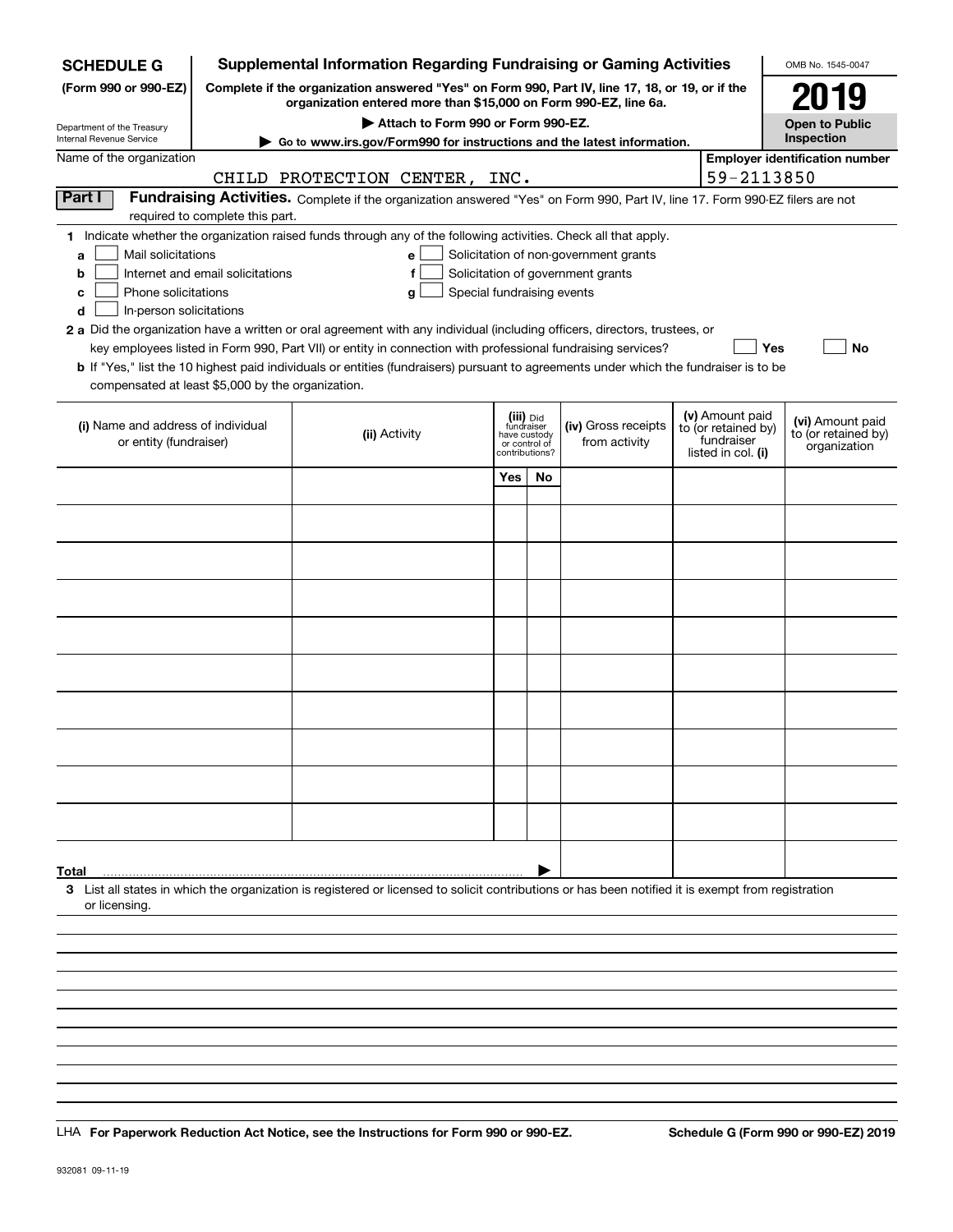|                 | Part II  | Fundraising Events. Complete if the organization answered "Yes" on Form 990, Part IV, line 18, or reported more than \$15,000<br>of fundraising event contributions and gross income on Form 990-EZ, lines 1 and 6b. List events with gross receipts greater than \$5,000. |                         |                                                  |                  |                                                     |
|-----------------|----------|----------------------------------------------------------------------------------------------------------------------------------------------------------------------------------------------------------------------------------------------------------------------------|-------------------------|--------------------------------------------------|------------------|-----------------------------------------------------|
|                 |          |                                                                                                                                                                                                                                                                            | (a) Event #1            | (b) Event #2                                     | (c) Other events |                                                     |
|                 |          |                                                                                                                                                                                                                                                                            | <b>BLUE TIES</b>        | 40TH                                             |                  | (d) Total events                                    |
|                 |          |                                                                                                                                                                                                                                                                            | AND BUTTERLIANNIVERSARY |                                                  | 1                | (add col. (a) through                               |
|                 |          |                                                                                                                                                                                                                                                                            | (event type)            | (event type)                                     | (total number)   | col. (c)                                            |
|                 |          |                                                                                                                                                                                                                                                                            |                         |                                                  |                  |                                                     |
| Revenue         | 1.       |                                                                                                                                                                                                                                                                            | 379,581.                | 216,391.                                         | 129,032.         | 725,004.                                            |
|                 |          |                                                                                                                                                                                                                                                                            | 379,581.                | 216,391.                                         | 129,032.         | 725,004.                                            |
|                 | 3        | Gross income (line 1 minus line 2)                                                                                                                                                                                                                                         |                         |                                                  |                  |                                                     |
|                 |          |                                                                                                                                                                                                                                                                            |                         |                                                  |                  |                                                     |
|                 | 5        |                                                                                                                                                                                                                                                                            |                         |                                                  | 11,000.          | 11,000.                                             |
|                 | 6        |                                                                                                                                                                                                                                                                            |                         | 3,284.                                           | 7,265.           | 10,549.                                             |
| Direct Expenses | 7        |                                                                                                                                                                                                                                                                            |                         | 9,145.                                           |                  | 9,145.                                              |
|                 | 8        |                                                                                                                                                                                                                                                                            |                         |                                                  |                  |                                                     |
|                 | 9        |                                                                                                                                                                                                                                                                            | 32,166.                 | 6,396.                                           | 15,982.          | 54, 544.                                            |
|                 | 10       | Direct expense summary. Add lines 4 through 9 in column (d)                                                                                                                                                                                                                |                         |                                                  |                  | 85,238.                                             |
|                 |          | 11 Net income summary. Subtract line 10 from line 3, column (d)                                                                                                                                                                                                            |                         |                                                  |                  | $-85, 238.$                                         |
|                 | Part III | Gaming. Complete if the organization answered "Yes" on Form 990, Part IV, line 19, or reported more than                                                                                                                                                                   |                         |                                                  |                  |                                                     |
|                 |          | \$15,000 on Form 990-EZ, line 6a.                                                                                                                                                                                                                                          |                         |                                                  |                  |                                                     |
| Revenue         |          |                                                                                                                                                                                                                                                                            | (a) Bingo               | (b) Pull tabs/instant<br>bingo/progressive bingo | (c) Other gaming | (d) Total gaming (add<br>col. (a) through col. (c)) |
|                 |          |                                                                                                                                                                                                                                                                            |                         |                                                  |                  |                                                     |
|                 |          |                                                                                                                                                                                                                                                                            |                         |                                                  |                  |                                                     |
|                 | 2        | Cash prizes [11] Cash prizes [11] Cash prizes [11] Cash prizes [11] Casa Dividend Dividend Dividend Dividend D                                                                                                                                                             |                         |                                                  |                  |                                                     |
|                 | 3        |                                                                                                                                                                                                                                                                            |                         |                                                  |                  |                                                     |
| Direct Expenses |          |                                                                                                                                                                                                                                                                            |                         |                                                  |                  |                                                     |
|                 |          |                                                                                                                                                                                                                                                                            |                         |                                                  |                  |                                                     |
|                 |          |                                                                                                                                                                                                                                                                            | Yes<br>%<br>No.         | Yes<br>%<br>No                                   | Yes<br>%<br>No.  |                                                     |
|                 | 7        | Direct expense summary. Add lines 2 through 5 in column (d)                                                                                                                                                                                                                |                         |                                                  | ▶                |                                                     |
|                 | 8        |                                                                                                                                                                                                                                                                            |                         |                                                  |                  |                                                     |
|                 |          |                                                                                                                                                                                                                                                                            |                         |                                                  |                  |                                                     |
|                 |          |                                                                                                                                                                                                                                                                            |                         |                                                  |                  |                                                     |
|                 |          |                                                                                                                                                                                                                                                                            |                         |                                                  |                  | Yes<br>No                                           |
|                 |          |                                                                                                                                                                                                                                                                            |                         |                                                  |                  |                                                     |
|                 |          |                                                                                                                                                                                                                                                                            |                         |                                                  |                  |                                                     |
|                 |          |                                                                                                                                                                                                                                                                            |                         |                                                  |                  |                                                     |
|                 |          |                                                                                                                                                                                                                                                                            |                         |                                                  |                  | Yes<br>No                                           |
|                 |          |                                                                                                                                                                                                                                                                            |                         |                                                  |                  |                                                     |
|                 |          |                                                                                                                                                                                                                                                                            |                         |                                                  |                  |                                                     |
|                 |          |                                                                                                                                                                                                                                                                            |                         |                                                  |                  |                                                     |
|                 |          |                                                                                                                                                                                                                                                                            |                         |                                                  |                  |                                                     |

Schedule G (Form 990 or 990-EZ) 2019 <code>CHILD PROTECTION CENTER</code> , <code>INC</code> .  $59-2113850$  <code>Page</code>

**2**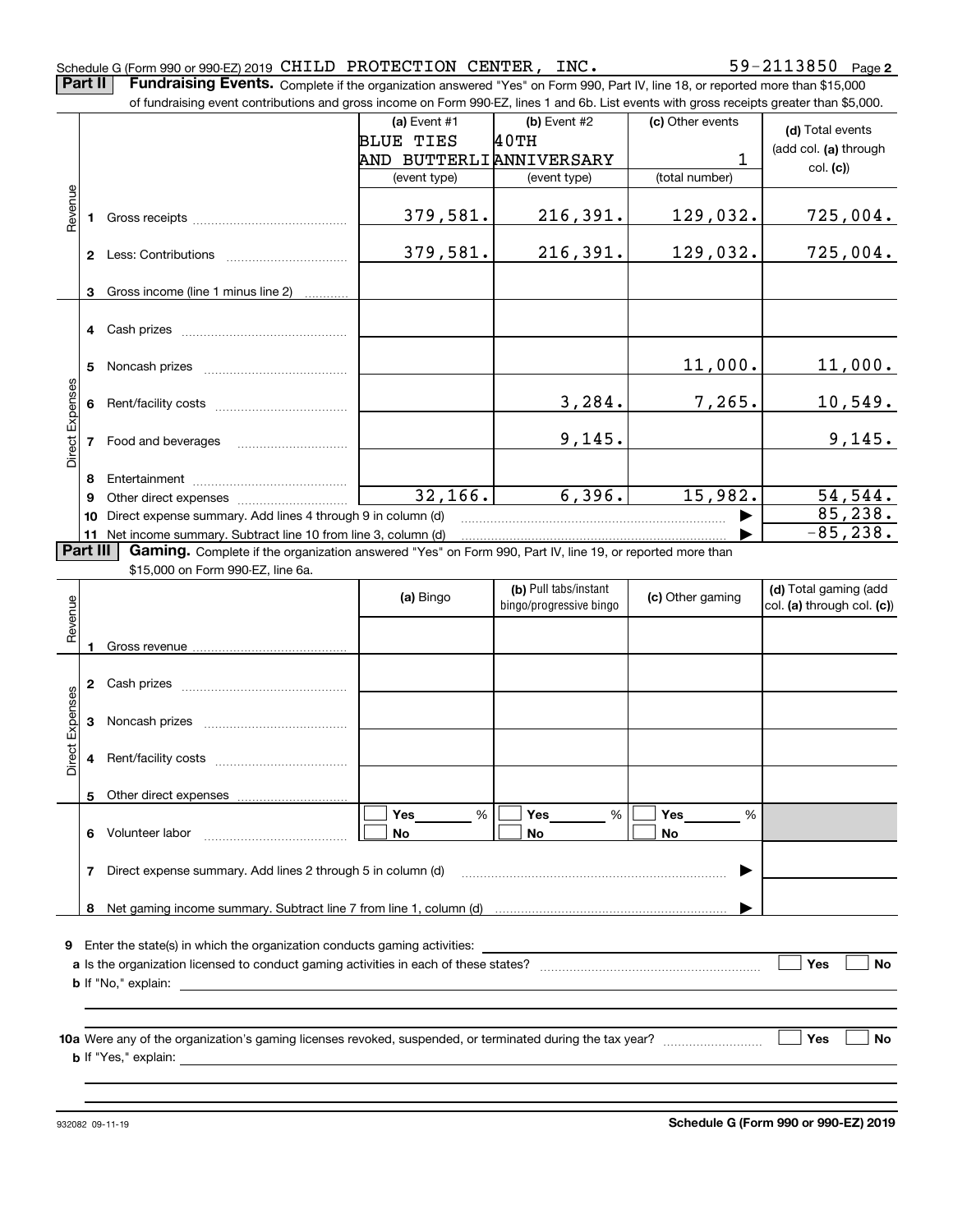|    | Schedule G (Form 990 or 990-EZ) 2019 CHILD PROTECTION CENTER, INC.                                                                                                                                                                        | 59-2113850        | Page 3 |
|----|-------------------------------------------------------------------------------------------------------------------------------------------------------------------------------------------------------------------------------------------|-------------------|--------|
|    |                                                                                                                                                                                                                                           | Yes               | No     |
|    | 12 Is the organization a grantor, beneficiary or trustee of a trust, or a member of a partnership or other entity formed                                                                                                                  |                   |        |
|    |                                                                                                                                                                                                                                           | Yes               | No     |
|    | 13 Indicate the percentage of gaming activity conducted in:                                                                                                                                                                               |                   |        |
|    |                                                                                                                                                                                                                                           | <u>13a</u>        | %      |
|    | <b>b</b> An outside facility <i>www.communicality communicality communicality communicality communicality communicality communically communically communically communically communically communically communically communically commu</i> | 13 <sub>b</sub>   | %      |
|    | 14 Enter the name and address of the person who prepares the organization's gaming/special events books and records:                                                                                                                      |                   |        |
|    |                                                                                                                                                                                                                                           |                   |        |
|    | Name $\blacktriangleright$                                                                                                                                                                                                                |                   |        |
|    |                                                                                                                                                                                                                                           |                   |        |
|    |                                                                                                                                                                                                                                           | Yes               | No     |
|    |                                                                                                                                                                                                                                           |                   |        |
|    |                                                                                                                                                                                                                                           |                   |        |
|    | c If "Yes," enter name and address of the third party:                                                                                                                                                                                    |                   |        |
|    |                                                                                                                                                                                                                                           |                   |        |
|    | Name $\blacktriangleright$<br><u> 1989 - Johann Barbara, marka a shekara ta 1989 - An tsaran a shekara tsa 1989 - An tsara tsara tsara tsara</u>                                                                                          |                   |        |
|    | Address $\blacktriangleright$                                                                                                                                                                                                             |                   |        |
| 16 | Gaming manager information:                                                                                                                                                                                                               |                   |        |
|    | Name $\blacktriangleright$<br>and the control of the control of the control of the control of the control of the control of the control of the                                                                                            |                   |        |
|    |                                                                                                                                                                                                                                           |                   |        |
|    | Gaming manager compensation > \$                                                                                                                                                                                                          |                   |        |
|    |                                                                                                                                                                                                                                           |                   |        |
|    |                                                                                                                                                                                                                                           |                   |        |
|    |                                                                                                                                                                                                                                           |                   |        |
|    |                                                                                                                                                                                                                                           |                   |        |
|    | Director/officer<br>Employee<br>Independent contractor                                                                                                                                                                                    |                   |        |
|    |                                                                                                                                                                                                                                           |                   |        |
| 17 | Mandatory distributions:                                                                                                                                                                                                                  |                   |        |
|    | a Is the organization required under state law to make charitable distributions from the gaming proceeds to                                                                                                                               |                   |        |
|    | retain the state gaming license?                                                                                                                                                                                                          | $\Box$ Yes $\Box$ |        |
|    | <b>b</b> Enter the amount of distributions required under state law to be distributed to other exempt organizations or spent in the                                                                                                       |                   |        |
|    | organization's own exempt activities during the tax year $\triangleright$ \$                                                                                                                                                              |                   |        |
|    | <b>Part IV</b><br>Supplemental Information. Provide the explanations required by Part I, line 2b, columns (iii) and (v); and Part III, lines 9, 9b, 10b,                                                                                  |                   |        |
|    | 15b, 15c, 16, and 17b, as applicable. Also provide any additional information. See instructions.                                                                                                                                          |                   |        |
|    |                                                                                                                                                                                                                                           |                   |        |
|    |                                                                                                                                                                                                                                           |                   |        |
|    |                                                                                                                                                                                                                                           |                   |        |
|    |                                                                                                                                                                                                                                           |                   |        |
|    |                                                                                                                                                                                                                                           |                   |        |
|    |                                                                                                                                                                                                                                           |                   |        |
|    |                                                                                                                                                                                                                                           |                   |        |
|    |                                                                                                                                                                                                                                           |                   |        |
|    |                                                                                                                                                                                                                                           |                   |        |
|    |                                                                                                                                                                                                                                           |                   |        |
|    |                                                                                                                                                                                                                                           |                   |        |
|    |                                                                                                                                                                                                                                           |                   |        |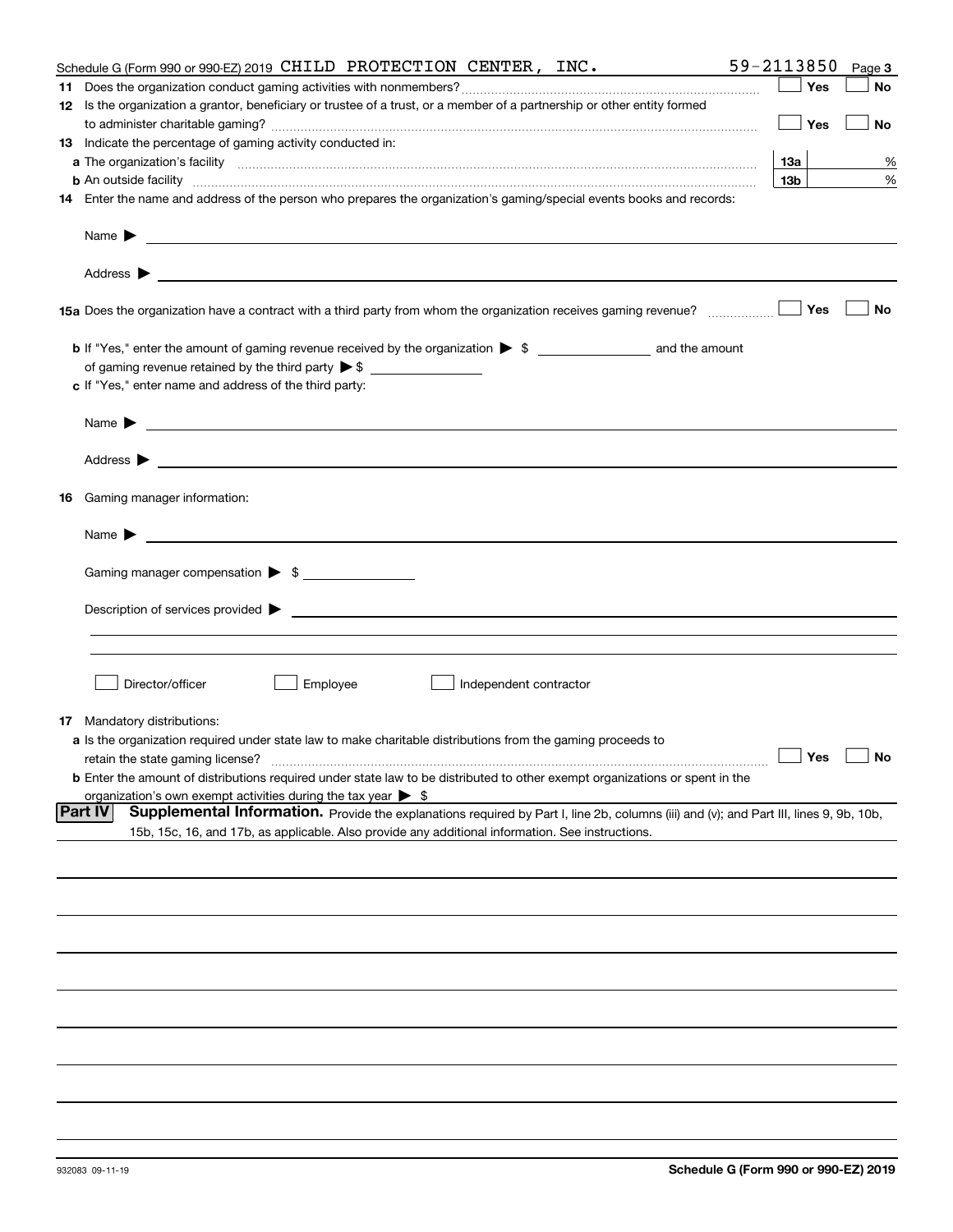| Schedule G (Form 990 or 990-EZ) |                                                          | CHILD PROTECTION CENTER, | INC. | 59-2113850 | Page |
|---------------------------------|----------------------------------------------------------|--------------------------|------|------------|------|
|                                 | <b>Part IV</b> Supplemental Information $_{(continued)}$ |                          |      |            |      |

| . . | [Contract] |  |
|-----|------------|--|
|     |            |  |
|     |            |  |
|     |            |  |
|     |            |  |
|     |            |  |
|     |            |  |
|     |            |  |
|     |            |  |
|     |            |  |
|     |            |  |
|     |            |  |
|     |            |  |
|     |            |  |
|     |            |  |
|     |            |  |
|     |            |  |
|     |            |  |
|     |            |  |
|     |            |  |
|     |            |  |
|     |            |  |
|     |            |  |
|     |            |  |
|     |            |  |
|     |            |  |
|     |            |  |
|     |            |  |
|     |            |  |
|     |            |  |
|     |            |  |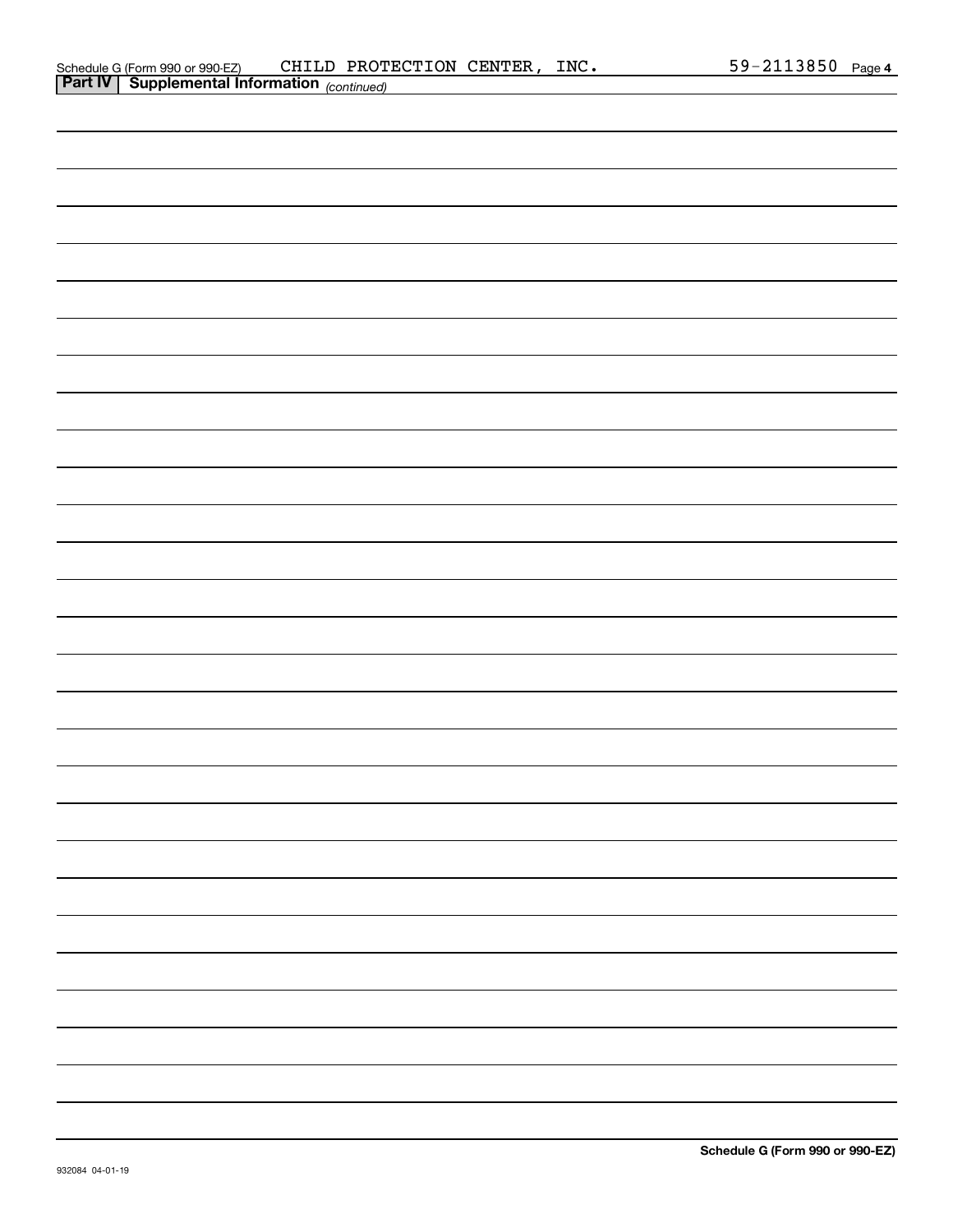**(Form 990 or 990-EZ)**

Department of the Treasury Internal Revenue Service Name of the organization

**Complete to provide information for responses to specific questions on SCHEDULE O Supplemental Information to Form 990 or 990-EZ**

**Form 990 or 990-EZ or to provide any additional information. | Attach to Form 990 or 990-EZ. | Go to www.irs.gov/Form990 for the latest information.**



CHILD PROTECTION CENTER, INC. | 59-2113850

FORM 990, PART I, LINE 1, DESCRIPTION OF ORGANIZATION MISSION:

THE CHILD PROTECTION CENTER OPERATES MULTIPLE PROGRAMS TO AID IN THE

PREVENTION, INTERVENTION & TREATMENT OF CHILD ABUSE, BY PROVIDING

THERAPY, EDUCATION, ASSESSING ALLEGATIONS, AND PROVIDING SAFE PLACES

FOR CHILDREN TO VISIT PARENTS / CARETAKERS.

FORM 990, PART III, LINE 3, CHANGES IN PROGRAM SERVICES:

CPC PROVIDED VIRTUAL SERVICES FOR THERAPY AND SUPERVISED VISITS DURING

THE PANDEMIC, AS WELL AS PODCASTS FOR PERSONAL SAFETY EDUCATION DUE TO

THE SHUT DOWN ON FACE TO FACE VISITS AND IN SCHOOL SERVICES.

(CONTINUED FROM PART III, 4.A. - PROGRAM SERVICE DESCRIPTION)

THE TREATMENT PROGRAMS PROVIDE THERAPY TO VICTIMS OF SEXUAL ABUSE AND

THERAPY FOR CHILDREN WHO ACT OUT ON OTHER CHILDREN (PROGRAM REVENUE

\$659,024, EXPENSES \$708,741).

IN 1978, THE JUNIOR LEAGUE OF SARASOTA CONDUCTED A COMMUNITY NEEDS ASSESSMENT, WHICH LED TO THE ESTABLISHMENT OF THE COMMUNITY COALITION OF CHILDREN AND FAMILIES IN 1980. IT WOULD LATER BE NAMED THE CHILD PROTECTION CENTER (CPC).

932211 09-06-19 LHA For Paperwork Reduction Act Notice, see the Instructions for Form 990 or 990-EZ. Schedule O (Form 990 or 990-EZ) (2019) THE MISSION OF THE CHILD PROTECTION CENTER IS THE PREVENTION, INTERVENTION AND TREATMENT OF CHILD ABUSE. WE ENVISION A COMMUNITY WHERE CHILDREN ARE SAFE FROM ABUSE AND FREE TO THRIVE. TO SUCCESSFULLY ADDRESS THE ISSUE OF CHILD ABUSE, EFFORTS IN PREVENTION, INTERVENTION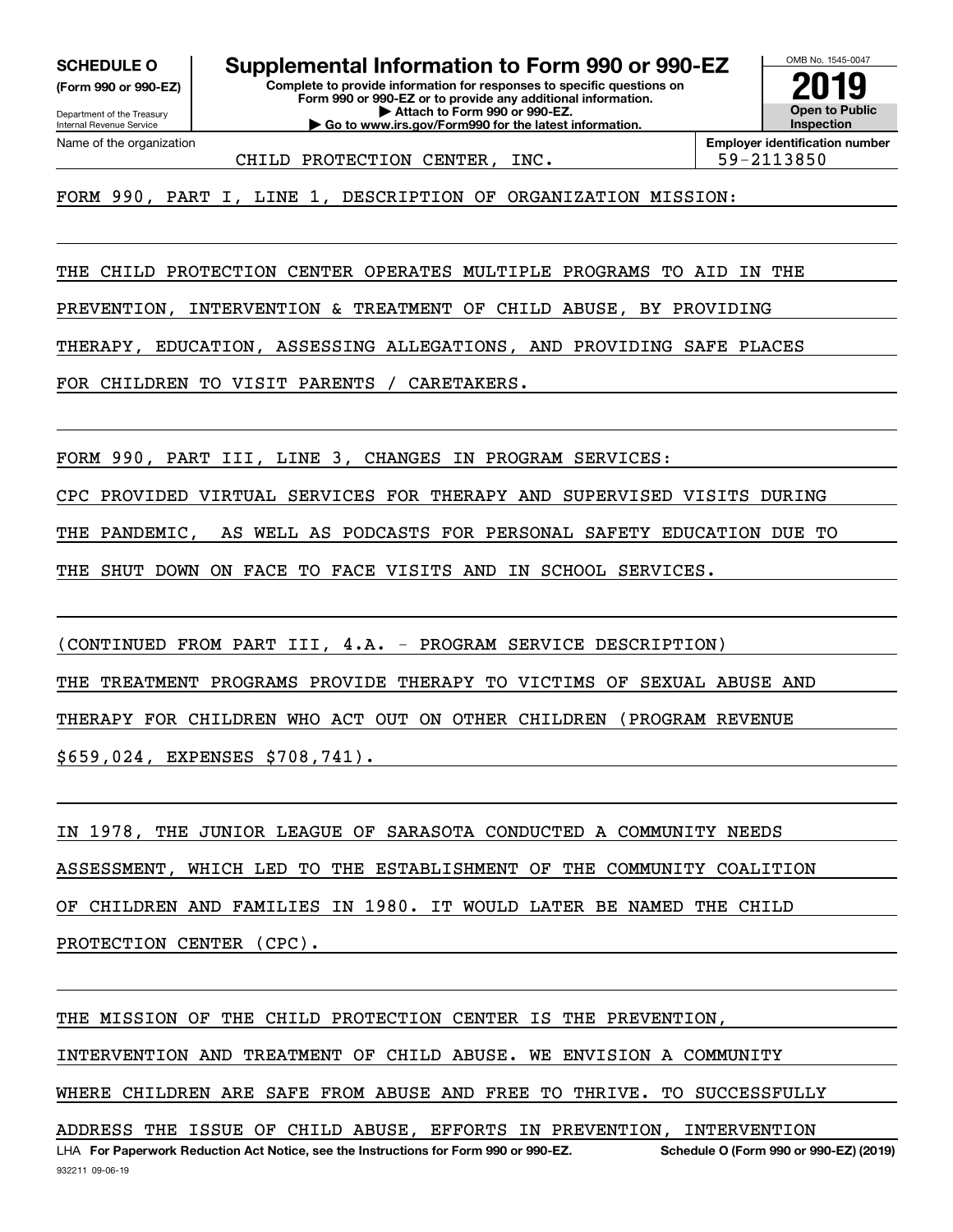| Schedule O (Form 990 or 990-EZ) (2019)                                  | Page 2                                              |
|-------------------------------------------------------------------------|-----------------------------------------------------|
| Name of the organization<br>CHILD PROTECTION CENTER, INC.               | <b>Employer identification number</b><br>59-2113850 |
| AND TREATMENT MUST BE IMPLEMENTED. THE UNIQUE COMPREHENSIVE CONTINUUM   |                                                     |
| OF SERVICES DEVELOPED OVER THE MORE THAN FORTY- YEAR HISTORY OF THE     |                                                     |
| CHILD PROTECTION CENTER, INC. EXEMPLIFIES SUCH AN EFFORT.               |                                                     |
| CPC'S INTERVENTION PROGRAMS ARE THE CHILD PROTECTION TEAM (CPT) AND THE |                                                     |
| CHILDREN AND FAMILIES SUPERVISED VISITATION PROGRAM (CFSVP)             |                                                     |
| THE CHILD PROTECTION TEAM (CPT) BEGAN IN 1980 AND IS A LEGISLATIVELY    |                                                     |
| MANDATED PROGRAM WORKING IN PARTNERSHIP WITH CHILD PROTECTION           |                                                     |
| INVESTIGATORS OF THE FLORIDA DEPARTMENT OF CHILDREN AND FAMILIES (DCF)  |                                                     |
| AND LOCAL LAW ENFORCEMENT AGENCIES IN CASES OF CHILDREN WHO ARE         |                                                     |
| SUSPECTED VICTIMS OF SEXUAL ABUSE, PHYSICAL ABUSE AND NEGLECT. THIS     |                                                     |
| MULTIDISCIPLINARY PROGRAM PROVIDES EXPERTISE IN EVALUATING ALLEGATIONS  |                                                     |
| OF ABUSE AND NEGLECT, ASSESSING RISK FACTORS, AND PROVIDING             |                                                     |
| RECOMMENDATIONS FOR INTERVENTIONS TO PROTECT CHILDREN. SERVICES         |                                                     |
| PROVIDED BY CPT INCLUDE FORENSIC INTERVIEWS, PSYCHOLOGICAL AND          |                                                     |
| PSYCHOSOCIAL ASSESSMENTS, FORENSIC MEDICAL ASSESSMENTS AND COURT        |                                                     |
| TESTIMONY. CPT IS THE ONLY PROVIDER AUTHORIZED BY THE STATE TO PERFORM  |                                                     |
| THESE FUNCTIONS IN SARASOTA AND DESOTO COUNTIES. IN FY 2020, CPT        |                                                     |
| PROVIDED 249 MEDICAL EXAMS, 40 MEDICAL CONSULTS, AND 591 FORENSIC AND   |                                                     |
| SPECIALIZED INTERVIEWS TO 637 INDIVIDUALS.                              |                                                     |
| THE CHILDREN AND FAMILIES SUPERVISED VISITATION PROGRAM (CFSVP) BEGAN   |                                                     |
| IN 1995 TO FACILITATE COURT ORDERED VISITS BETWEEN OUT OF HOME PARENTS  |                                                     |

AND THEIR CHILDREN. CFSVP PROVIDES A SAFE PLACE FOR CHILDREN TO

INTERACT WITH PARENTS WITHOUT THE STRESS OF BEING IN THE MIDDLE OF A

FAMILY ARGUMENT, OBSERVING A PARENT WHO IS IMPAIRED BY SUBSTANCE ABUSE

932212 09-06-19 **Schedule O (Form 990 or 990-EZ) (2019)** AND WITHOUT UNCOMFORTABLE CONVERSATIONS THAT INCLUDE ADULT TOPICS. BY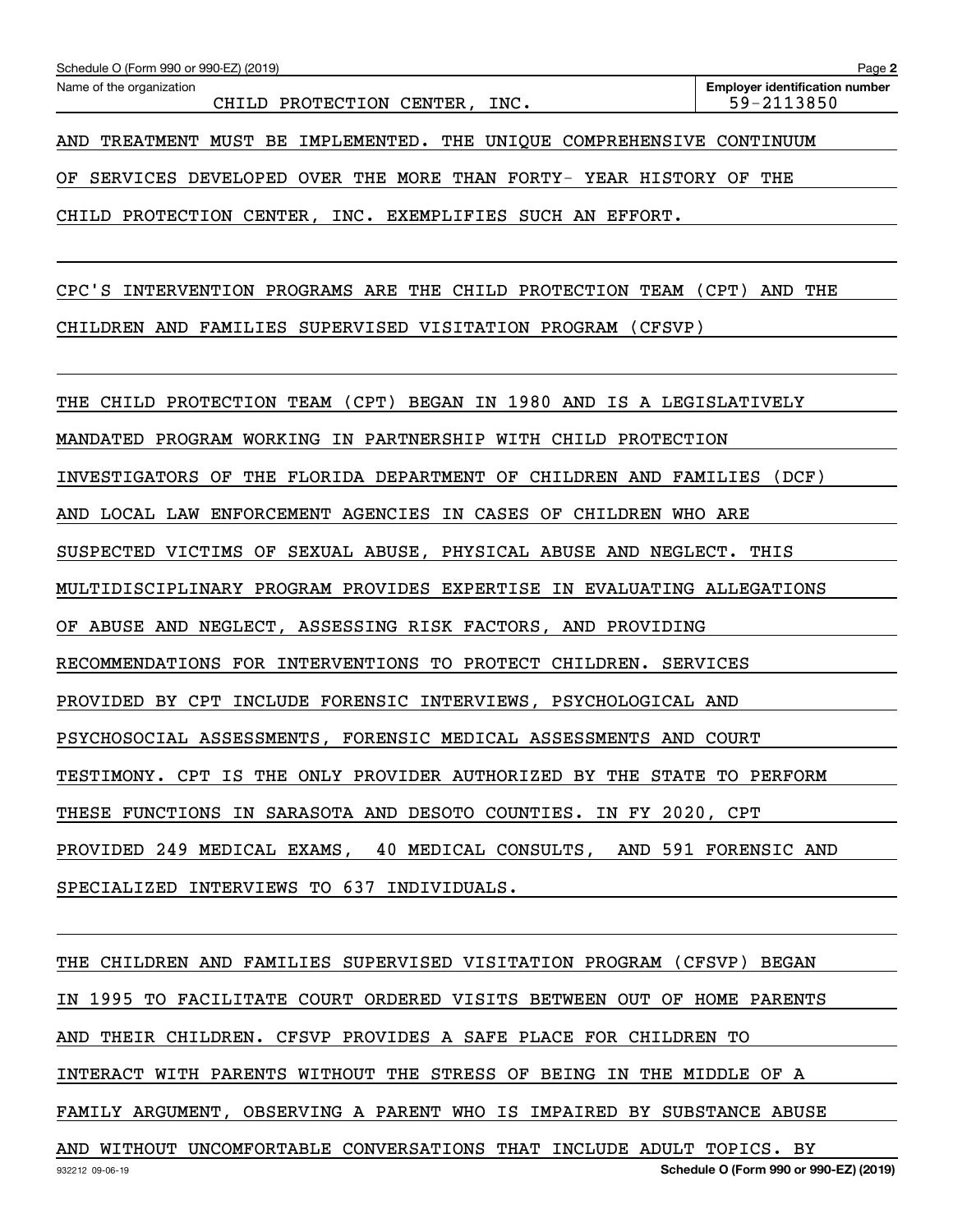| Schedule O (Form 990 or 990-EZ) (2019)                                | Page 2                                                              |  |  |  |  |  |
|-----------------------------------------------------------------------|---------------------------------------------------------------------|--|--|--|--|--|
| Name of the organization<br>CHILD PROTECTION CENTER, INC.             | <b>Employer identification number</b><br>59-2113850                 |  |  |  |  |  |
| BY THE CFSVP, THE RISK OF VIOLENCE TO CHILDREN<br>ACCESSING           | DECREASE.<br>WILL                                                   |  |  |  |  |  |
| ONGOING PARENT AND CHILD CONTACT, THROUGH SUPERVISED VISITATION, HAS  |                                                                     |  |  |  |  |  |
| TO<br>SHOWN<br>BEEN                                                   | BE CRUCIAL TO A CHILD'S MENTAL HEALTH AND ABILITY TO                |  |  |  |  |  |
|                                                                       | BUILD A HEALTHY RELATIONSHIP WITH THE NON-CUSTODIAL PARENT. OVER 50 |  |  |  |  |  |
| SARASOTA COUNTY CITIZENS SERVE AS CFSVP VOLUNTEERS. IN FY 2020, CFSVP |                                                                     |  |  |  |  |  |
| PROVIDED<br>821<br>OF<br>SUPERVISED<br>VISITS.                        |                                                                     |  |  |  |  |  |

CPC'S PREVENTION PROGRAM IS THE PERSONAL SAFETY AND COMMUNITY AWARENESS PROGRAM (PSCA) WHICH BEGAN IN EARLY 1992. PSCA PROVIDES PRIMARY ABUSE PREVENTION EDUCATION TO CHILDREN FROM PRESCHOOL THROUGH HIGH SCHOOL. THE PROGRAM ALSO FACILITATES WORKSHOPS FOR THEIR CAREGIVERS, CHILDCARE PROFESSIONALS, TEACHERS, SCHOOL BOARD STAFF AND THE GREATER COMMUNITY. PSCA HAS OVER 20 WORKSHOPS, SUCH AS INTERNET SAFETY, SEXUAL ABUSE PREVENTION, AND ANTI-BULLYING. THE FOCUS IS THE CREATION OF A FUTURE IN WHICH CHILDREN ARE EMPOWERED AND EDUCATED, ADULTS ARE AWARE AND EQUIPPED, AND OUR COMMUNITY IS A SAFER PLACE FOR CHILDREN AND FAMILIES. IN FY 2020, PSCA PROVIDED 971 EDUCATIONAL WORKSHOPS TO 65,627 CHILDREN AND ADULTS IN THE COMMUNITY.

CPC'S TREATMENT PROGRAMS ARE PROVIDED BY CPC'S THERAPY PROGRAM WHICH BEGAN IN 1986. THERAPY PROGRAMS PROVIDE INDIVIDUAL, FAMILY, AND GROUP THERAPY SERVICES TO CHILDREN IN SARASOTA AND DESOTO COUNTIES. THERAPISTS SERVE CHILDREN WHO HAVE BEEN PHYSICALLY & SEXUALLY ABUSED, CHILDREN EXHIBITING PROBLEMATIC SEXUAL BEHAVIORS, AND EXTEND INTERVENTION SERVICES TO THE PRIMARY CLIENT'S NON-OFFENDING CAREGIVER AND SIBLINGS. THE FOCUS IS TO PROVIDE MENTAL HEALTH SUPPORT, INTERVENTION, AND TREATMENT TO CHILDREN AND FAMILIES EXPERIENCING CRISIS AND TRAUMA, AS WELL AS REDUCE CHILD-ON-CHILD SEXUAL ABUSE.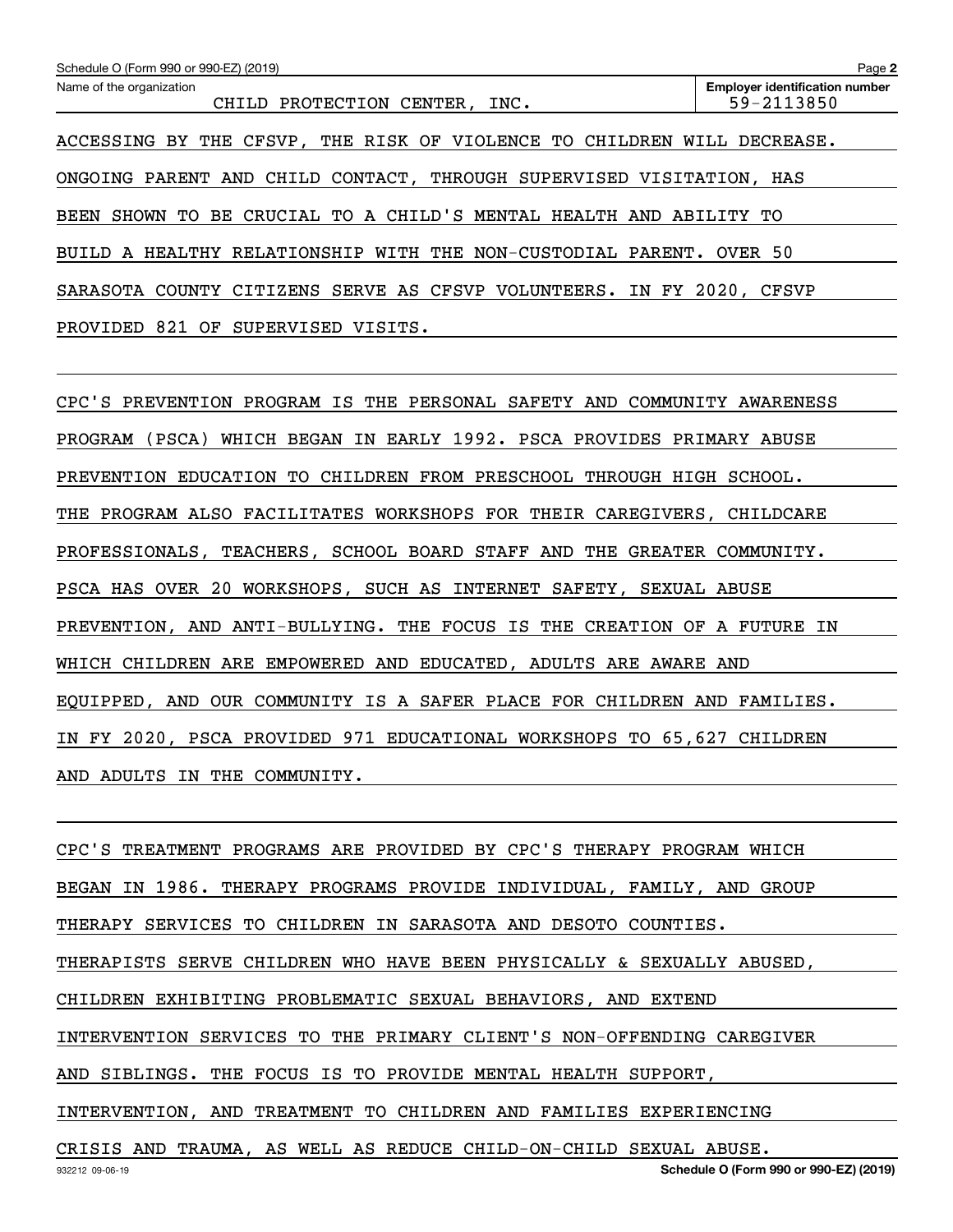| Schedule O (Form 990 or 990-EZ) (2019)                                     | Page 2                                              |
|----------------------------------------------------------------------------|-----------------------------------------------------|
| Name of the organization<br>CHILD PROTECTION CENTER, INC.                  | <b>Employer identification number</b><br>59-2113850 |
| TRAUMA TREATMENT, WE RESTORE THE HEALTH, DEVELOPMENT,<br>THROUGH EFFECTIVE |                                                     |
| RELATIONSHIPS, AND THE SAFETY OF CHILDREN AND FAMILIES. IN FY 2020,        |                                                     |
| CPC'S THERAPY PROGRAM PROVIDED 3,105 THERAPY SESSIONS. IN FY 20, CPC       |                                                     |
| PREVENTION, INTERVENTION AND TREATMENT SERVICES TO 66,698<br>PROVIDED      |                                                     |
| PARTICIPANTS.                                                              |                                                     |

CPC'S PET ADVOCATE WORKING IN SARASOTA (PAWS) PROGRAM BEGAN IN 2010. PAWS ALLOW DOGS TO PROMOTE COMFORT AND COURAGE TO CHILDREN AS THEY BEGIN THERAPY, ATTEND DEPOSITIONS AND TESTIFY IN COURT.

CPC WAS AWARDED THE 2015 FRANK G. BERLIN, SR. SMALL BUSINESS AWARDS NON-PROFIT OF THE YEAR BY THE GREATER SARASOTA CHAMBER OF COMMERCE. CPC WAS AWARDED THE 2019 NON-PROFIT OF THE YEAR BY THE VENICE AREA CHAMBER OF COMMERCE.

THIS PAST YEAR MARKS THE 40TH ANNIVERSARY OF CPC AND ITS FIGHT AGAINST CHILD ABUSE. AS WE LOOK BACK ON THESE 40 YEARS, WE SEE THE THOUSANDS OF CHILDREN WHO LEARNED PERSONAL SAFETY FROM PSCA, WHO BUILT STRONGER RELATIONSHIPS WITH THEIR PARENTS IN CFSVP, WHOSE HEALTH AND SAFETY WERE ASSESSED BY CPT, AND WHO TOOK THE FIRST STEPS ON THEIR PATH TO HEALING IN THERAPY. WE SEE THE DEDICATION OF OUR STAFF AND VOLUNTEERS, WHO WAKE UP EVERY DAY DETERMINED TO BUILD A SAFER WORLD FOR CHILDREN. WE SEE YOU- OUR SUPPORTERS, ADVOCATES, SUPERHEROES- AND YOUR INSPIRING GENEROSITY AS YOU PROTECT THOSE WHO CANNOT PROTECT THEMSELVES. WE SEE HOPE.

PLEASE VISIT WWW.CPCSARATSOTA.ORG OR CPC'S SOCIAL PLATFORMS TO LEARN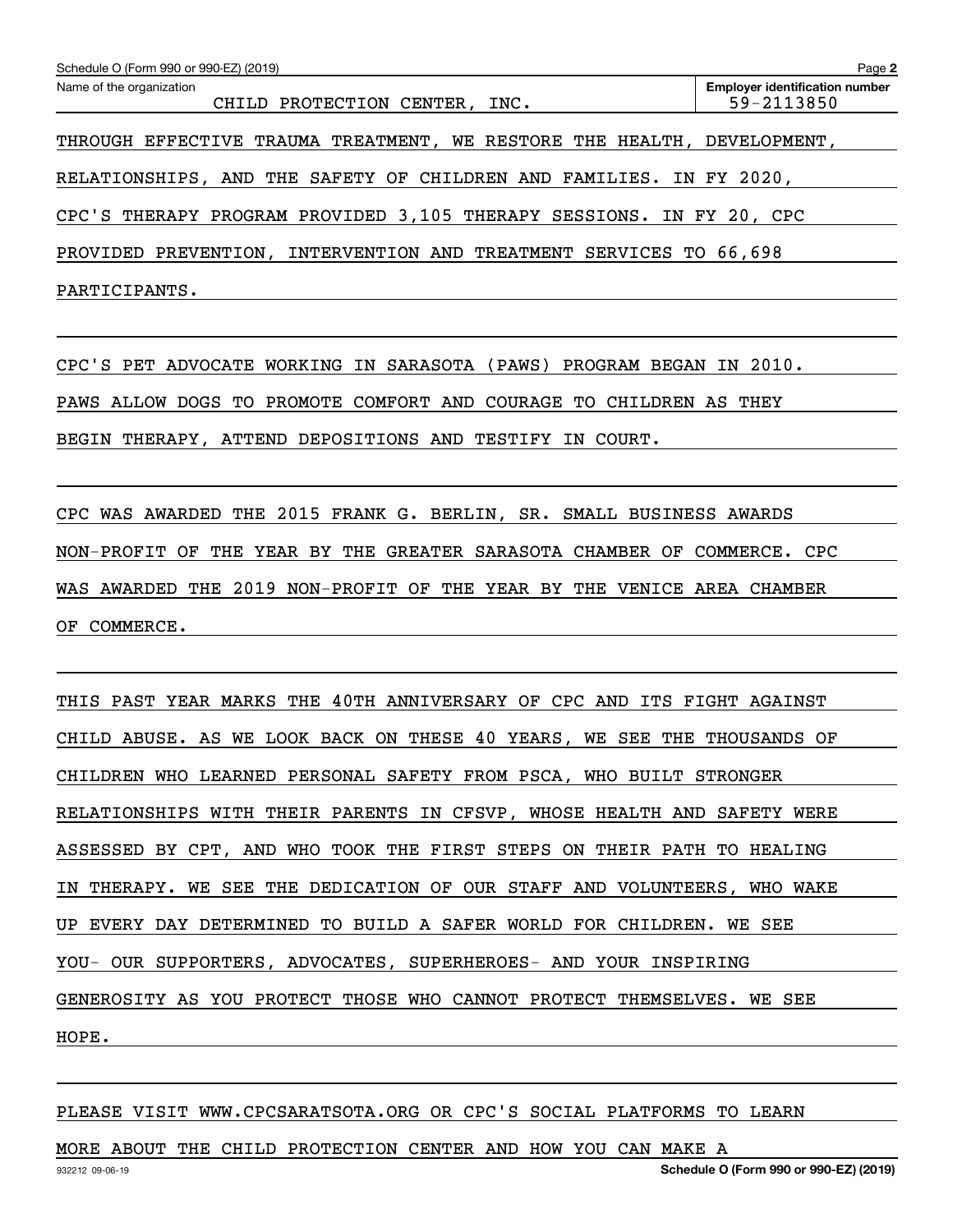| Schedule O (Form 990 or 990-EZ) (2019)<br>Page 2 |                                       |  |  |  |  |
|--------------------------------------------------|---------------------------------------|--|--|--|--|
| Name of the organization                         | <b>Employer identification number</b> |  |  |  |  |
| INC.<br>CHILD PROTECTION CENTER,                 | 59-2113850                            |  |  |  |  |
|                                                  |                                       |  |  |  |  |

DIFFERENCE!

FACEBOOK- HTTPS://WWW.FACEBOOK.COM/CHILDPROTECTIONCENTER/

INSTAGRAM- HTTPS://WWW.INSTAGRAM.COM/CPCSARASOTA/

TWITTER- HTTPS://TWITTER.COM/CPCSRQ

YOUTUBE- HTTPS://WWW.YOUTUBE.COM/USER/CPCSARASOTA

IMPACT OF COVID-19:

AS AN ESSENTIAL BUSINESS, CPC REMAINED OPEN FROM THE VERY ONSET OF THE HEALTH CRISIS. WE QUICKLY ADAPTED TO VIRTUAL SERVICES FOR THERAPY AND SUPERVISED VISITATIONS WHILE PSCA DEVELOPED DIGITAL LESSONS ON PREVENTION AND PERSONAL SAFETY FOR CHILDREN, FAMILIES, AND CHILDCARE PROFESSIONALS. THE CHILD PROTECTION TEAM CONTINUED TO PROVIDE MEDICAL EXAMS, FORENSIC INTERVIEWS, AND CHILD ABUSE ASSESSMENT AND INTERVENTION SERVICES AS MANDATED BY LAW.

THE ADAPTATIONS OF PROGRAMMING WERE MET WITH MAJOR SUCCESS- IN THE MONTHS OF APRIL-SEPTEMBER OF 2020, CFSVP HAD A 35% INCREASE AND THERAPY SAW A 21% INCREASE IN SERVICES FROM THE SAME PERIOD LAST YEAR. WHILE THOSE ARE WONDERFUL ACCOMPLISHMENTS, THE INCREASE IN SERVICES FOR THE CHILD PROTECTION TEAM WAS NOTHING SHORT OF GUT WRENCHING. CPT SAW AN 18% DECREASE IN CHILD ABUSE REPORTS FROM APRIL-SEPTEMBER AS CHILDREN FACED MONTHS ISOLATION FROM MANDATED REPORTERS; HOWEVER, THERE WAS A SIMULTANEOUS INCREASE IN SERVICES, PARTICULARLY FOR SEXUAL ABUSE.

932212 09-06-19 **Schedule O (Form 990 or 990-EZ) (2019)** WE WANT TO BE EXTREMELY CLEAR- FEWER REPORTS DOES NOT MEAN THAT ABUSE WAS NOT HAPPENING. IT SIMPLY MEANS THAT CHILDREN WERE NOT BEING SEEN BY THE TEACHERS OR OTHER ADULTS WHO WOULD TYPICALLY SEE THE SIGNS OF ABUSE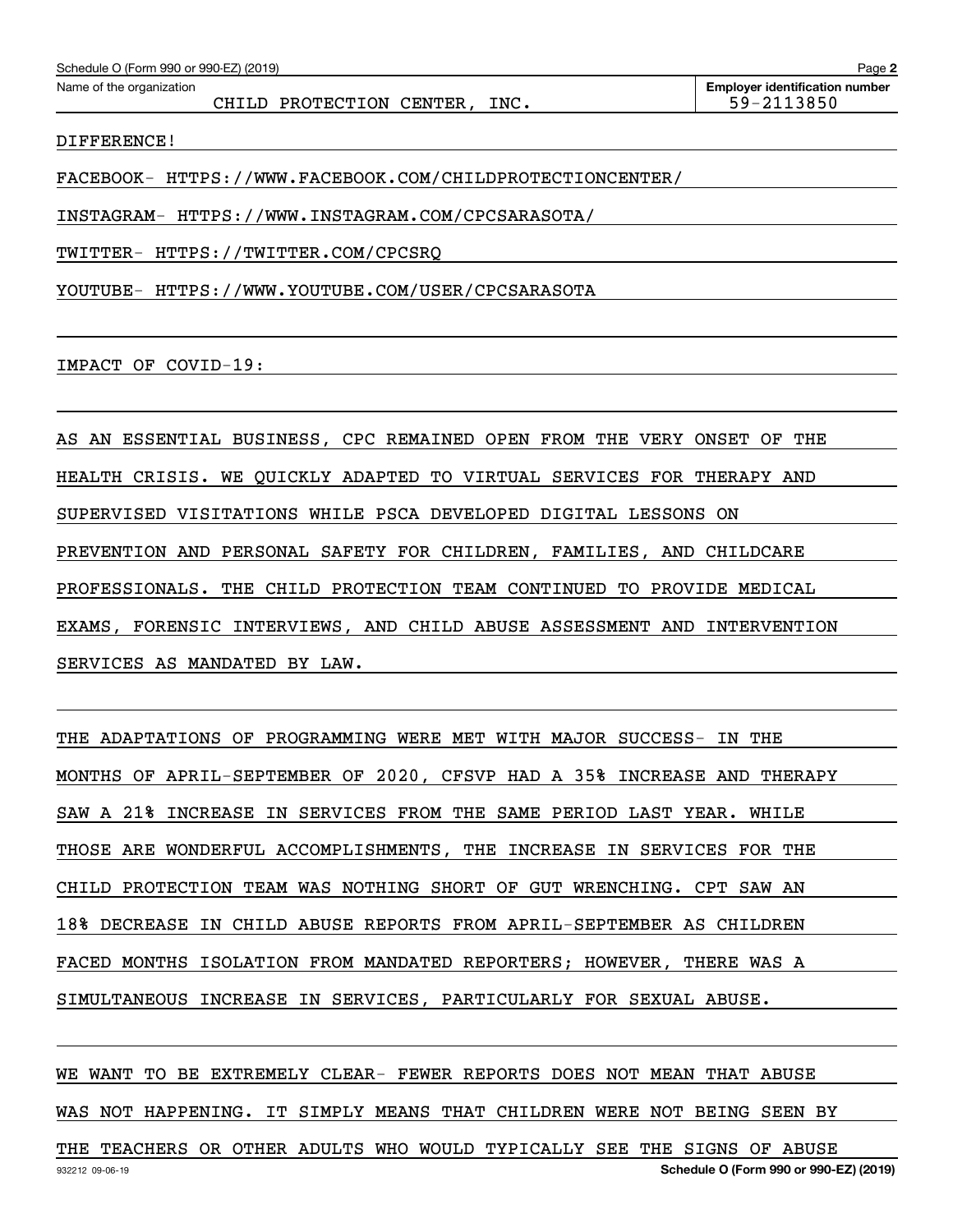| Schedule O (Form 990 or 990-EZ) (2019)<br>Name of the organization<br>CHILD PROTECTION CENTER, INC. | Page 2<br><b>Employer identification number</b><br>59-2113850 |
|-----------------------------------------------------------------------------------------------------|---------------------------------------------------------------|
| REPORT THEM. THE SIMULTANEOUS INCREASE IN SERVICES MEANS THAT WE<br>AND                             |                                                               |
| PERFORMING MORE SERVICES ON FEWER CHILDREN- THIS SHOWS A SERIOUS<br>WERE                            |                                                               |
| IN CRITICAL CASES DURING THE PANDEMIC. THE STAFF<br>RISE<br>OF                                      | THE<br>CHILD                                                  |
| PROTECTION CENTER WORKED TIRELESSLY TO PROTECT<br>THESE CHILDREN AS THEY                            |                                                               |
| FACED<br>INCREASINGLY RISKY SITUATIONS DUE TO<br>THE HEALTH CRISIS.                                 |                                                               |
|                                                                                                     |                                                               |
|                                                                                                     |                                                               |
| FORM 990, PART VI, SECTION B, LINE 11B:                                                             |                                                               |
| 990 DRAFT IS EMAILED TO ALL BOARD DIRECTORS FOR THEIR REVIEW PRIOR TO<br>THE                        |                                                               |
| THE BOARD MEETING.                                                                                  |                                                               |
|                                                                                                     |                                                               |
| FORM 990, PART VI, SECTION B, LINE 12C:                                                             |                                                               |
| COMPLIANCE WITH THE CONFLICT OF INTEREST POLICY IS REVIEWED WITH OFFICERS                           |                                                               |

AND DIRECTORS AT THE ANNUAL BOARD MEETING IN OCTOBER, AS WELL AS DURING

RECRUITMENT AND ADDITION OF NEW BOARD MEMBERS.

FORM 990, PART VI, SECTION B, LINE 15:

COMPENSATION PROCESS FOR TOP OFFICIAL

COMPARABILITY DATA IS PERIODICALLY OBTAINED FROM AN OUTSIDE CONSULTANT OR

CPC'S PAYROLL / HR SERVICE PROVIDER TO VALIDATE KEY LEVEL COMPENSATION.

EXECUTIVE DIRECTOR COMPENSATION IS APPROVED BY THE BOARD.

COMPENSATION PROCESS FOR OFFICERS

COMPARABILITY DATA IS PERIODICALLY OBTAINED FROM AN OUTSIDE CONSULTANT OR

CPC'S PAYROLL / HR SERVICE PROVIDER TO VALIDATE KEY LEVEL COMPENSATION.

#### EXECUTIVE DIRECTOR COMPENSATION IS APPROVED BY THE BOARD.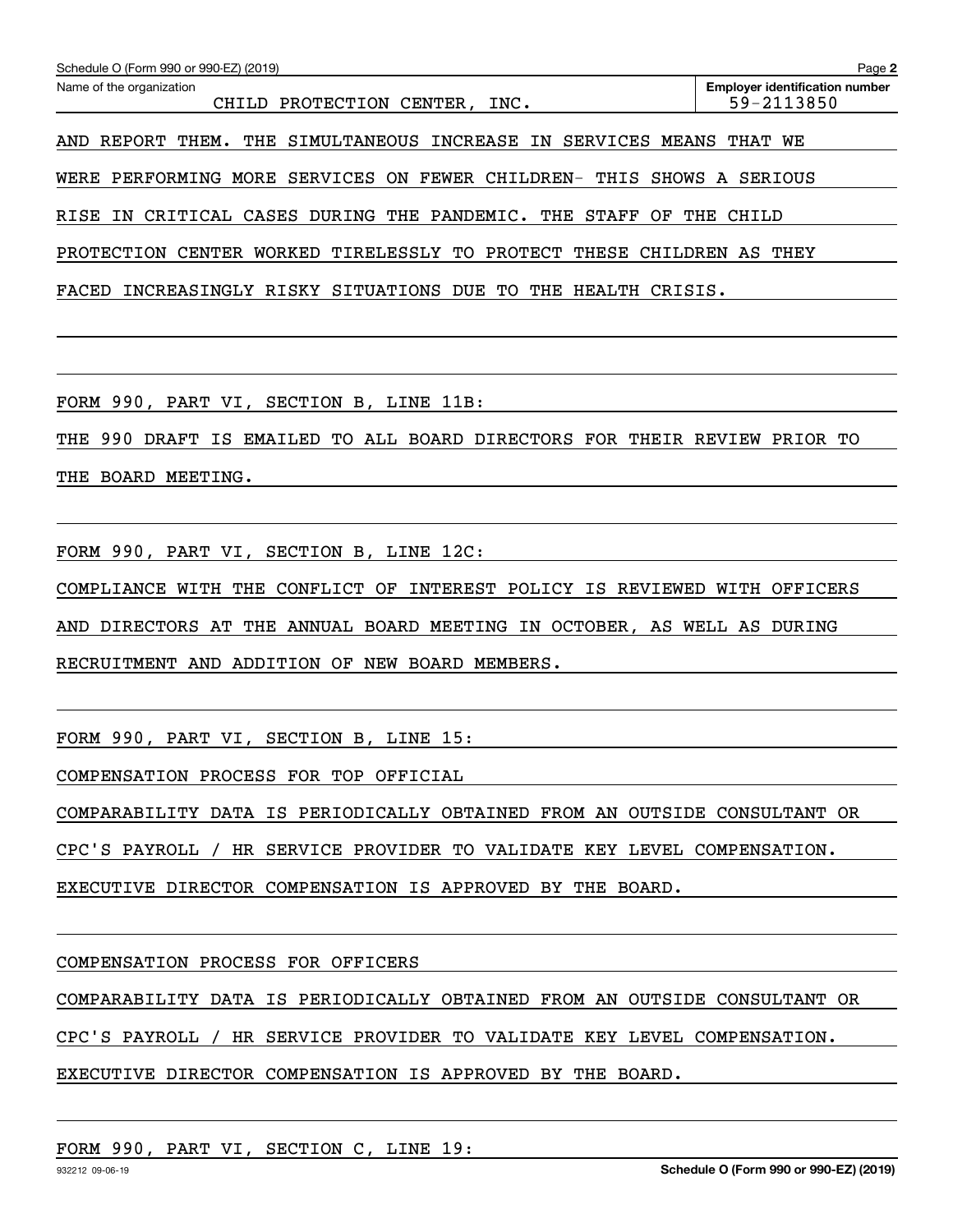| Schedule O (Form 990 or 990-EZ) (2019)                                      | Page 2                                              |
|-----------------------------------------------------------------------------|-----------------------------------------------------|
| Name of the organization<br>CHILD PROTECTION CENTER, INC.                   | <b>Employer identification number</b><br>59-2113850 |
| CPC'S GOVERNING DOCUMENTS, FINANCIAL STATEMENTS, ETC. ARE AVAILABLE ON THE  |                                                     |
| WEBSITE HTTP://THEGIVINGPARTNER.GUIDESTAR.ORG. FOR 3 YEARS, THE SAME PERIOD |                                                     |
| AS SET FORTH IN IRC SECTION 6104(D).                                        |                                                     |

FORM 990, PART XI, LINE 2C, AUDIT COMMITTEE:

THE AUDIT COMMITTEE'S PROCESS OF AUDIT EVALUATION HAS NOT CHANGED FROM

THE PRIOR YEAR.